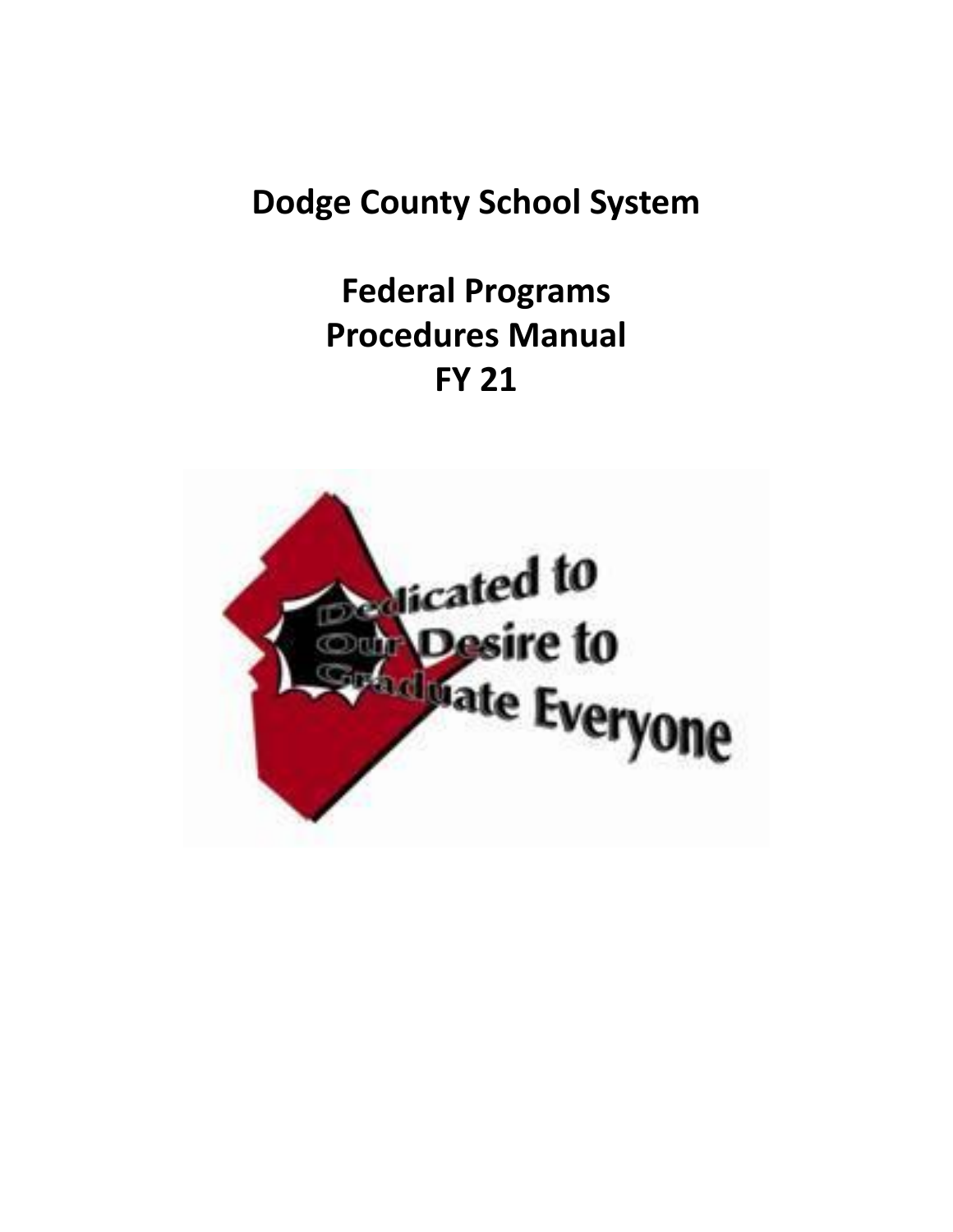| <b>Table of Contents</b><br>Purpose of this Handbook                           | 3  |
|--------------------------------------------------------------------------------|----|
|                                                                                |    |
| <b>Federal Programs Staff</b>                                                  | 4  |
| <b>OVERARCHING REQUIREMENTS</b>                                                |    |
| 1. Overarching Requirement-LEA Monitoring                                      | 5  |
| 2. Comprehensive LEA Improvement Plan (CLIP)                                   | 10 |
| 3. Services to Eligible Private School Children                                |    |
| <b>FIDUCIARY RESPONSIBILITY</b>                                                |    |
| 4. Maintenance of Effort (MOE)                                                 | 14 |
| 5. Internal Controls, Expenditures, Inventory, Drawdowns, Cost Principles      | 18 |
| <b>INDIVIDUAL FEDERAL PROGRAMS</b>                                             |    |
| 6. Title I, Part A-Within District Allocation Procedures                       | 42 |
| 7. Title I, Part A-Notice to Parents of Participating ELS                      | 48 |
| 8. Title I, Part A-Parent and Family Engagement                                | 48 |
| 9. School Improvement 1003(a)                                                  | 55 |
| 10. School Improvement 1003(g) SIG-N/A                                         | 56 |
| 11. Services for Homeless Children and Youth                                   | 56 |
| 12. Services for Neglected and Delinquent Children                             | 56 |
| 13. Prevention and Intervention Programs (Title I, Part D Sub-part 2 Grantees) | 57 |
| 14. Services for Children in Foster Care                                       | 57 |
| 15. Title IV, Part A-Student Support and Academic Enrichment                   | 57 |
| 16. Title V, Part B-Rural and Low-Income Schools Program                       | 57 |
| 17. Title II, Part A-Supporting Effective Instruction                          | 58 |
| 18. Title III, Part A-Language Instruction for EL adn Immigrant (IMM Students  | 59 |
| 19. Title I, Part C-Education of Migratory Children (MEP) Services             | 59 |
| 20. Individuals with Disabilities Education Act (IDEA) Fiscal Indicators       | 59 |
| <b>APPENDICES</b>                                                              | 62 |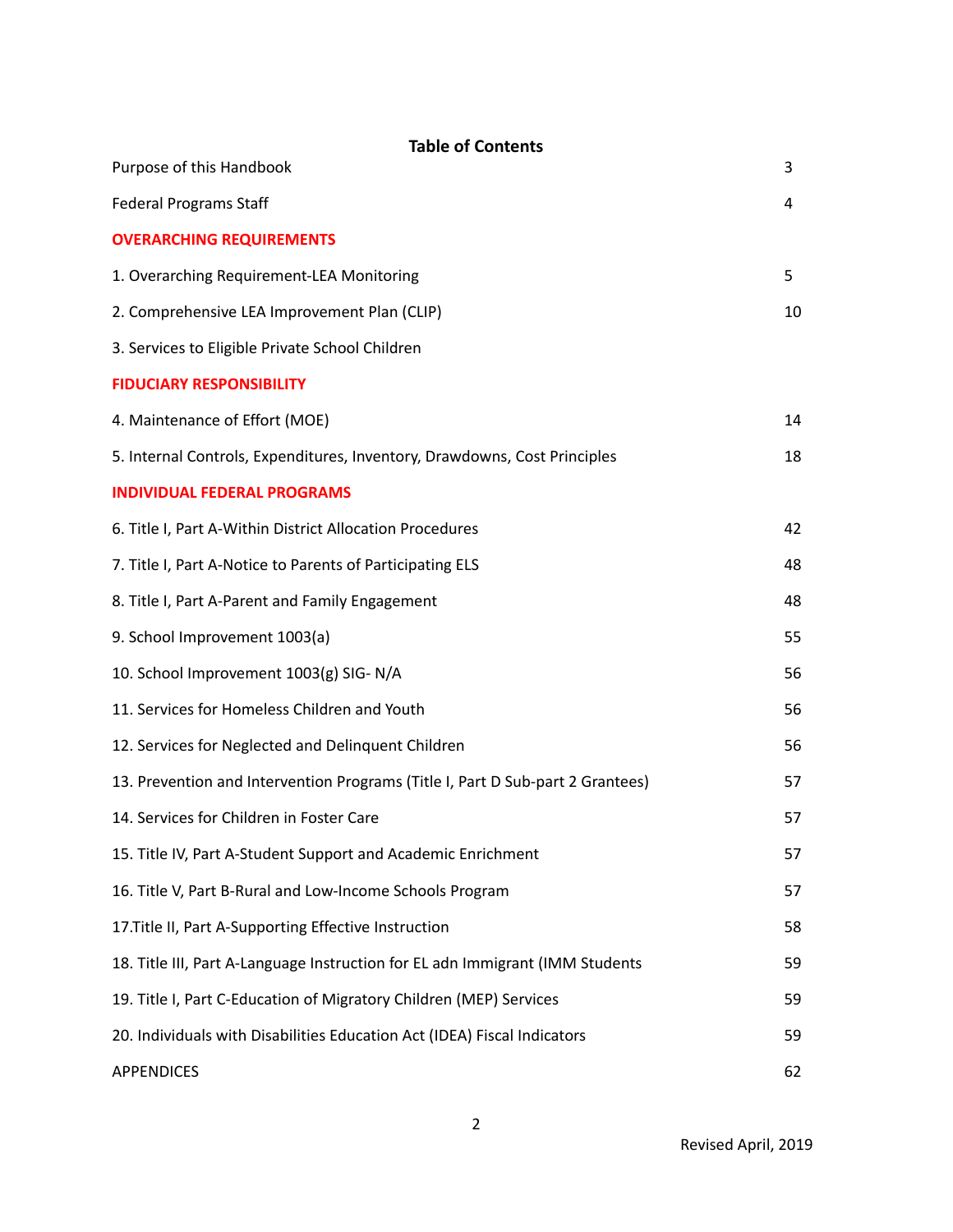#### **Purpose of This Handbook**

Title I, Part A is a multi-faceted federal entitlement program designed to level the playing field for disadvantaged students. The intention of Title I, Part A is to ensure that all children have a fair, equal, and significant opportunity to obtain a high-quality education and reach, at a minimum, proficiency on challenging state academic achievement standards and state academic assessments. The goal of the Title II-A program is to increase student achievement consistent with challenging state academic standards; to improve the quality and effectiveness of teachers and principals; to increase the number of teachers and principals who are effective in improving student academic achievement in schools; and to provide low-income and minority students greater access to effective teachers and principals.

The purpose of this standard operations procedures handbook is to provide a step-by-step, systematic approach to managing the rules and guidelines of Federal Programs to ensure consistent compliance. The information provided may be used by staff to ensure that all Title programs are being implemented accurately and effectively.

The step-by-step approach contained in this handbook will promote uniformity in operations as Title staff seek to carry out official Title duties and responsibilities. The Georgia Department of Education (GaDOE) provides local educational agencies (LEAs) extensive guidance on the over-arching requirements for all federal programs via the on-site monitoring document that is used to ensure that LEAs are meeting all statutory requirements of Title programs. These specific requirements from the GaDOE document were used to create this handbook. Step-by-step procedures, local and state Board policies, and checklists are all included in this guide.

It is hoped that this guide will be useful to staff as they strive to comply with all federal programs statutory requirements.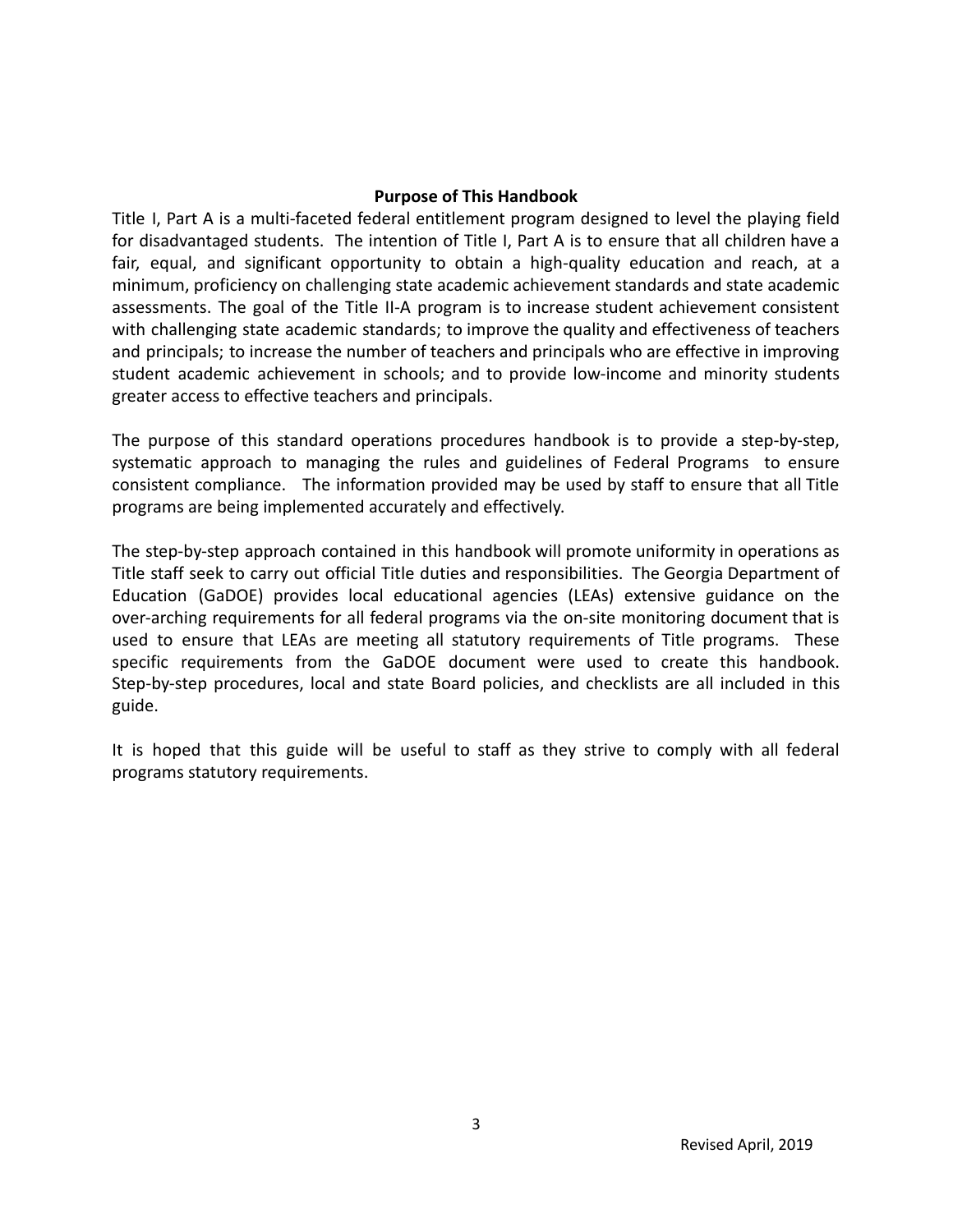#### **Federal Programs Staff**

| Dr. Denise Brown     | <b>Federal Programs Director</b><br>(Title I, Part A; School Improvement 1003 (a); Title I Part C; Title III, Part A;<br>Title IV, Part A) |
|----------------------|--------------------------------------------------------------------------------------------------------------------------------------------|
| Mariella Douglas     | Director of Curriculum & Professional Development<br>(Title II, Part A; Title V, Part B)                                                   |
| Tonya Brown          | Director of Special Education<br>(Title VI-B; Title IX)                                                                                    |
| Jodi Brewer          | System Social Worker/Homeless Liaison<br>(Title IX, Part C – McKinney-Vento Act)                                                           |
| Lisa Evans           | Federal Programs Administrative Assistant                                                                                                  |
| <b>Sherry Mincey</b> | Parent Involvement Coordinator                                                                                                             |
| Elizabeth Garcia     | Parent Involvement Coordinator                                                                                                             |

#### **Charter Schools**

There are no charter schools in Dodge County School System; however, should a charter school open in Dodge County and qualify for services/resources, planning would occur via discussions with representatives from the charter school. The charter school would be required to submit a plan describing how the funds will be used to support instruction and ensure that all students meet high academic achievement and performance standards. The Federal Programs Director will approve the charter school's plan and maintain the plan and any documentation of the planning process, as well as, any documentation needed for audit purposes. Like private school consultations, the charter schools will be notified regarding the federal funds available

#### **Special State Charter and/or Commissioned Schools**

The System does not have Special Charter or Commissioned Schools at this time. Procedures will be put in place if schools are added in the future.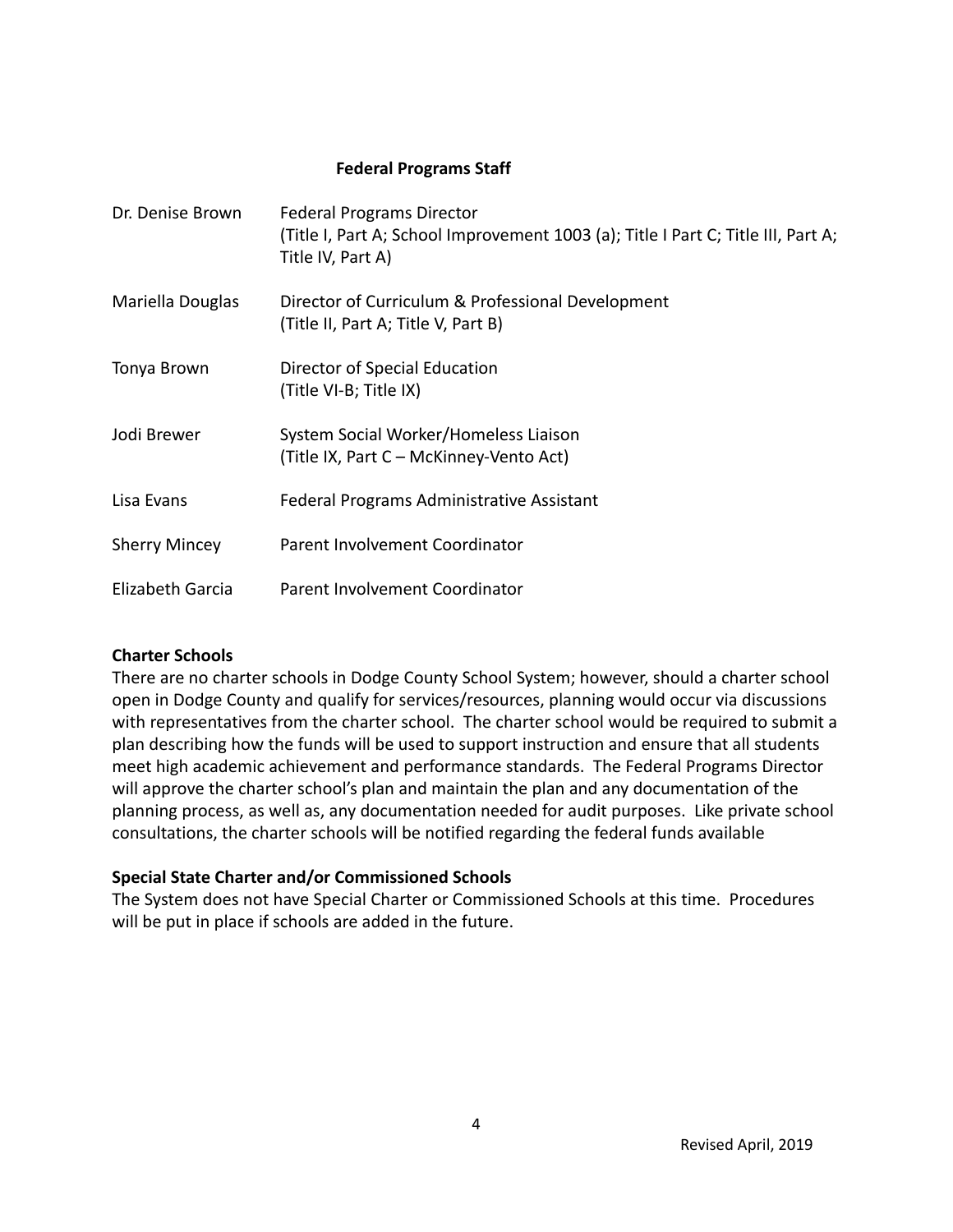# **OVERARCHING REQUIREMENTS FOR ALL FEDERAL PROGRAMS**

# **1. LEA Monitoring of Schools and Programs**

The Georgia Department of Education requires that Dodge School System monitors the implementation of all federal programs and the expenditure of all funds associated with each program. The specific requirements are as follows:

- LEA/Program Director will conduct self-monitoring of its schools and programs sufficient to ensure compliance with Title Program requirements, including Title I, Part A; School Improvement 1003(a); Title I, Part C; Title I, Part D; Title II, Part A; Title III, Part A; Title IV, Part A; Title V, Part B; Title IV, Part B; Title IX, Part A- McKinney Vento Act; and IDEA.
- Federal Programs Directors will undergo training from GaDOE and other sources to maintain proficiency in federal programs compliance requirements.
- Federal Programs Directors will provide technical assistance to local schools.
- Federal Programs Directors self-monitoring will include monitoring all program expenditures to verify that all program expenditures comply with federal Program requirements.
- Federal Program Directors will maintain all documentation the LEA may need for future auditing/monitoring according to the LEA Monitoring Form, which is issued annually by GaDOE.

LEA will undergo cross-functional monitoring by GaDOE on a four-year cycle. LEA/Program Directors will participate in training and technical assistance updates as provided by GaDOE prior to monitoring visit. In years when LEA does not receive an on-site or desk-monitoring, the federal programs director will complete the Self-Assessment Checklist.

Dodge County School System makes an on-going effort to comply with all federal programs requirements. The federal programs office makes a continuous effort to cooperate with state and federal auditors and state monitors. All corrective actions through the audit process or Cross-Functional Monitoring findings are fully implemented.

# **Steps to Audit/ Monitoring Resolutions:**

Once the audit/Cross-Functional Monitoring report is received, the Federal Programs Director will review all items. The Cross-Functional Monitoring report will be pulled from the GaDOE website under the Consolidated Application. Each item will be examined carefully, and a team of System level staff will determine the best means of corrective action. Items are gathered, and a report is written by the Federal Programs Director. The report is submitted to the superintendent. The completed report is then sent to the GaDOE/ state auditors as a means of resolution. The System has 30 days from the receipt of the findings to respond to the GaDOE. The monitoring process and the resolution process are both used as a learning resource.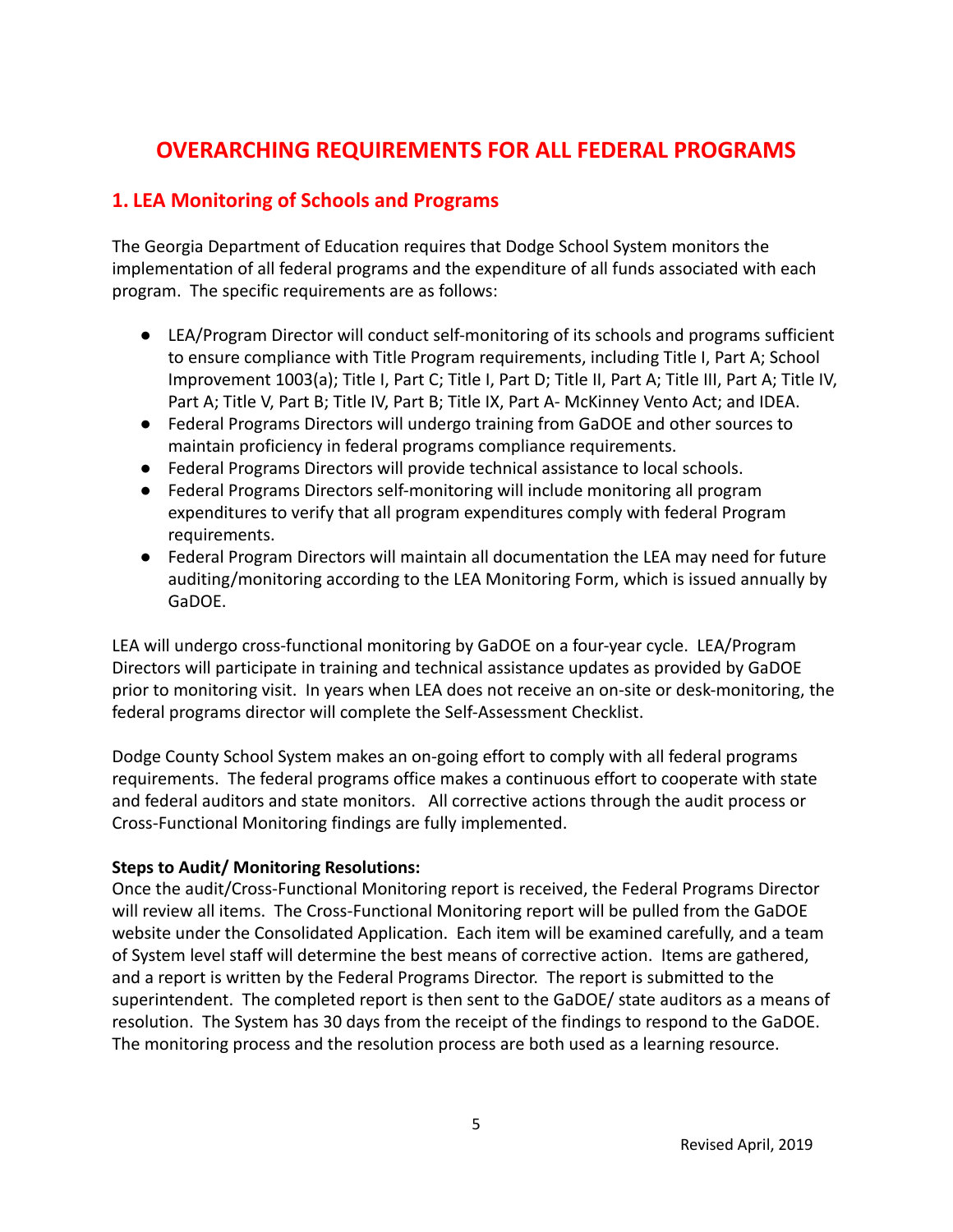### **Reporting and Corrective Action Process (Audit and Monitoring Findings)**

Corrective action from previous monitoring is discussed with principals in order to assist them in understanding the critical need for compliance in Federal Programs. In addition, GaDOE monitoring findings from all Systems is shared with principals as a means of understanding the impact of non-compliance. Professional learning is provided based on the needs but, in addition, professional learning is used as a preventive measure to ensure that all staff has a clear understanding of all expectations of every facet of the Federal Programs. The FPD & CID, along with System level staff, and outside consultants, provide on-going training as a means of ensuring that all staff are in compliance at all times. Anticipatory training is conducted throughout the year that ties in directly with all facets of Federal Programs compliance.

The Dodge School System Federal Program Coordinators make use of monitoring as a means of regular observation and recording of activities taking place in schools. Critical to this process is the feedback provided to schools that can assist in improving student academic achievement. System monitoring addresses the following:

- Ensuring that all federally funded activities are carried out in accordance to federal compliance guidelines
- Equipment usage monitoring
- Academic
- Budgetary

# **Communication and Monitoring of the following federal programs:**

Title I, Part A; School Improvement 1003(a); Title I, Part C; Title I, Part D; Title II, Part A; Title III, Part A; Title IV, Part A; Title IV, Part B; Title V, Part B; Title IX, Part A- McKinney Vento Act; and IDEA.

Monitoring of Federal Programs is a critical component of ensuring that compliance is taking place at each school. At the beginning of the new school year and after the Annual Federal Programs Conference, the Federal Programs Director (FPD) and the Curriculum & Instruction Director (CID) convenes a meeting of all principals. They receive information and or training on policies and procedures and guidance for operating all applicable Federal programs as needed.

Principals are given detailed information of expectations and program guidance. They are given timelines, budget forms, inventory information, schoolwide/ targeted assistance implementation, parental involvement, and other areas of Federal Programs as needed.

Monthly meetings are also held with all principals, superintendent and district administrators. Specific program information and budget information is shared and discussed at these meetings. Phone calls and emails are a daily occurrence between the district staff and school staff. Principals are given the opportunity to share best practices during these meetings.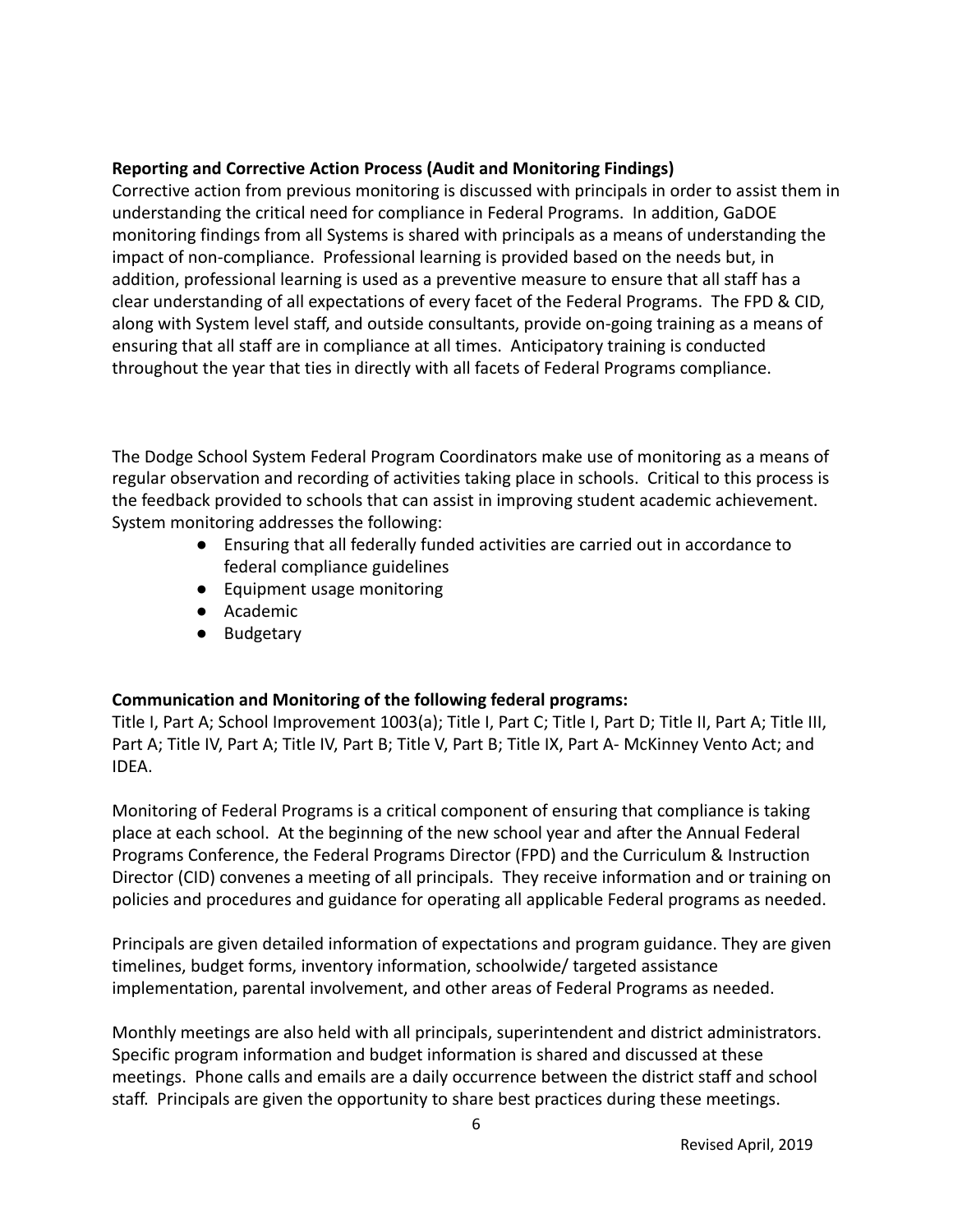In addition to meeting with principals, Federal Programs staff also coordinates with central office staff, Parent Involvement Coordinators, and Parent Mentors through-out the year. These meetings are an opportunity to discuss Federal Programs in detail and also an opportunity to discuss content specific information with each of the above. Parental Involvement staff collaborates monthly with the Federal Programs Staff.

All Federal Programs services are supplemental. This process is monitored through on-going technical assistance, site visits, and through the budget process.

# **Onsite Monitoring Procedures**

All Dodge County schools are subjected to on-going monitoring by the Federal Programs Director (FPD) and the Curriculum & Instruction Director (CID) throughout the school year. They conduct on-site monitoring of all schools a minimum of three times per year for compliance. The first visit takes place in the fall, the second in winter, and the third in spring. Feedback is provided to the principal by emails, staff meetings, and phone conversations throughout the year as a means of providing on-going monitoring and communication with each school.

# **Timeline for Monitoring of Federal Programs**

**May -** *Responsible Party - Federal Programs Director, Special Education Director, Curriculum and Instruction Director, PIC*

- Schedule stakeholder Meetings
- End of year parent activities
- Federal Program Input Meetings
- Invitations for consultation for the development of CLIP components: Comprehensive Needs Assessment, District Improvement Plan, and School Improvement Plans
- Provide technical assistance to the schools
- Annual Parent Survey

**June -** *Responsible Party - Federal Programs Director, Special Education Director, Curriculum and Instruction Director, PIC*

- Stakeholder Input Meetings for CLIP, District Improvement Plan, School Improvement Plans Parent Compacts, Parent Engagement Policy
- Update principals on new guidelines and provide technical assistance
- Submit CLIP to GaDOE
- Periodic Certifications
- Provide technical assistance to the schools

# **July -** *Responsible Party - Federal Programs Director, Special Education Director, Curriculum and Instruction Director, PIC*

- Work with principals on annual revision of school improvement plans
- Work on Federal budgets
- Provide technical assistance to the schools
- Parent Involvement Plans and Parent Compacts completed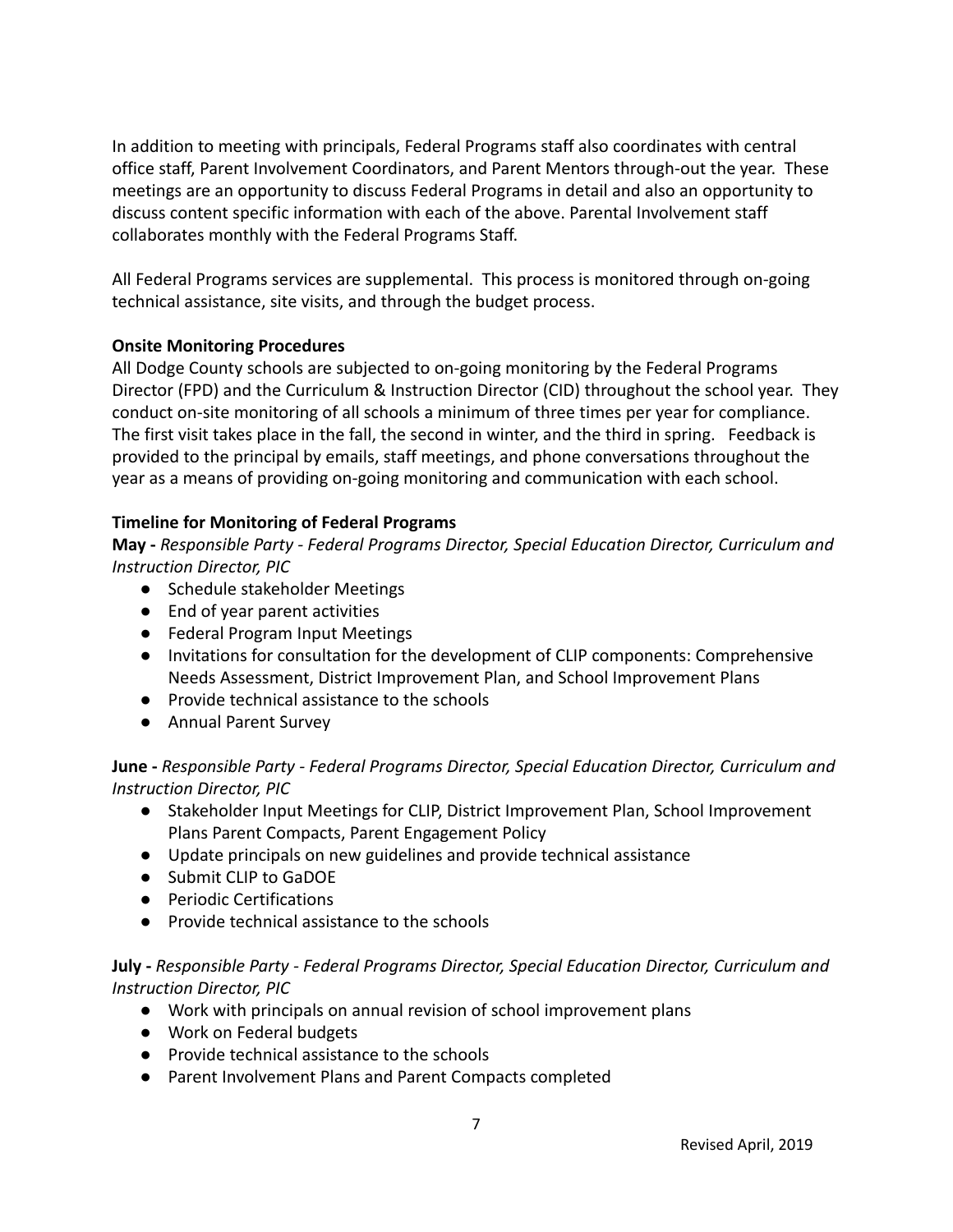**Ongoing Throughout School Year -** *Responsible Party - Federal Programs Director, Special Education Director, Curriculum and Instruction Director, PIC, Homeless Liason, School Administrators*

- Review CCRPI data to determine school that are high risk
- Work with principals on annual revision of plans
- Update federal programs inventory
- Work on federal budgets
- Provide technical assistance to the schools
- Monthly administrative meetings and additional training as needed
- Conduct site visits
- Monitor Homeless and N&D programs
- Ongoing review of school improvement data and plans in conjunction with other central office staff
- Monthly meeting with Chief Finance Officer to review budgets and purchase orders

#### **Monitoring of Neglected & Delinquent Students**

Neglected and Delinquent facilities are identified via the GaDOE's website. There are currently no facilities for Neglected & Delinquent students in the Dodge School District: Should facilities be identified, the Federal Programs Director or administrative assistant contacts the facility director to determine if there are students enrolled. The needs of the facility are discussed in detail and presented to the Federal Programs Director for inclusion in the budget. On-going emails and phone calls are made to each facility. In addition, the coordinator visits each facility on an annual basis and on as needs basis. Emails and phone calls are kept on file. (Shelia's Group Home is listed as a residential facility in Dodge County but is no longer operational.)

#### **Monitoring of Private Schools**

Private schools are monitored by the Federal Programs Director. Invitations for private schools to consult in participation in federal programs the following calendar year are sent in the fall, usually October/November, via receipt delivery. A meeting is held in November/December to present information about the programs available to students in private schools. Currently the Dodge School System is not serving any private schools.

#### **Data Analysis**

Data review for all schools are compiled and discussed during administrative meetings and at the Board of Education meetings. Schools meet and analyze data with the intent of improving instruction. All Dodge County schools have data rooms that are used during the data analysis process. Principals are required to discuss this information with all staff to ensure that they fully understand the data presented. Principals are required to demonstrate to the Federal Programs Director (FPD) & Curriculum and Instruction Director (CID) that they fully understand the needs of their school by identifying the root cause of the problems that keep the school from achieving academically. This information is discussed in detail in the updated schoolwide plans each year.

**School Level Process/Procedure:** In the event a school does not submit the correct information or needs to re-submit documentation after redirection and clarification, a meeting will be held,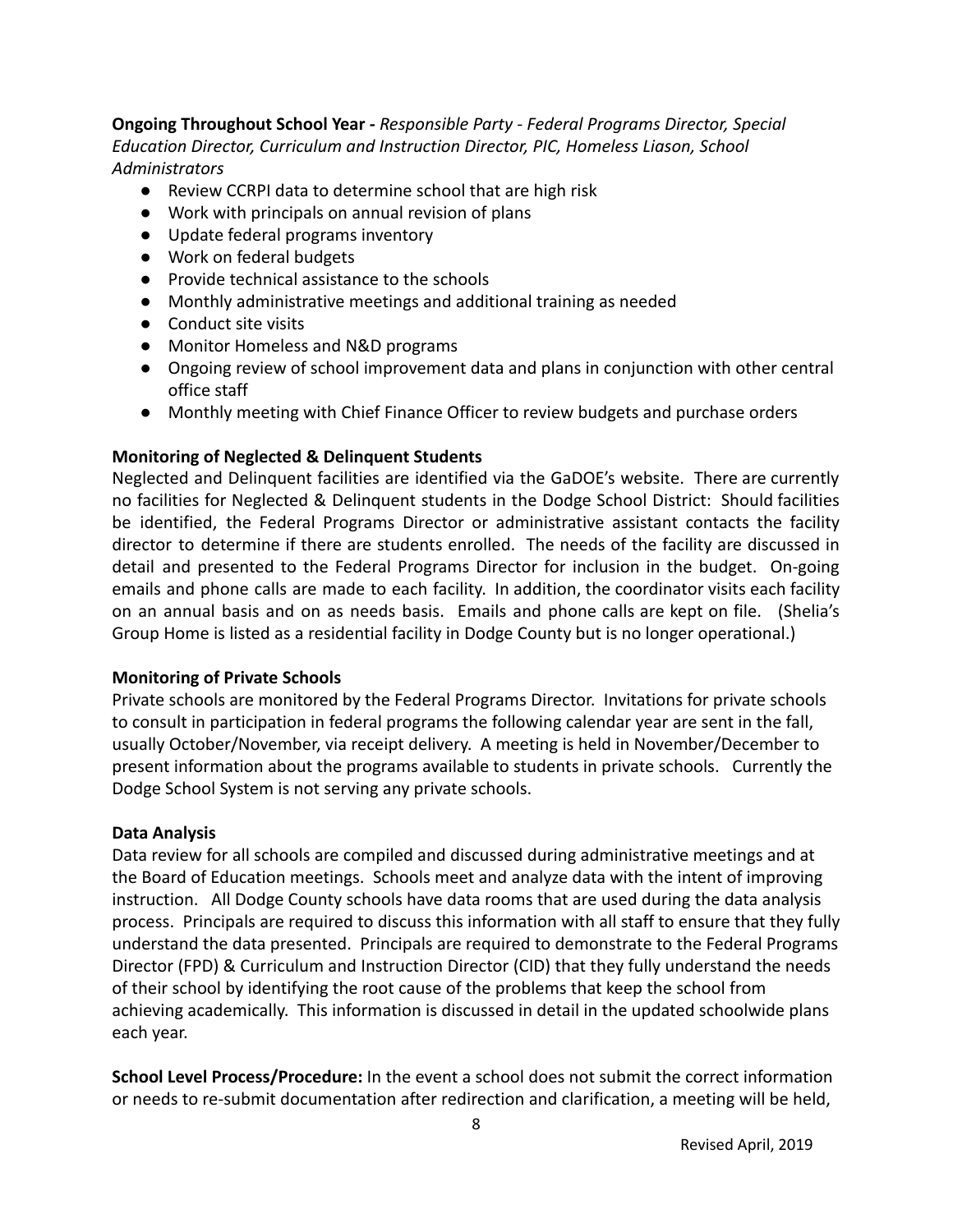phone calls will be made, the department heads will visit the school, along with emails describing the issue and how to resubmit utilizing the most accurate information. Technical assistance is provided throughout the school year.

# **Process for Identification of High-Risk Schools:**

Dodge County School System will use state data reports to identify any school at risk. If a school is identified, the district will meet at the beginning of the school year or within a timely manner after the report is received to determine a plan of action for addressing the at-risk school's needs and what resources may be needed to support the school in the implementation of the at-risk school's action plan.

# **Trainings**

The Curriculum of Instruction Director maintains a file of all training conducted throughout the year. This detailed notebook should contain all staff training, handouts, meeting agendas, meeting notes, etc. Ongoing monitoring of the training is conducted to ensure compliance.

### **Technical Assistance**

Schools are provided a wealth of technical assistance. There is an open door/phone/e-mail type policy with the Director of Federal Programs. Besides the technical assistance provisions following, principals, assistant principals, bookkeepers, and any other Title I personnel call or email with questions for guidance.

- Summer administrative meeting with Title I Schools' administration
- LEA and School Annual Title I Meetings
- Formal meetings held by the central office (Title I, Administrative, Principals, Parents)
- Formal meetings held by the school
- Informal meetings and conversations held before, during or after other

administrative/principal, and other meetings held by the central office

- Informal meetings and conversations held before, during or after meetings held at Title I schools
- Parent involvement meetings/workshops/activities
- Phone calls to and from school personnel
- E-mails to and from school personnel
- Title I Timeline
- Checklists
- Samples of required documents

• One-on-One Technical Assistance with Title I School Administrators, and other Title I personnel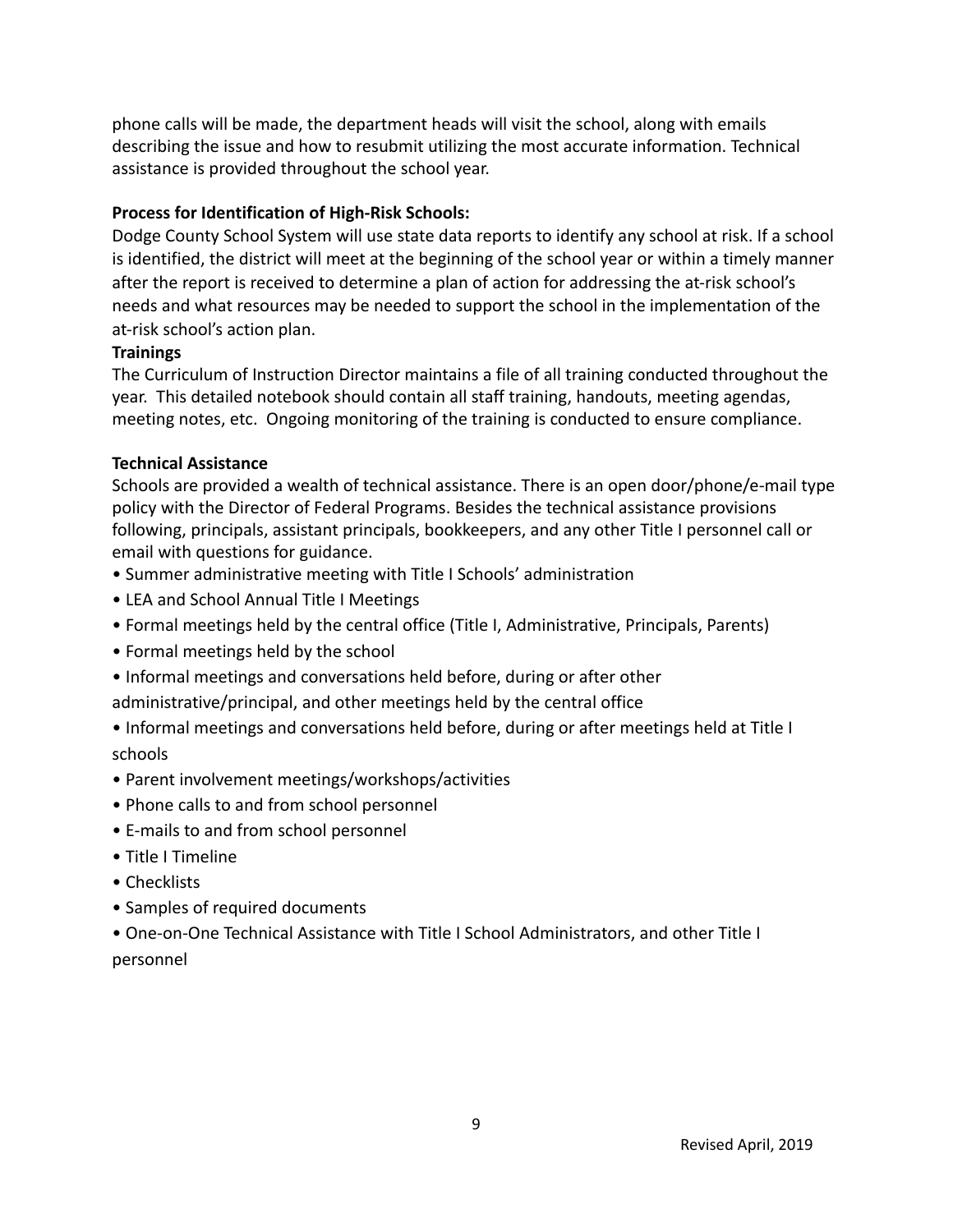# **2. Comprehensive LEA Improvement Plan (CLIP)**

CLIP revisions take place annually using prior year data and needs assessment information. The CLIP serves as the plan detailing coordination of various federal programs and identification of needs and in-turn budgeting for such needs with federal funds. The CLIP includes the following components: 1) District Comprehensive Needs Assessment (CNA); 2) District Improvement Plan to include the Equity Action Plan; 3) Parent and Family Engagement Plan; 4) Foster Care Transportation Plan; and 5) Title I, Part C Identification and Recruitment Plan. Stakeholders involved in the revision process include, but not limited to, Department Directors, school and system leaders, teachers, paraprofessionals, parents, community partners, specialized instructional support personnel, etc. Parents are invited to participate via attending meetings, mail, email, telephone, newspaper, social media, flyers, website, and/or newsletters. A minimum of two meetings will be held each year to discuss and develop the CLIP. The final meeting will occur in the late spring to prepare to the construction of the CLIP. The CLIP data from the previous year's test scores, and the implementation plans are reviewed and revised as necessary. The district conducts an annual survey each year that allows parents to provide input on district policies and procedures. Parent input is examined and considered from these surveys. Documentation includes sign-in sheets, agendas, meeting minutes, emails, and returned plans with comments, and documentation to support the selections of evidence-based action steps. The Federal Program Director, Curriculum Director, and Special Education Director will be responsible for planning and conducting the meetings, as well as collecting documentation.

# **Resolution for Unapproved CLIP**

If the GaDOE requests revisions of the district CLIP, the Federal Programs Director retrieves the requested changes from the Audit Trail in the GaDOE portal or via an email from the Title I Area Specialist. The Federal Programs Director then communicates with the appropriate school or district-based personnel to ensure that requested changes are discussed and resubmitted through the Consolidated Application. The Federal Programs Director provides technical assistance as appropriate to the schools or programs responsible for making the requested revisions, makes corrections and/or approves corrections in the CLIP, and then resubmits the CLIP. After the Federal Programs Director submits the CLIP, the Superintendent of Schools sign off to indicate approval. The LEA CLIP is then reviewed by the appropriate GaDOE staff. This process is continued until the system's CLIP has been approved by GaDOE.

#### **Parents' Right to Know**

In compliance with the requirements of the Every Students Succeeds Act, parents may request the following information:

- 1. Whether the student's teacher
	- Has met state qualification and licensing criteria for the grade levels and subject areas in which the teacher provides instruction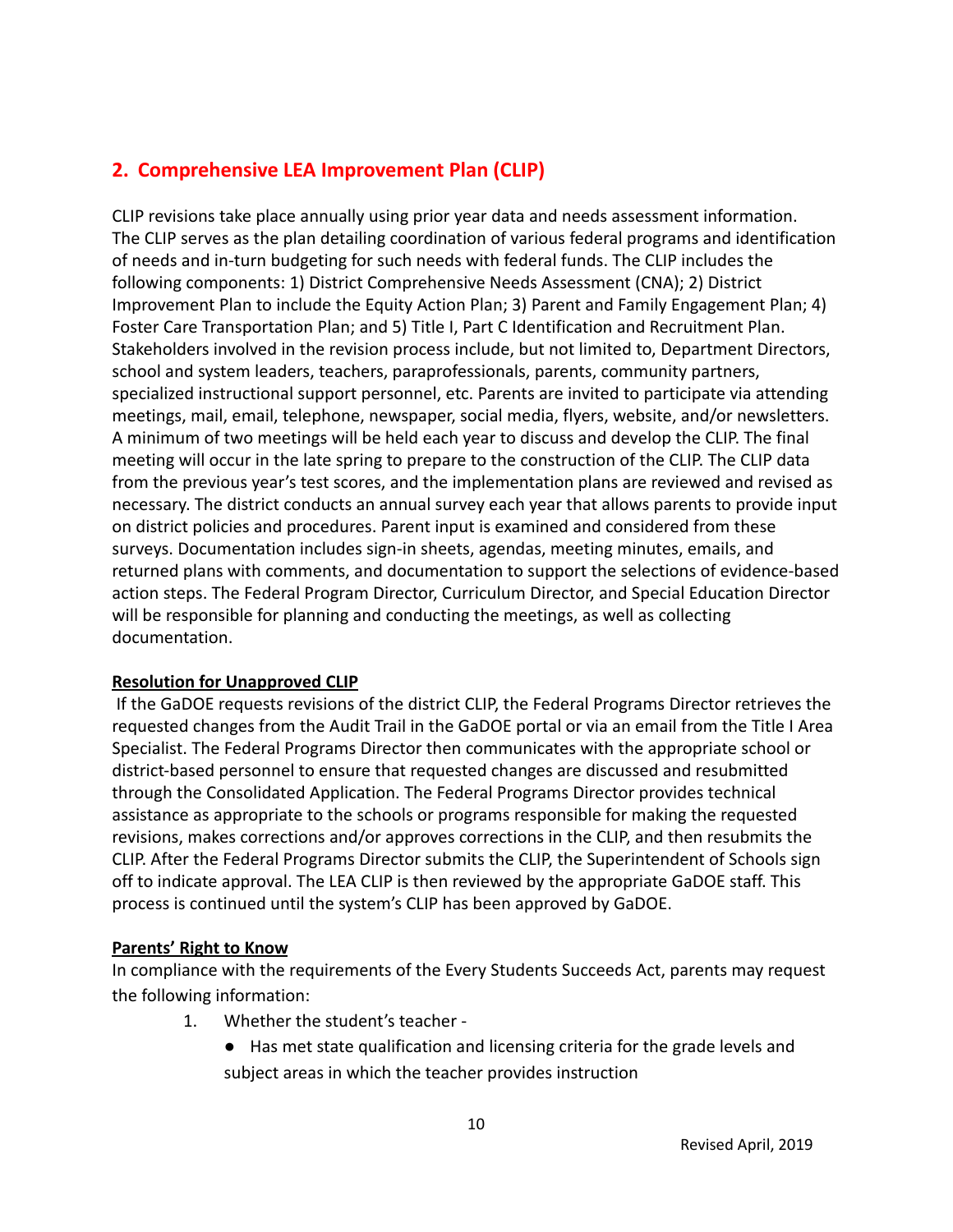- Is teaching under emergency or other provisional status through which State qualification or licensing criteria have been waived: and
- Is teaching in the field of discipline of the certification of the teacher
- 2. Whether the child is provided services by paraprofessionals and, if so, their qualifications

If students are

# **3. Services to Eligible Private School Children**

Currently, Dodge School System is not serving any private schools. If Dodge School System has a Private School to request participation in equitable services for the private school students they serve then they would receive their proportional share of services via a per pupil allocations and required equitable services amounts. See Reservation of Funds. Eligibility criteria are used to determine the students who are most in need of services. Using assessment data provided by the private school, scores/levels are given ranges and point values are applied to those ranges.

Invitations for private schools to consult in participation in federal programs the following calendar year are sent in the fall, usually October/ November, via receipt delivery. A meeting is held in November/December to present information about the programs available to students in private schools. All federal programs directors are invited to the meeting, which is complete with an agenda and sign in sheet. Upon receipt of the intent to participate form, which is provided to private school officials, a meeting is held to discuss plans and the required components of Federal services for private school students. Meetings are scheduled every two months to discuss the progress and process of Federal Programs series.

When a private school determines that the school would like to participate in Federal funds, the System will determine the per pupil allocation for qualified students. The following federal guidelines will ensure appropriate and equitable participation.

# **E-1. Which private school students are eligible to receive benefits?**

Private school students who are enrolled in nonprofit private elementary and secondary schools, including those in religiously affiliated schools, located in the LEA generally are eligible to receive services. Some *ESEA* programs restrict eligibility or participation to a particular group of students, such as LEP students, in which case the eligibility or participation of private school students likewise is restricted. See the Department's guidance on individual programs for specific eligibility requirements. See also J-1: *Federal Resources and Guidance*.

# **E-2. Does the law require an LEA to provide equitable services to students and teachers in private for-profit schools?**

No. Section 9501(a) of *ESEA* requires an LEA to provide equitable services to teachers and students in "private elementary and secondary schools." Section 9101(18) and (38) of *ESEA* defines "elementary schools" and "secondary schools" to mean "nonprofit institutional day or residential school[s]" that provide elementary and secondary education, respectively.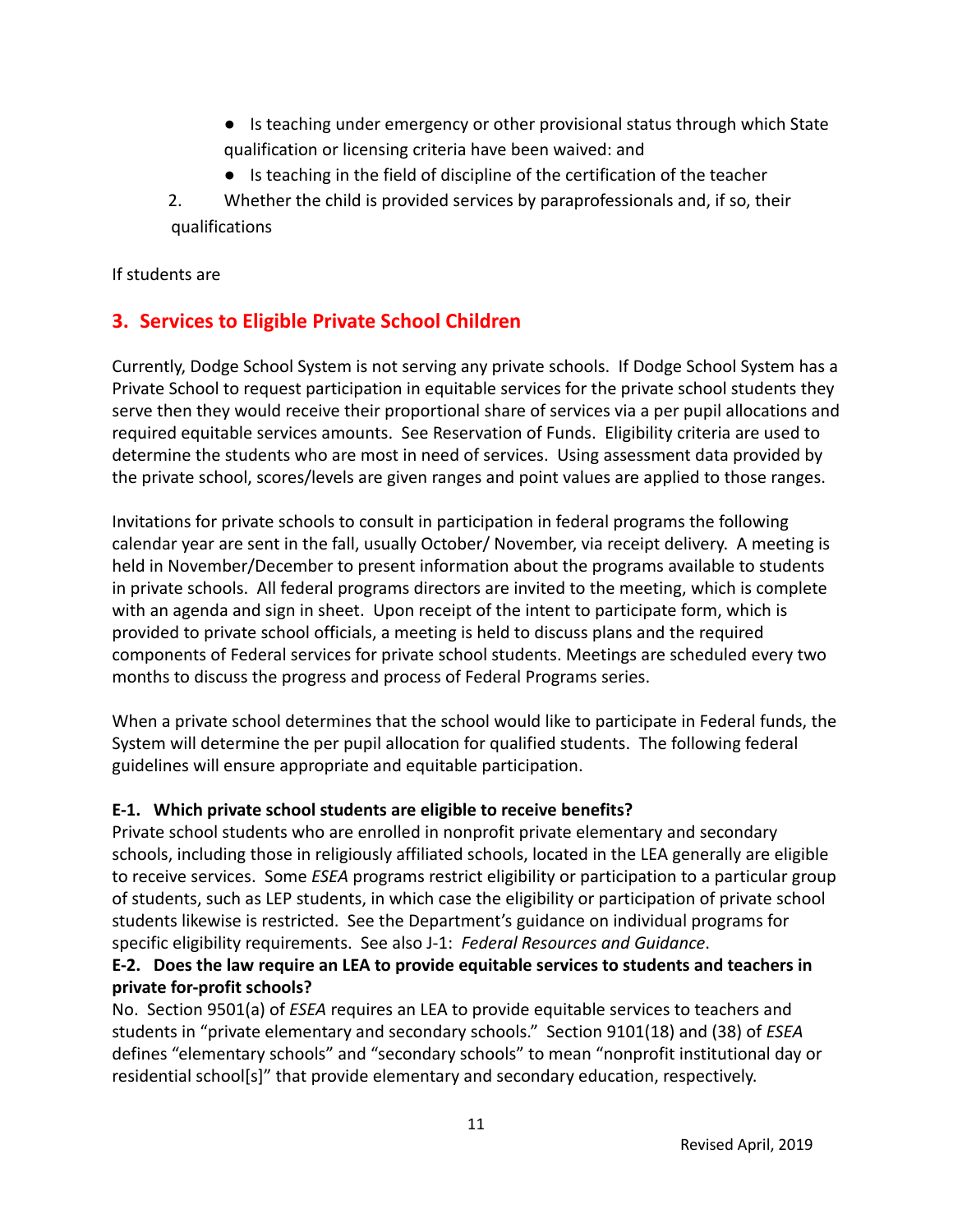#### **Documentation for Participation**

The private school must provide a copy of their 501(c)3 status.

## **Identification of Participants**

LEA works closely with the private school to verify attendance area of possible students.

It is the responsibility of the private school to provide potential students names, addresses, and verification of free and reduced participation for qualification of the student.

## **Finance**

It is the responsibility of the LEA to process third vendor work as well as materials via a requisition. No Requests for reimbursement will be allowed without prior approval from an administrator. All materials and supplies purchased by the LEA are the property of the LEA. At the time the private school no longer participates, the property will be returned to the LEA. An inventory will be maintained at the LEA. The private school will complete an inventory check twice per year at the request of the LEA.

### **Complaints**

Complaints by the private school are filed in compliance with the LEA complaint process (see Complaint Procedure). All complaints will be addressed within 10 days of filing and will be resolved within 60 days according to the process.

### **Evaluation**

At the end of April, the LEA will ask each private school to fill out a survey to evaluate services provided by the LEA.

# **Equipment**

The private schools will follow the same procedure as Dodge School System schools.

|  |  | <b>Timeline for Private Schools</b> |  |
|--|--|-------------------------------------|--|
|  |  |                                     |  |

| <b>Month</b>                | Activity                                                                                                                                                                                                                                                                                                                             |
|-----------------------------|--------------------------------------------------------------------------------------------------------------------------------------------------------------------------------------------------------------------------------------------------------------------------------------------------------------------------------------|
| October/November            | Send letter to request participation to private schools who work<br>$\bullet$<br>with students from Dodge School System for the following school<br>year. Hold Private School Meeting consultation                                                                                                                                   |
| November/December           | Gather data and consult with private school to determine services<br>$\bullet$<br>and possible participants<br>Begin to gather data for Eligible Participation Worksheet<br>$\bullet$<br>Remind private school that any materials or purchases must be<br>$\bullet$<br>requisitioned and remains the property of Dodge School System |
| August of following<br>year | Verify addresses of students attending private school that wishes to<br>participate                                                                                                                                                                                                                                                  |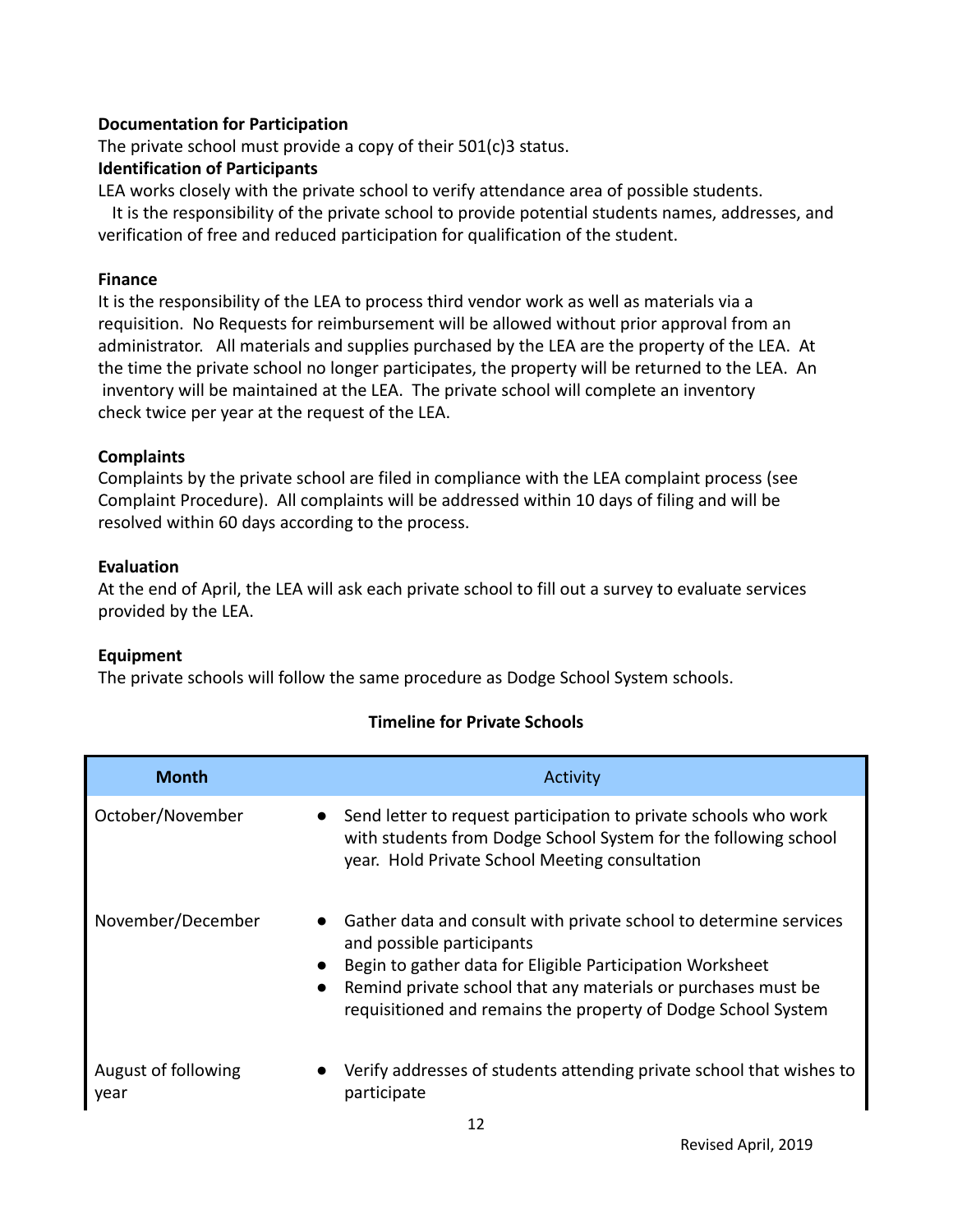|                            | Begin services<br>Note: If there is a third-party vendor, see policy for third party<br>vendor from GaDOE. Sign a letter that states the requirements on<br>both parties to enter into agreement.    |
|----------------------------|------------------------------------------------------------------------------------------------------------------------------------------------------------------------------------------------------|
| September-November         | • Visit site to determine services are rendered in accordance with<br>federal requirements. Monitor all services regularly.                                                                          |
| January – May<br>$\bullet$ | • Visit site to determine services are rendered in accordance with<br>federal requirements.<br>Monitor all services regularly.<br>Plan for evaluation of services with a survey at the end of April. |

# **AFFIRMATION OF CONSULTATION WITH PRIVATE SCHOOL OFFICIALS**

Section 1120(b) of the Elementary and Secondary Education Act (ESEA). and §200.63 of the Title I regulations require that timely and meaningful consultation occur between the local education agency (LEA) and private school officials prior to any decision that affects the opportunities of eligible private school children, teachers, and other educational personnel to participate in programs under this Act, and shall continue throughout the implementation and assessment of activities under this section.

#### **The following topics must be discussed during the ongoing consultation process:**

- How the LEA will identify the needs of eligible private school children.
- What services the LEA will offer to eligible private school children.
- How and when the LEA will make decisions about the delivery of services.
- How, where and by whom the LEA will provide services to eligible private school children, including a thorough consideration and analysis of the views of the private school officials on the provision of services through a contract with a third-party provider.
- How the LEA will assess academically the services to eligible private school children in accordance with §200.10 and how the LEA will use the results of that assessment to improve Title I services.
- The size and scope of the equitable services that the LEA will provide to eligible private school children and, consistent with §200.64, the proportion of funds that will be allocated to provide these services.
- The method or sources of data that the LEA will use under §200.78 to determine the number of private school children from low income families residing in participating public school attendance areas, including whether the LEA will extrapolate data, if a survey is used.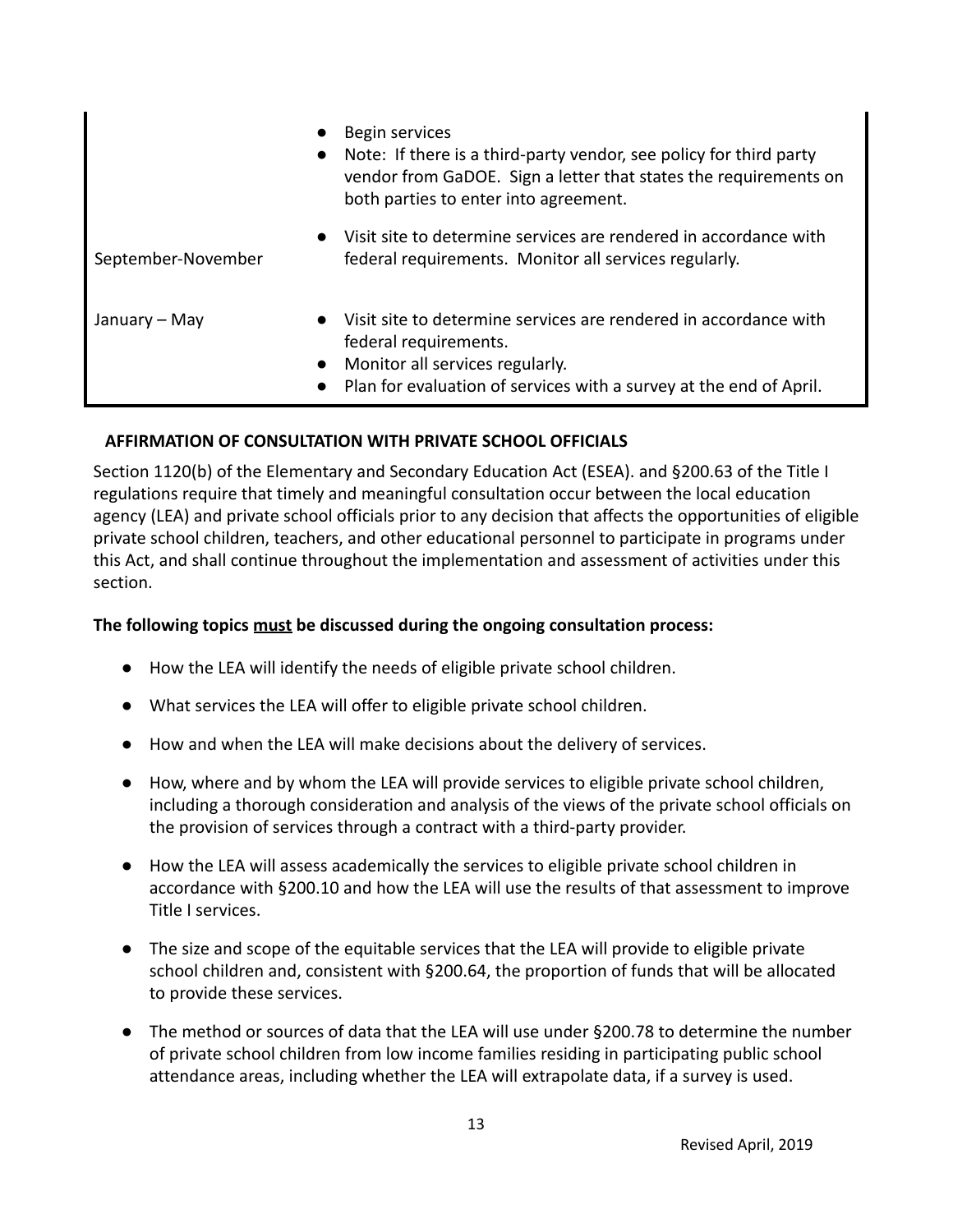- The equitable services the LEA will provide to teachers and families of participating private school children.
- If the LEA disagrees with the views of the private school officials on the provisions of services through a contract, the LEA must provide the private schools the reasons in writing why the LEA chooses not to use a contractor.

We agree that timely and meaningful consultation occurred before the LEA made any decision that affected the participation of eligible private school children in the Title I, Part A program.

| <b>Public School Official</b> | Date |
|-------------------------------|------|
| Private School Representative | Date |

School System

The LEA must maintain a copy of this form in its records and provide a copy to the SEA

# **FIDUCIARY RESPONSIBILITY**

# **4. Maintenance of Effort (MOE) and Comparability, Assessment Security**

# **Maintenance of Effort Procedures**

GADOE compares the fiscal effort of the preceding year to the second preceding fiscal year and makes the maintenance of effort determination available to the system through a marked "met" or "unmet" on the consolidated application. Documentation for MOE is only required for Systems that do not meet the required maintenance of effort. Systems' MOE is completed by the GaDOE. Title I Director will pull the MOE information from the Consolidated Application if necessary.

# **Comparability of Services Procedures**

The Title I Director annually completes the Comparability of Services utility in the GaDOE portal. To date, all schools have always provided comparable services. In the event that comparability is not met, the Title I Director will work with school system and school leaders to re-assign personnel to ensure comparability of services to students in all Title I Schools. The system has a current RAMP in place to ensure that comparability is met.

# **Resource Allocation Methodology Plan (RAMP)**

The RAMP is an individualized and locally developed document that explains how the district plan to equitably allocate state and local funds to operate all the schools in the district. This plan will be reviewed and revised at the stakeholder's meeting in the spring, and again at the administrative meeting in the summer. The plan allows the district to ensure that schools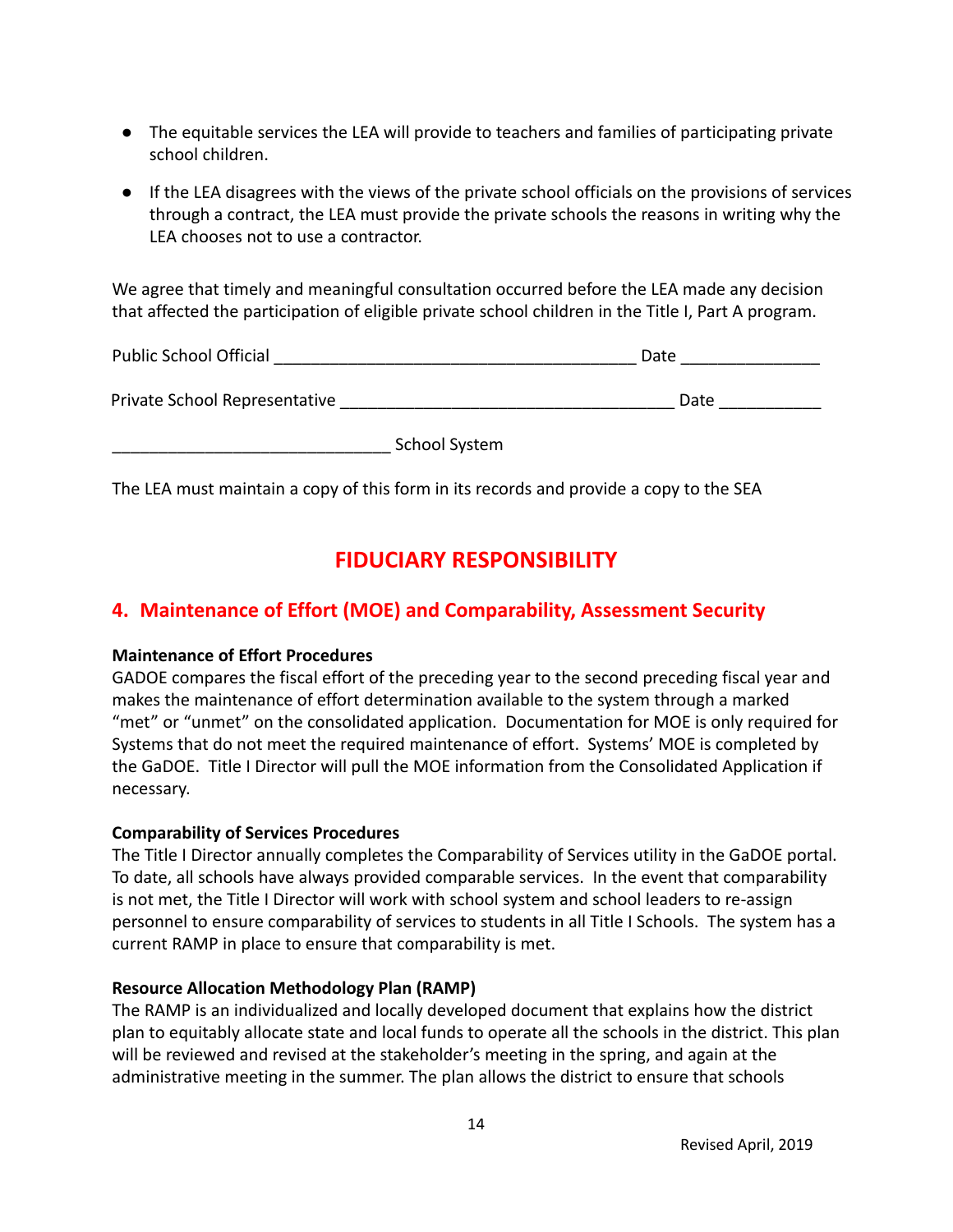receive all of the state and local resources they would have received if they did not participate in federal programs.

# **Testing Plan**

Dodge County School District conducts the assessment program as required by federal and state law. It is in compliance with the Elementary and Secondary Education Act and Georgia law relative to student assessment and data reporting. Dodge County School District interacts with state and federal agencies relative to the assessment program and accountability mandates. The testing department handles assessment documents and reports including secure test materials, individual student score reports, and school/district data reports in both paper and electronic formats. Dodge County School District delivers training/guidance related to the assessment program, assessment data, and accountability mandates to all stakeholders. All test security procedures are available for review in the assessment director's office at the Dodge County School District Board of Education.

# **Training Plan:**

### **I. Materials:**

- a. All school testing coordinators must have a sign-in sheet for documentation of teacher and proctor participation.
- b. GaDOE Update on each test being administered will be provided as a reference/resource for school testing coordinators.
- c. A District Update is provided to school testing coordinators to indicate any special requirements from the district.
- d. School Coordinator's Manuals and Examiner's manuals are available on the GaDOE's website. Please use these manuals to assist in training. All manuals must be kept secure and accounted for after each use.
- e. School Coordinators should distribute the Roles/Responsibilities for all individuals being trained: coordinator, principals, examiners, and proctors. Discuss each group's roles/responsibilities, and have individuals sign at bottom. (This document can be found in the Student Assessment Handbook from the GaDOE)

# **II. Collection of Materials:**

a) Checking in materials from the district office is the responsibility of the school coordinator. Please use the packing slip from the school's shipment to check the accuracy of the delivery. b) Make checks of confirmations and notations of inaccuracies.

# **III. Test Security:**

a) In order to maintain the integrity of the assessment program and its results, security must be established and maintained. Test security should be a top priority in both pen/paper and online formats for testing. The responsibility of the assessment program at the school level rests with the principal and their designated school test coordinator.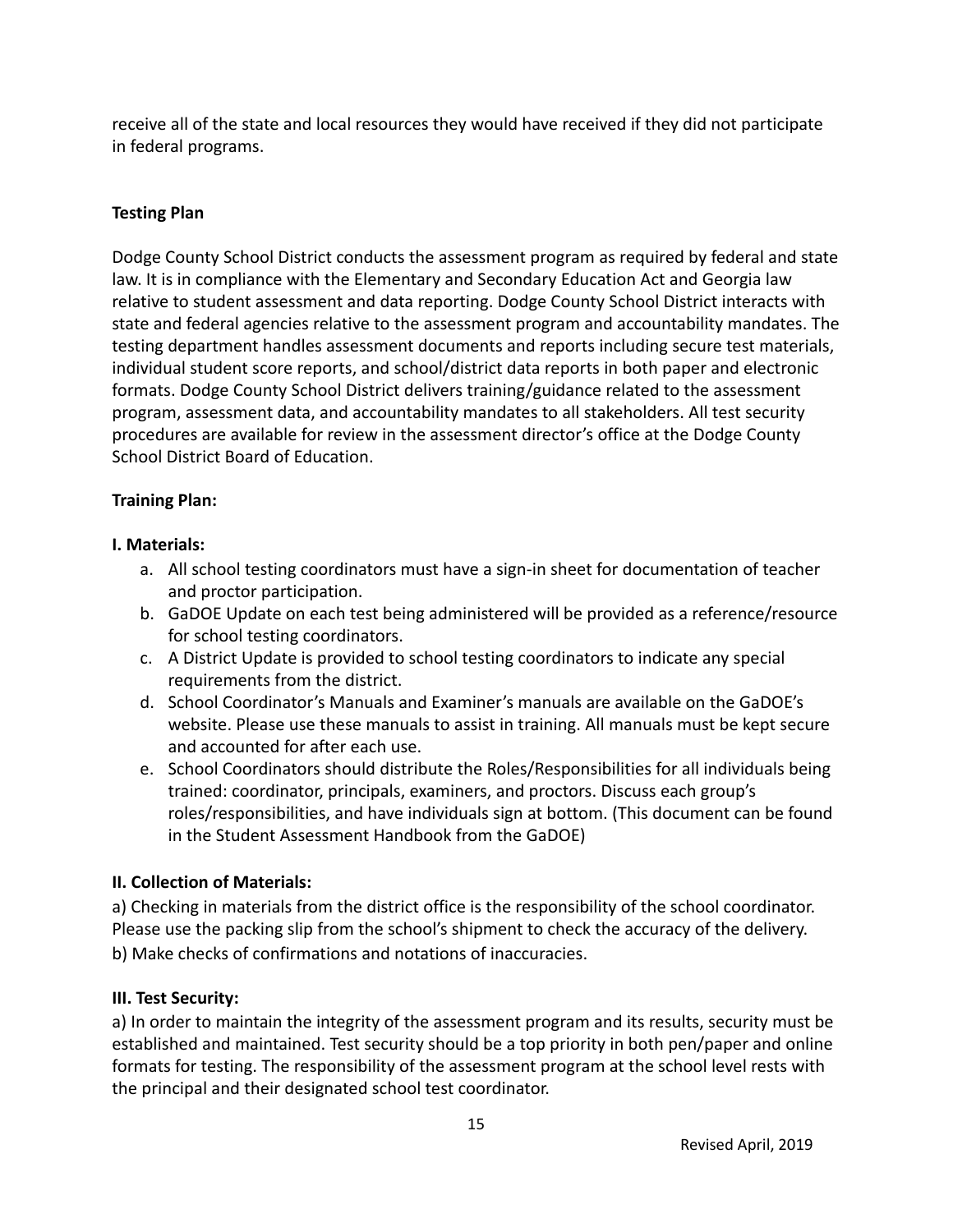- 1. Use the Student Assessment in Georgia Schools (PSC document) to discuss the testing ethics and consequences of violations.
- 2. Use the Examiner "Must Do" page from the GaDOE's Student Assessment Handbook.
- 3. School Coordinators are trained in using the Dodge School District Incident Sheet, Access Log for Secured Test Storage Area, and Transcribing or Scribing Answer Document Form.
- b) School Coordinators are responsible for ensuring proper coding of test documents.

# **IV. Cell Phones:**

a) Students are not permitted to use, or bring into the testing environment, any electronic device that could allow them to access, retain, or transmit information (e.g. cell phone, PDA, smartphone, electronic recording, camera, or playback device). An announcement **must** be made prior to testing that such devices are not allowed in the testing environment and that possession or improper use of such devices during testing may result in disciplinary action in accordance with the system's student code of conduct and/or test invalidation.

b) Examiners and proctors must refrain from having phone conversations, sending emails, sending texts, posting to social media, etc. during their administration of a test to students and during the time they possess secure materials.

# **V. Unexpected Events:**

a) Unplanned Fire Drill/Bomb Threat - In any unexpected situation, educators must first act to assure the safety of all children and adults, and to protect property from damage. While test security is critical and must be maintained if at all possible, student safety is always the priority. Beyond that, and to the greatest extent possible, integrity of the test being administered is to be maintained.

- 1. If during a test administration an unplanned fire drill/bomb threat occurs, students must evacuate the building. Lock the door when students have evacuated the room/building if at all possible.
- 2. Students should not take the test outside and should not be permitted to talk about testing during the drill or incident.
- 3. If the school's safety plan permits for the testing group(s) to be kept together and under direct supervision, please do so.
- 4. Note the time of the evacuation so you can figure out how much time students have to complete the testing session.
- 5. When it is safe to re-enter the building, resume testing as quickly as possible, allowing students the remainder of the allotted time to finish the test.
- 6. Should the event become lengthy, and once all considerations relative to student safety have passed, the GaDOE will be contacted for further directions regarding plans to resume testing.
- 7. Materials should be inventoried per normal processes and verified prior to resuming testing.

b) Severe Weather – If it is feasible and safe to continue testing, that is permissible. Be mindful that online testing can be particularly vulnerable to severe weather due to the possibility of power/internet disruptions.

1. Keep test secure if students must be evacuated.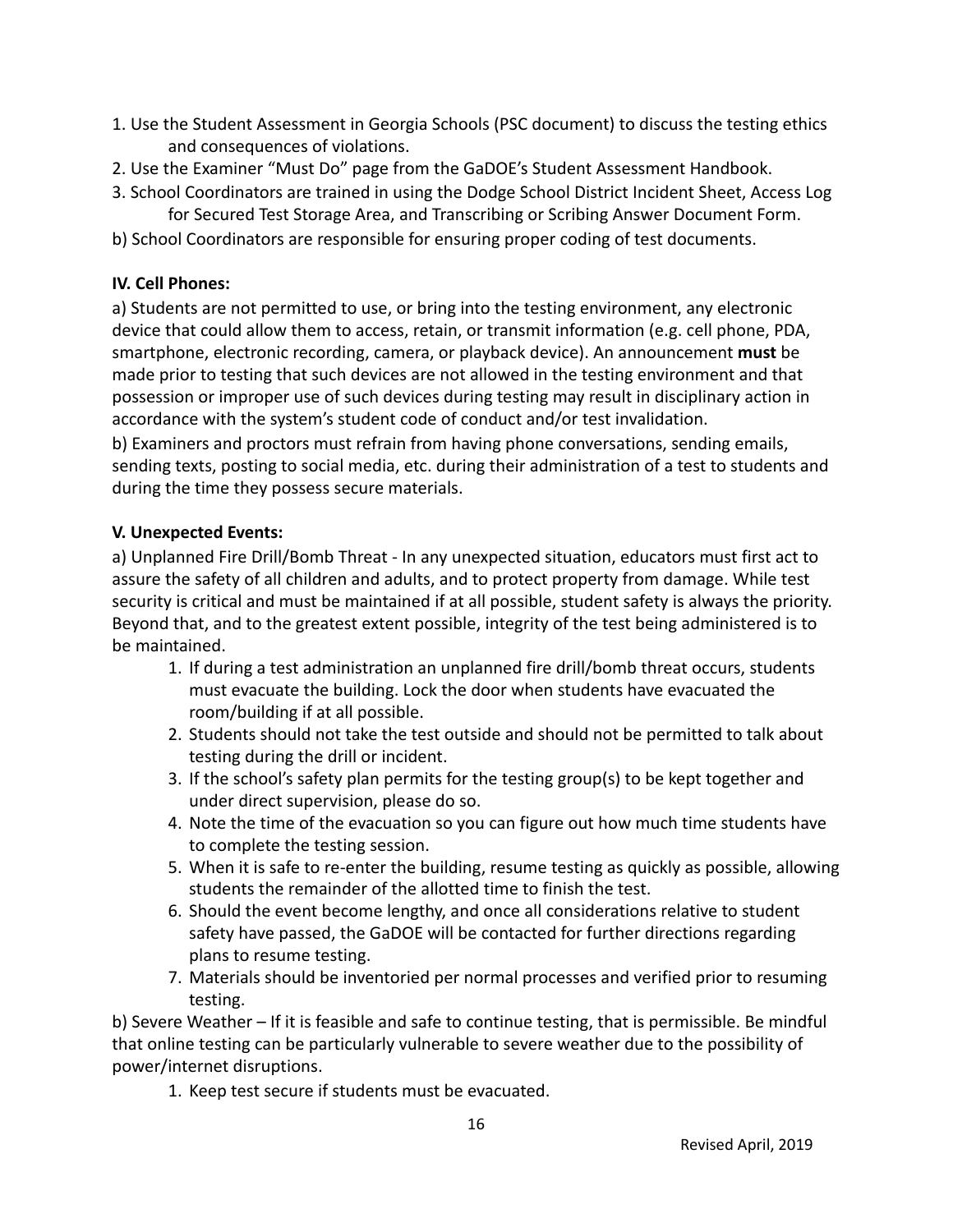- 2. Students should not take the test outside of the classroom and should not be permitted to talk about testing during the event.
- 3. If the school's safety plan permits for the testing group(s) to be kept together and under direct supervision, please do so.
- 4. Not the time of the evacuation so you can figure out how much time students have to complete the testing session.
- 5. When it is safe to re-enter the building, resume testing as quickly as possible, allowing students the remainder of the allotted time to finish the test.
- 6. Should the event become lengthy, and once all considerations relative to student safety have passed, the GaDOE will be contacted for further directions regarding plans to resume testing.
- 7. Materials should be inventoried per normal processes and verified prior to resuming testing.

# c) Power Outage (Pencil/Paper)

- 1. If it is feasible to continue testing, that is permissible.
- 2. If not, tests should be kept secure initially within the testing setting. Students should not be permitted to talk about testing during the period during which testing is suspended.
- 3. Be sure to not the time of the event so that you can figure out how much time students have to complete the testing sessions.
- 4. When the school can resume testing, do so as quickly as possible, allowing students the remainder of the allotted time to finish the test.
- 5. Should the event become lengthy, and the school must suspend testing for the remainder of the day, the GaDOE will be contacted for further directions regarding plans to resume testing.
- 6. Materials should be inventoried per normal processes and verified prior to resuming testing.
- d) Power Outage (Online Testing)
	- 1. Please follow all instructions that address loss of connectivity/power in the online testing manuals.
	- 2. It may be necessary to contact the support line for the testing contractor.
	- 3. When the school can resume testing, do so as quickly as possible, allowing students the remainder of the allotted time to finish the test.
	- 4. Should the event become lengthy, and the school must suspend testing for the remainder of the day, the GaDOE will be contacted for further directions regarding plans to resume testing.
- e) Student Becoming Ill each situation must be considered independently.
	- 1. Remove ill student from the testing environment as quickly and quietly as possible.
	- 2. If cleaning is necessary to the extent that it will require the relocation of students, the test examiner must collect secure test materials while students transition to a new setting.
	- 3. Students will be allowed to complete testing once relocation has occurred.
	- 4. If relocation is not possible, remove students from the room while it is being cleaned and secure all testing materials – or pause online testing.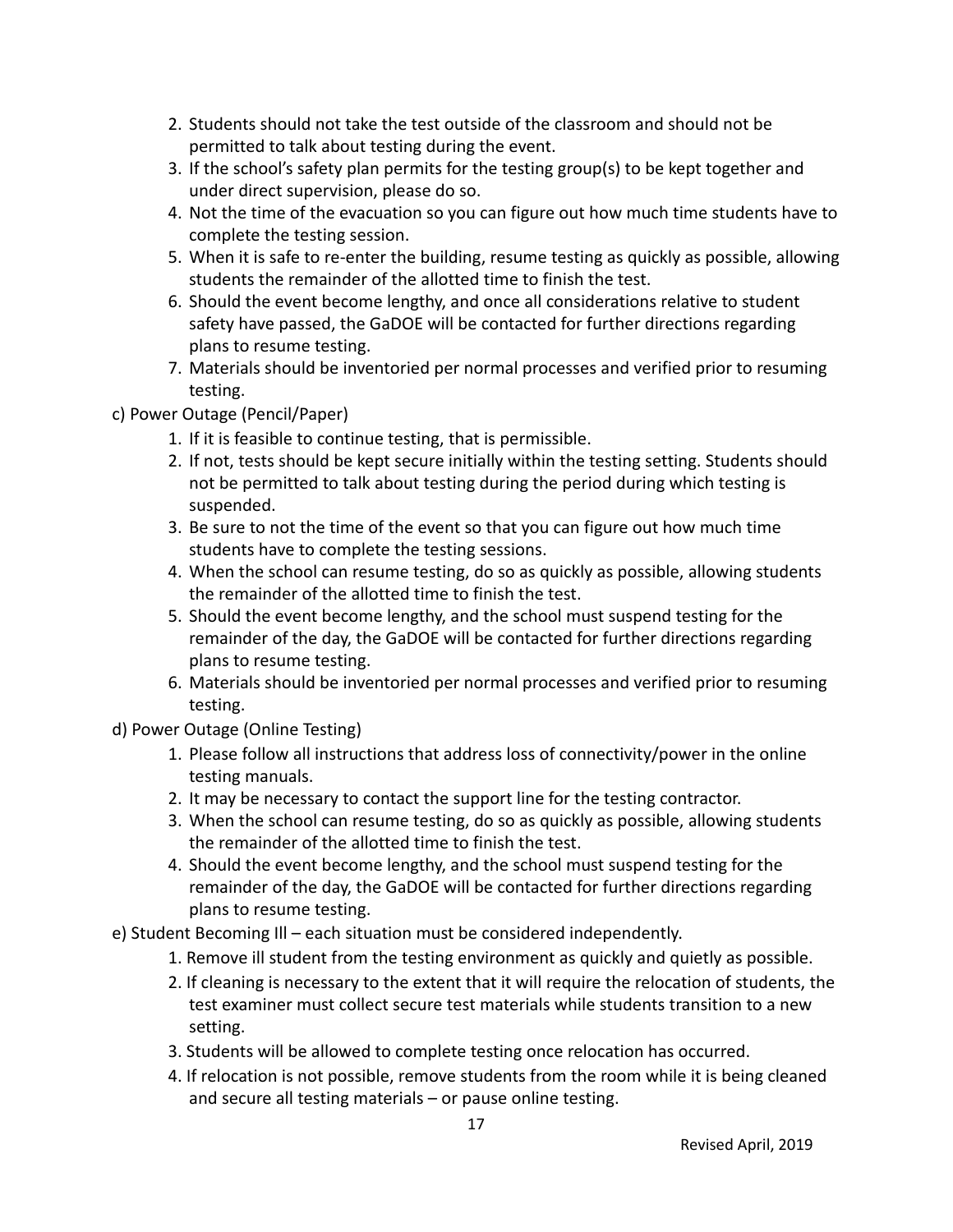- 5. Students should be kept under supervision, not allowing them to discuss the test.
- 6. Resume testing as soon as it is possible, allowing students the remainder of the testing time.

# **VI. Medical or Restroom Emergency:**

a) Given that the health and dignity of students should never be jeopardized, schools must have a plan in place for students who become ill during test administration.

- 1. If a health/restroom related need develops that is urgent, a student may be escorted to the restroom/clinic and their materials must be secured.
- 2. If the event is of short duration, the student may return to testing and received the time lost due to their need to exit the test setting. This should be documented by the school on the Incident Form and reported to the System Coordinator, but does not have to be reported to the GaDOE as a testing irregularity.
- 3. If the event becomes protracted and/or the student is unable to return to a test session, report this event as a testing irregularity. This event will be reported to the GaDOE portal.
- 4. In general, for an assessment with two or more "sections", a student who did not return to testing may not reenter the section they previously had accessed.

# **VII. Testing Preparations**

- a. School Coordinators are responsible for checking the accuracy of student information
- b. School Coordinators are required to have test examiner's sign materials in and out each day during test administration.
- c. Proctors are used when required. Proctor are only required with there are 30 or more students in a testing environment. All test proctors are trained on their roles/responsibilities.
- d. Testing Procedures are clearly articulated to ensure a smooth and problem-free test administration. Schedules, groups and location assignments, and special directions are distributed and explained before testing administration.
- e. Accommodations are well documented by the Special Education Department. School coordinators carefully check to ensure students are provided the appropriate and accurate accommodations for each individual test.

# **VIII. Collection of Materials**

- a. Sign-in and Sign-out sheets are used to document who is responsible to each individual test booklet, the date, and number of test booklets received.
- b. Before testing documents are returned to District Office, the school coordinator carefully accounts for all materials.
- c. During the document count, the school coordinator checks for complete information (Form Numbers, Labels, Names…) on each answer document.
- d. Materials are returned to the District Office, where the materials are re-counted by the System Testing Coordinator and assistant.
- e. Principal Certification Sheets are required on all standardized tests. This document must be returned at the time of delivery of the testing materials.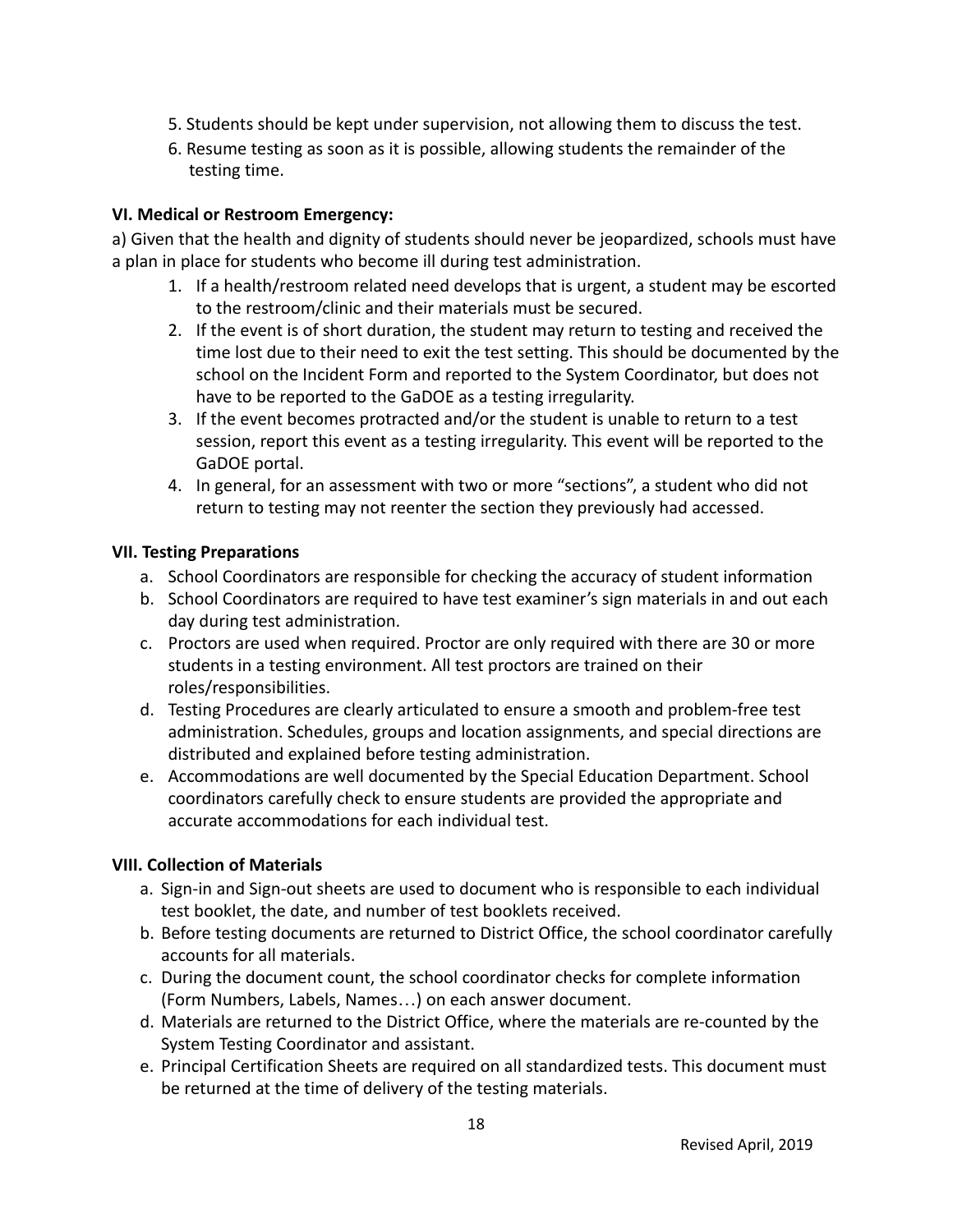# **5. Internal Controls, Expenditures, Inventory, Drawdowns, Cost Principals – All Federal Programs**

#### **ALLOWABILITY PROCEDURES**

It is our policy to follow and conform to all federal law and grant terms and to be consistent with any and all state and local policies regarding factors affecting allowability of cost. Presented below are Dodge County School District's written procedures for determining allowability of costs:

- *1. Be necessary and reasonable for the performance of the Federal award and be allocable thereto under these principles.* The program director determines whether or not the proposed purchase meets these criteria. If unsure, the Program Director will consult with the fiscal analyst before purchasing.
- *2. Conform to any limitations or exclusions set forth in these principles or in the Federal award as to types or amount of cost items.* The Program Director familiarizes herself with the limitations and exclusions to ensure that the proposed purchase meets these criteria.
- 3. *Be consistent with policies and procedures that apply uniformly to both federally-financed and other activities of the non-federal entity.* The Program Director checks the applicable policies and procedures to ensure that policies and procedures are applied uniformly to the proposed expense.
- *4. Be accorded consistent treatment. A cost may not be assigned to a Federal award as a direct cost if any other cost incurred for the same purpose in like circumstances has been allocated to the Federal award as an indirect cost.* The Program Director ensures that these criterion are applied to the proposed expense.
- 5. *Be determined in accordance with generally accepted accounting principles (GAAP), except, for state and local governments and Indian tribes only, as otherwise provided for in this part.* The Program Director and Finance Director ensures all proposed expense are determined in accordance with GAAP, except when exempted.
- *6. Not be included as a cost or used to meet cost sharing or matching requirements of any other federally-financed program in either the current or prior period. See also §200.306 Cost sharing or matching paragraph (b).* The Program Director ensures that the cost is not included or used to meet cost sharing or matching requirements of any other federally-financed program.
- 7. *Be adequately documented. See also §§200.300 Statutory and national policy requirements through 200.309 Period of performance of this part.* The Program Director and Finance Director review and ensures adequate documentation are maintained for subgrant expenses.
- 8. *Net applicable credit. (Moved from §200.402)*. The Program Director and the Finance Director ensure that applicable credits are adjusted against subgrant expenses submitted for reimbursement.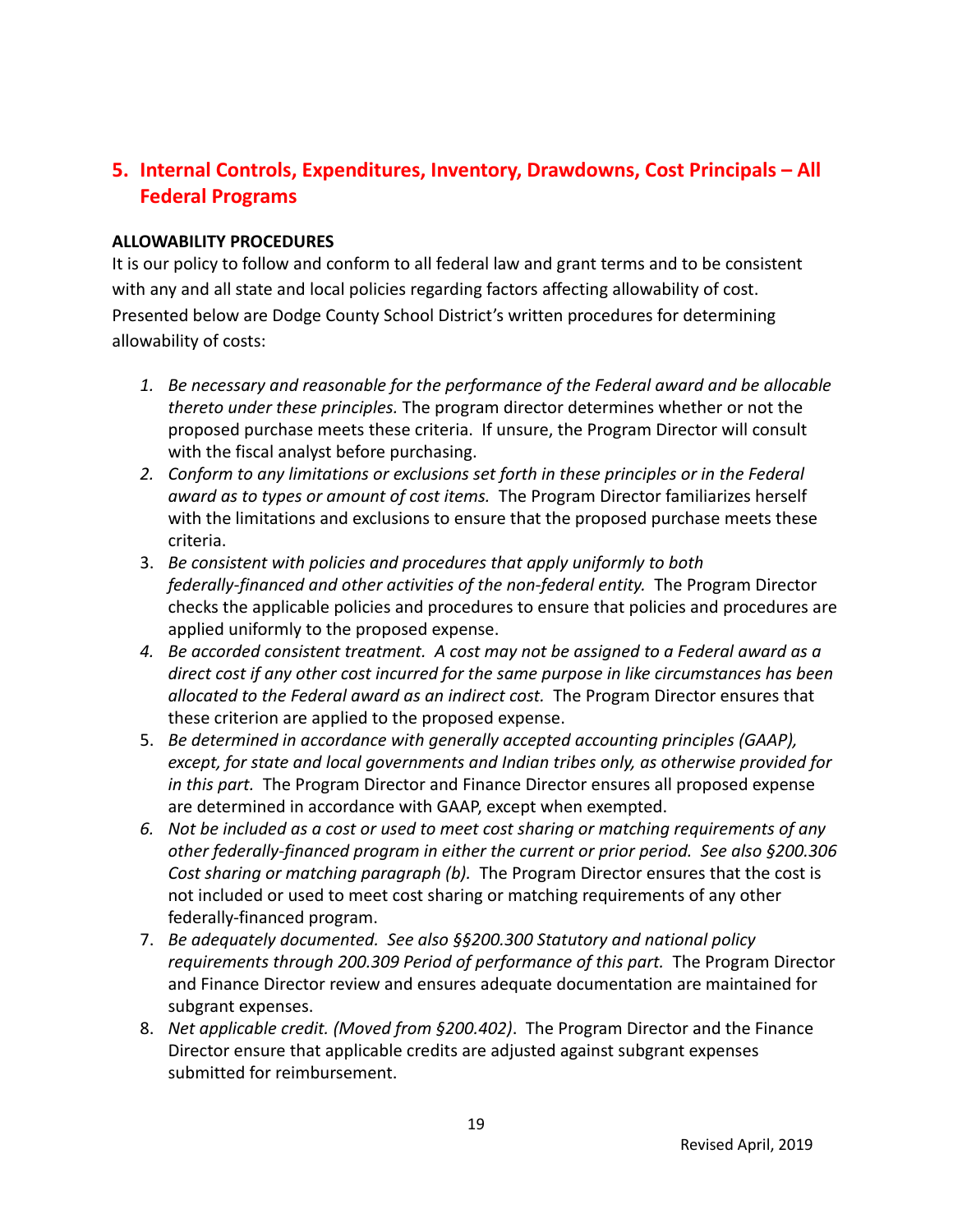Any purchases made with federal funds must follow the guidelines for allowable costs. Dodge County School System Federal Programs will follow guidelines by GaDOE guidance. Federal Programs purchases will be aligned with the finding of the Annual Needs assessment and areas of need identified in the School Wide Plan. Federal programs purchases will also adhere to any memos, letters, and/or communication regarding allowable/unallowable purchases. The Federal Programs/IDEA Director will direct any questionable expense to the Area Program Specialist for further clarification.

Federal Programs funds cannot be used to purchase incentives for students, teachers, or participation in professional learning activities.

The Federal Programs/IDEA Director will work with the principals to determine preliminary Federal Programs budgets once this information becomes available from GaDOE. The budget is submitted to the superintendent for approval.

Federal Programs funds expended on personnel can be monitored separately through payroll. Periodic certifications for both programs verify that duties are consistent with the position. Periodic certifications are collected twice yearly (January and May) for those staff members who are paid 100% with Federal Programs/IDEA funds. Split-funded personnel submit monthly time logs that document the amount of time spent in Federal and non-Federal duties. Other expenses are documented through purchase orders, which have been approved through the requisition process, and through travel authorizations, which are submitted on the travel sheet with automatic calculations and information available for reimbursements on mileage and meals.

All travel expenses must be considered necessary, reasonable, allowable and consistent with the written travel policy and federal program through which it is funded. Policies and procedures are applied consistently to local and federal dollars. Professional learning activities and travel require preapproval for allowability of participant and activity. Please refer to the Dodge County Travel Policies and Procedures Manual.

# **Source Documentation**

Dodge County School System keeps source documentation on file for each expenditure. Documentation will vary according to expenditure, but all documentation should be sufficient to determine that expenditures are allowable and used according to federal, state, and local regulations. Common documentation includes quotes or order pages, invoices, packing slips, travel expense statements, agendas, and contracts. Once payment is made, the Accounts Receivable Assistant files and maintains copies of check packets, both of which are readily available for review whenever warranted.

# **SEGREGATION OF DUTIES/PURCHASES AND REQUISITION PROCESS**

The Federal Programs Director will prepare a written report of preliminary budgets once this information becomes available from GaDOE. The report is submitted to the superintendent,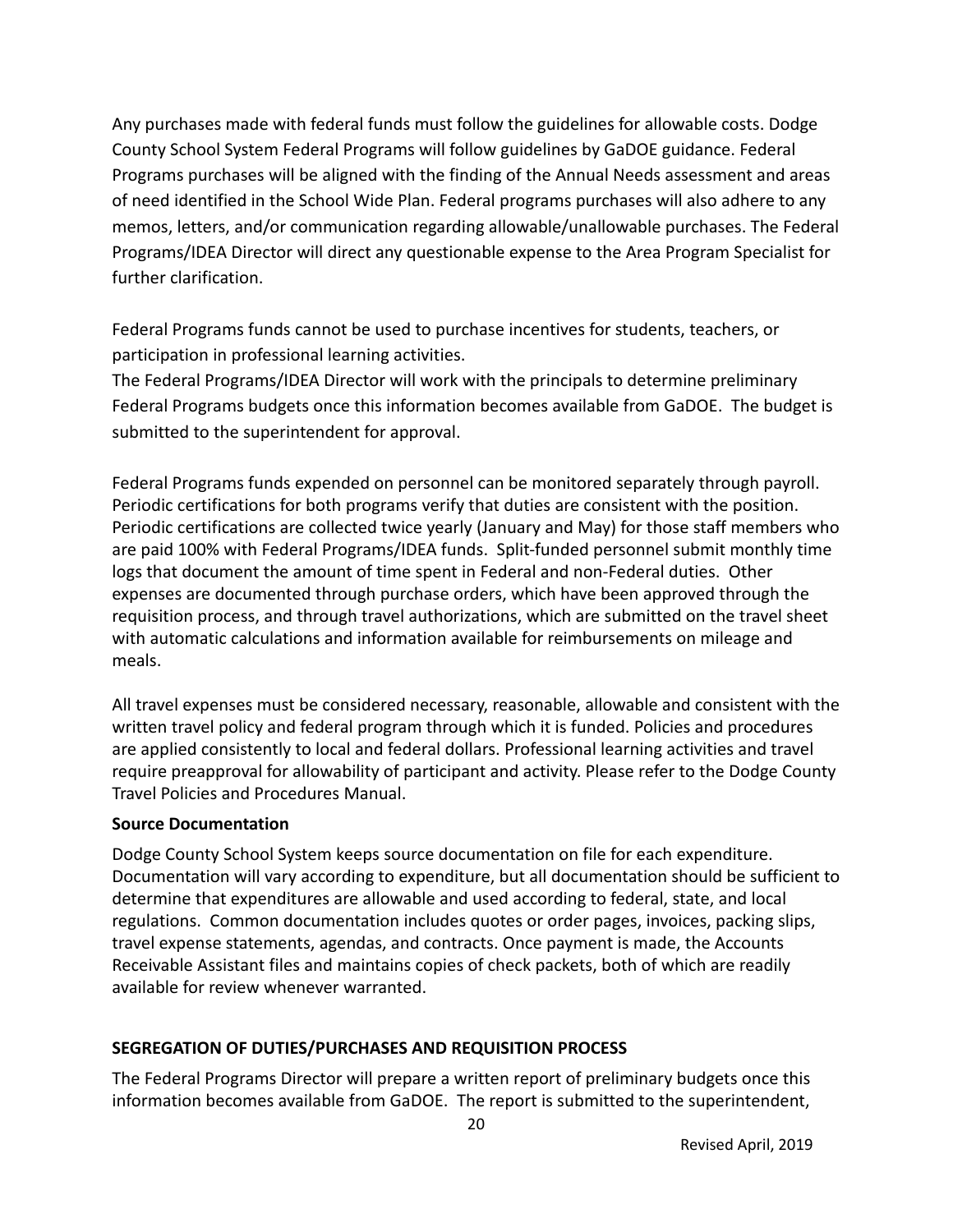and the superintendent's leadership team. All approved Consolidated Application budgets for all federal programs will be shared with the Finance Officer and Payroll Clerk once they are approved by the GaDOE.

All federal grant budgets and the CLIP must be adopted by the local Board after GaDOE approves the final submitted budget application. Additionally, any significant amendments must be adopted by the BOE. Each federal program must be identified and budget details must be listed.

# **The approval process for federal budgets is as follows:**

- Funding amounts are approved by the GaDOE Board of Education
- Award letters are sent to Systems
- Schools are given the allocated dollar amount for budgeting. The school (principal and leadership team) and Title I Director work together to develop a school level budget
- The budget is entered into the GaDOE Consolidated Application (electronic grant application process) by the program coordinator or authorized staff
- The budget is approved by the program coordinator
- The budget is approved by the superintendent (budget may be rejected at this level and requests for revisions may be made)
- The budget is approved by the program specialist at the GaDOE (budget may be rejected at this level and requests for revisions may be made)
- The budget amount is approved by GaDOE Accounting
- The budget is adopted by the System BOE

All expenditure requisitions are submitted to the Federal Programs Director for approval or rejection. The Federal Programs Director will review each requisition to determine if the expenditure is allowable or unallowable based on EDGAR, the annual needs assessment, school CNA/SIP, CLIP and budget. The director then assigns the function and object code for the purchase by referring to the budget sheets for each federal program in the consolidated application budget.

Dodge County Schools adhere to the following internal controls:

- 1. Submitting the requisition to the Program Director.
- 2. The Program Director reviews the requisition to assure that the purchase is allowable. If allowable then double-checks the account code with the approved school budget and the descriptions placed within the approved budget on the consolidated application.
- 3. The Program Director forwards the requisition to the Program Secretary who processes a purchase order for items requisitioned.
- 4. The purchase order is then forwarded to the Finance Director to sign as well as check the purchase against the budget submitted through the consolidated application.
- 5. The Finance Director forwards the purchase order to the Program Secretary. At this point, a purchase can be made.

# **Monitoring Financial Aspects of Federal Program Funds:**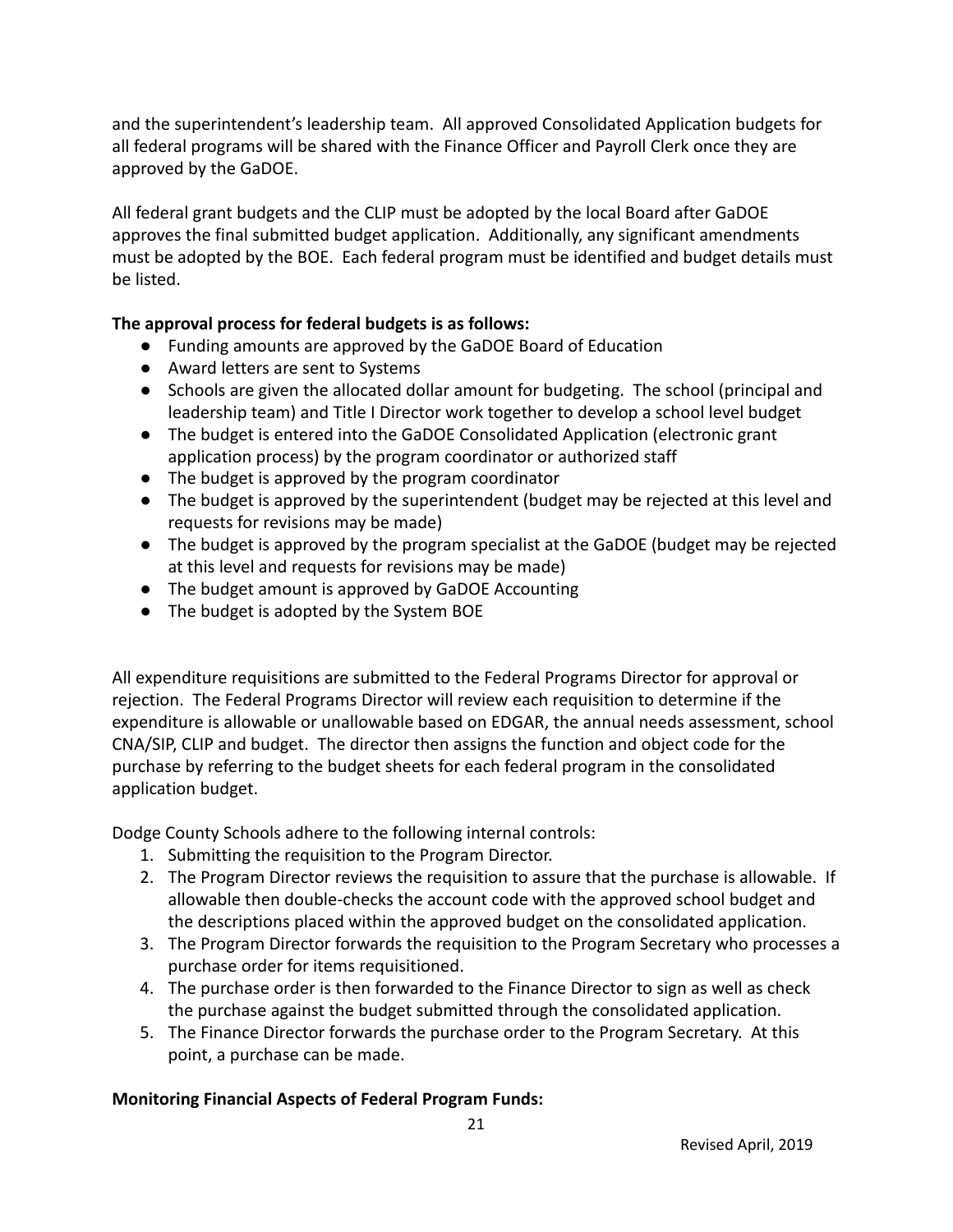The program director for federal programs and the financial director monitor monthly expenditures using general ledger detail reports to insure program expenditures are in alignment with the approved budget and that they meet and do not exceed the grant award.

The Title director requests monthly budget detail reports to verify that only approved federal program purchases were paid from the appropriate federal program funds. If errors are found, the Title director and finance director meet to resolve the discrepancy. The Title director is responsible for asking for the monthly budget detail reports and the financial director is responsible for providing the report within 3 days of the request. The Federal Program director is responsible for bringing any discrepancies or an "all clear" report to the Finance Director. The Finance Director is responsible for working with the Title director to resolve the discrepancy. The print out of monthly expenditures and budget sheets will be kept on file in the Title Director's office in the appropriate Title program notebook.

#### **PROCUREMENT PROCEDURES –**

### **Capital Expense Funds**

The Dodge County School System does not use Federal funds to budget items under object code 700 (capital expense).

### **Unauthorized Purchases**

It is prohibited for any employee to purchase or contract to purchase any goods or services, or to make any contract on behalf of the Board except as set forth herein. If any purchase or contract is made contrary to this policy, the Board shall not be bound thereby.

#### **Funding Source**

All funds, regardless of the deposited account (including individual school accounts) are the property of the Dodge County School System and all disbursements of such funds shall be governed by this policy unless specific exceptions are made by the Board of Education.

#### **Purchasing**

The Board of Education shall purchase or contract to purchase supplies, materials, equipment and services and lease equipment as outlined below. Where referenced, the "authorized designee" shall be the Superintendent or Business Manager. All purchases shall be in accordance with the policies of the Dodge County Board of Education, the Georgia Board of Education and in compliance with the laws of the State of Georgia.

All purchases and/or contracts shall be awarded contingent upon sufficient appropriation having been made, the availability of funds, and based on sound business practices. All requests for purchases or contracts not provided for in the budget will require prior approval of the Board of Education.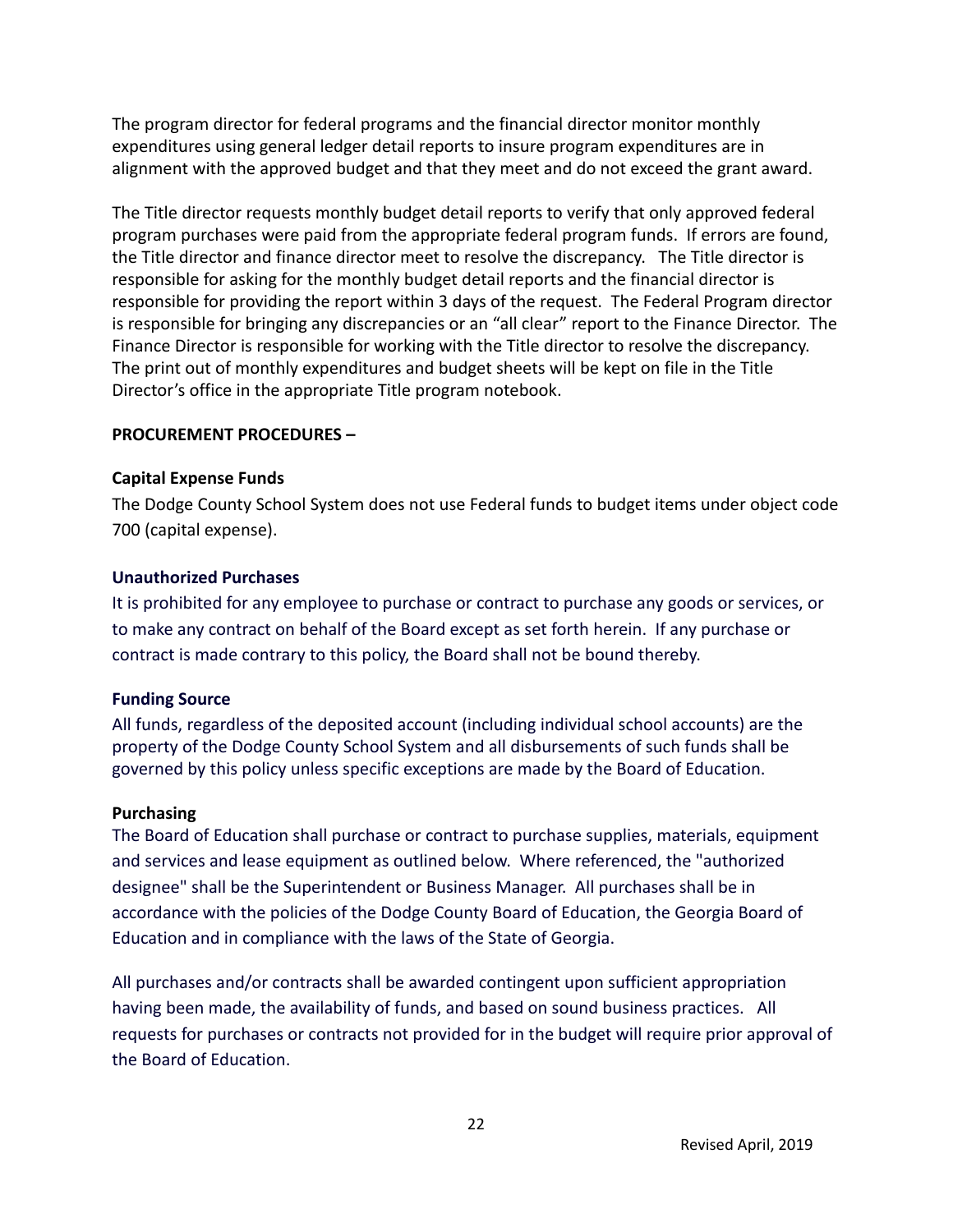Purchase from Board members or companies in which the Board member or a member of the immediate family has a controlling interest is prohibited.

Purchases, except through sealed bid, from school system employees or companies in which the school system employee or a member of their immediate family has a controlling interest is prohibited. If the sealed bid of any employee is to be considered for a school system purchase, the employee must have no involvement in developing the specifications for the bid nor any involvement in the evaluation of the bid.

Written Bids, Requests for Proposals, Oral Phone Quotes, State of Georgia Contracts, General Services Administration Contracts, Georgia Department of Education Regional Educational Service Agency Contracts and applicable bids by local County Governmental Agencies shall be used when appropriate to purchase goods and services.

# **Selection Criteria**

- All purchases shall be based upon acquisition of goods and services at the lowest cost while being suited to meet the School System's need.
- Alternative competitive products and services may be used when a particular brand or model is specified, provided items quoted are fully compatible and of equal or better quality.
- The lowest bid or price shall not be the sole determining factor in the selection process.
- The school system reserves the right to award purchases on an individual item or combined item basis, whichever is in its best interest.

# **Bids, Telephone Pricing Limits, Contracts and Web-Site Posting Requirements**

Acquisitions of goods and services and any contracts with the Board shall be subject to the following limits except in emergency situations, a potential work stoppage, or when a service, or item may be obtained from only one source of supply.

- Purchases for supplies, materials or services shall be made from existing bids, and/or stated vendor discounts when feasible and in the best interest of the District for the current school year.
- Purchases for supplies, materials or services budgeted with an aggregate total estimated value of \$2,500.00 or less shall be made with the least expense to the System. The authorized designee shall obtain telephone quotes and/or conduct sufficient research in advertisements and/or on the internet, in the best interest of the School System.
- Purchases of items or services budgeted with a total estimated value of \$2,500.00 or more shall be made from two or more sealed bids and shall be approved by the Board. All sealed bids will be received by the Superintendent's Office and will be opened and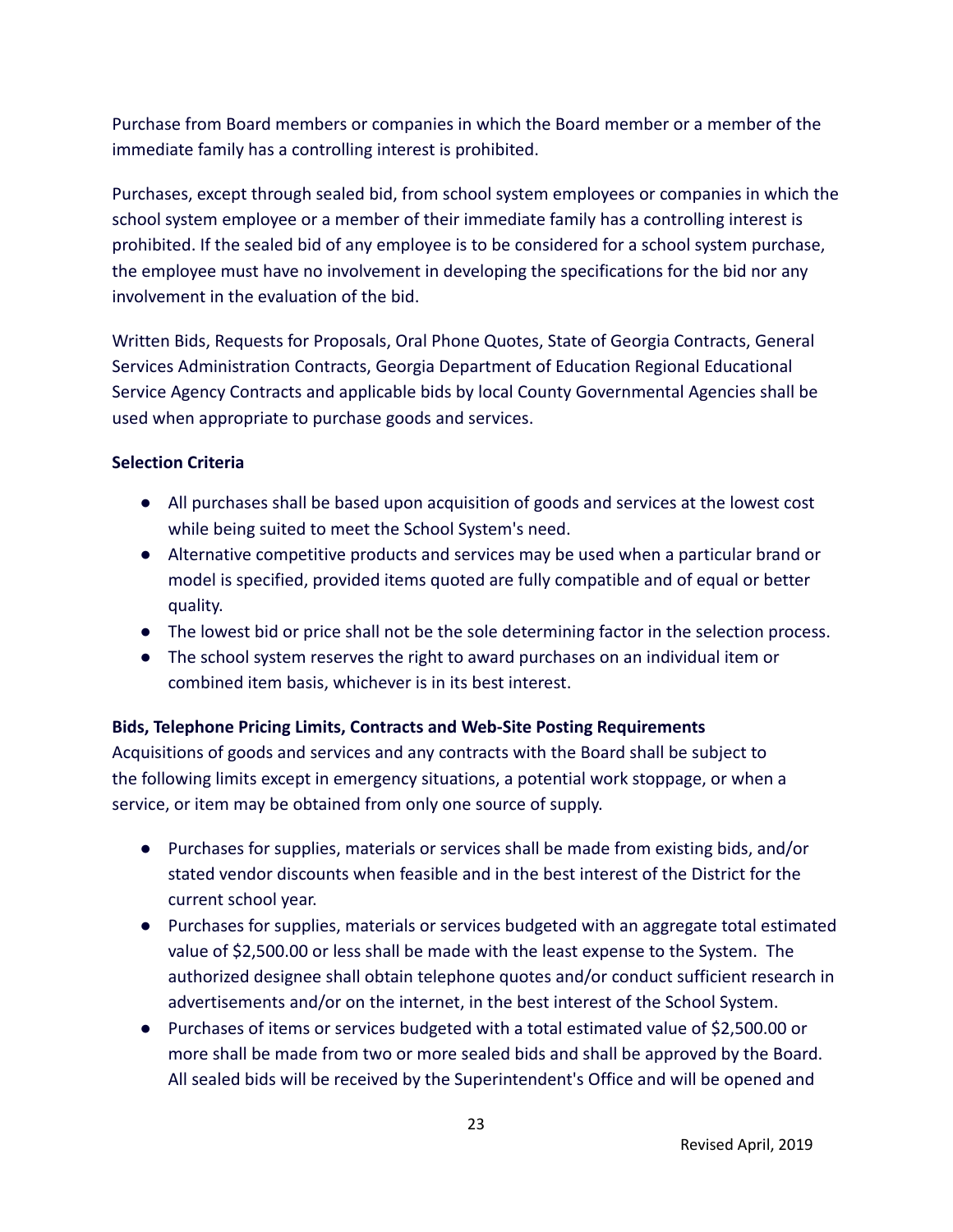the contract awarded at a regular or called Board of Education meeting or otherwise at a time and place determined in advance by the Board.

- In the event of an emergency or potential work stoppage, the Superintendent is authorized to make purchases for supplies, material or services up to the aggregate total amount of \$5,000.00, provided informal quotations or other appropriate methods in the best interest of the School System are utilized. In such an event, such action shall be reported to the Board of Education at its next regularly scheduled meeting. Such purchases shall be made only from budgeted and available funds.
- When a service or item may be obtained from only one source of supply, the authorized designee may make such purchase, provided a reasonable and diligent search has been made for other possible sources.
- For the purchase of supplies, materials or services in excess of \$2,500.00 that require architectural and/or engineering services, or are deemed advisable by the Board and/or its authorized designee, in the construction, renovation and/or remodeling of any school property, all information, drawings, and/or specifications shall be presented to the Board for its approval prior to the District seeking any bids. The Board shall thereafter cause all information, drawings, and/or specifications to be posted on the Board's website together with an opening and closing date for sealed bids to be received by the Board for its consideration and approval.
- Exception to sealed bids:
	- 1. Fuel bids
	- 2. Computer Hardware and Service Contracts for the fiscal year may be made by the Board of Education with a single supplier; however, all purchases in excess of \$2500.00 must be approved by the Board.

# **Consultants, Contracts, Purchased Services for Federal Program Funds**

Dodge County School District uses the following guidelines for consultants, contracts or purchased services paid from Title & IDEA Program funds. Contracts are required for all consultants and purchased services. Agreements are entered into between Dodge County School District and the consultant. Each contract contains the following:

- Contracts are generated by the Federal Programs Director
- Specific duties are specifically spelled out for each contract.
- The Contractor must sign and submit a Contractor Affidavit prior to providing the services.
- The contract includes the number of hours to work and the rate of pay.
- Principals must submit the tutoring time logs, if applicable, based on the payroll deadlines from the Payroll Department.

Each contract is signed by the following: Contractor and Federal Programs Director.

#### **Verification of Work**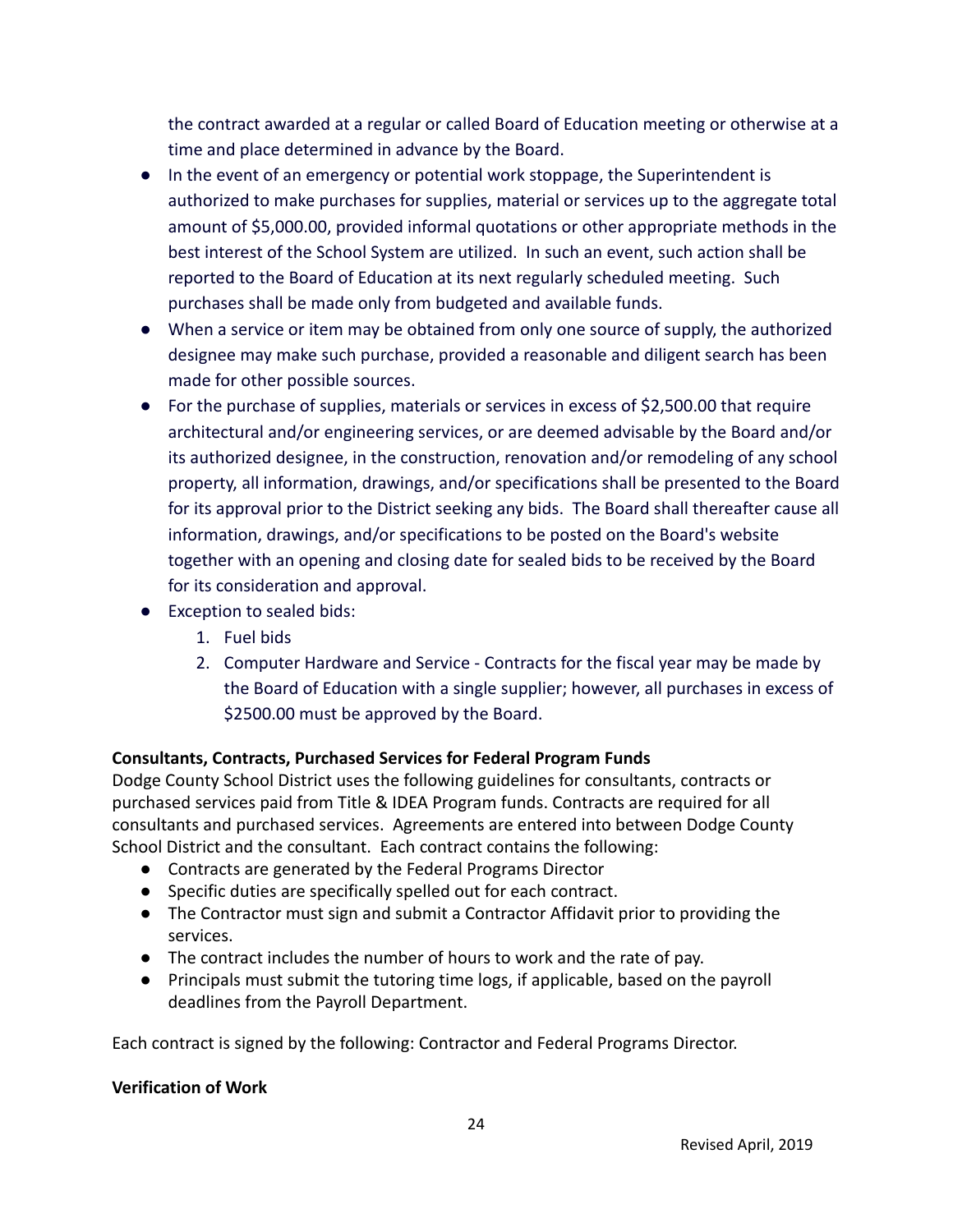The Federal Programs Director provides oversight in ensuring that all contractors' work is complete. Artifacts, daily sign in sheets, and completion of all workshops are kept on file in the Federal Programs office. The Federal Programs Director signs off on all invoices/ contracts prior to the issuance of payment for services. These contracts must be maintained and kept in the District office.

### **Purchases Without Competitive Bid**

The following budgeted items, regardless of amount shall be purchased upon approval by the authorized designee:

- Textbooks, films, slides, video tapes, newspapers, library books, reference materials, computer programs or other instructional media from the publisher, distributor or agent.
- Tests and test scoring services or a standardized examination from the publisher or licensed agent.
- Agreements for maintenance service from the original vendor or authorized agent of the installed equipment or products if the same cannot be competitively bid.
- Additional purchase of like materials, supplies, services, rentals or leases previously approved may be made provided the additional order is at the

same or less price for not longer than the current school year.

- Food Service and supplies for use in the School Lunch Program may be purchased utilizing approved School Food Service Procurement plan.
- Specifically excluded from these policy guidelines are student club or class purchases, athletic services, vending items, annuals and school pictures.

# **METHODS OF CONDUCTING TECHNICAL EVALUATIONS FOR PROPOSALS AND SELECTING RECIPIENTS**

The Board shall be responsible for the expenditure of all school funds. The Superintendent and staff are authorized to establish a procedure for the procurement of supplies, equipment and services for the school system. This procedure shall provide for the consistent accountability of funds. All purchases made through the school system shall be made according to the established procedure.

Dodge County School District shall ensure that the process of procuring goods and services is fair and equitable by taking the following measures:

· Incorporating a clear and accurate description of the technical requirements for the material, product, or service to be procured. The description must not, in competitive procurements, contain features which unduly restrict competition. The description may include a statement of the qualitative nature of the material, product or service to be procured and, when necessary, must set forth those minimum essential characteristics and standards to which it must conform if it is to satisfy its intended use.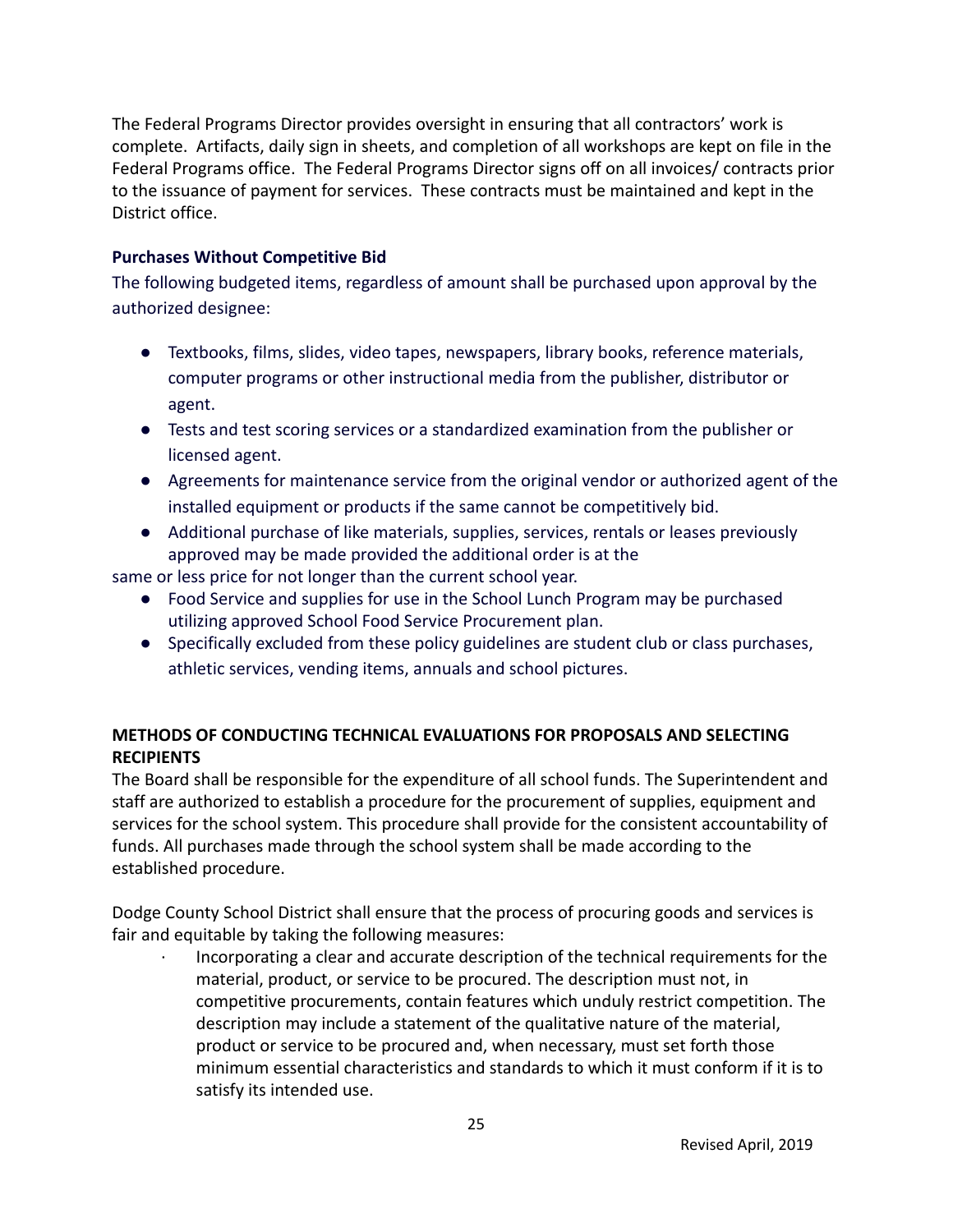- Avoid providing detailed product specifications.
- When it is impractical or uneconomical to make

The federal programs/IDEA director meets with district leaders to discuss services and products for procurement. Established needs guide the process. Research is conducted to determine appropriate services and/or products. Criteria can include such things as: Product Quality, Cost Effectiveness, Product Service support, Evidence/Research based Success.

All purchases exceeding \$2,500.00 require three bids and approval of the Superintendent or business manager. Exceptions to this policy require justification in writing approved by the Superintendent. All monies paid to employees from school funds during the regular school day must be made through the Board of Education Accounting Office except for reimbursement for material and supplies which require documentation. All reimbursements must have prior approval from an administrator.

Financial Departments are audited annually by the Georgia Department of Audits.

#### **Suspension and Debarment**

Federal and state requirements indicate that non-federal entities are prohibited from contracting with or making sub-awards under covered transactions to parties that are suspended or debarred, or whose principal agents are suspended or debarred. Covered transactions include those procurement contracts for good and services awarded under a non-procurement transaction that are expected to equal or exceed \$25,000. The Dodge County SChool District utilizes the System for Award Management at [www.sam.gov](http://www.sam.gov) to search vendors to verify that they are not suspended or debarred. Moreover, the LEA maintains documentation of the search in the Finance Office. The Finance Office will also examine the total cost for vendors on a monthly basis. If the totals expended in the given fiscal year exceed \$25,000, the Finance Office will conduct a search using SAM and maintain time-stamped documentation of said search. Contracts with consultants/vendors will be required to contain specific language on suspension and debarment.

#### **CONFLICT OF INTEREST**

The employees and consultant of the District have the responsibility of administering the affairs of the District honestly and prudently, and of exercising their best care, skill, and judgment for the sole benefit of the District. Those persons shall exercise the utmost good faith in all transactions involved in their duties, and they shall not use their positions with the school system or knowledge gained therefrom for their personal benefit. The interests of the organization must be the first priority in all decisions and actions.

#### **Gifts, Rebates, Personal Gain**

School district employees are prohibited from accepting directly or indirectly from any person, company, firm or corporation, any rebate, gift, money, or anything of value whatsoever, except where given for the use and benefit of the Dodge County Public Schools. School system employees are prohibited from soliciting from any person, company, firm or corporation the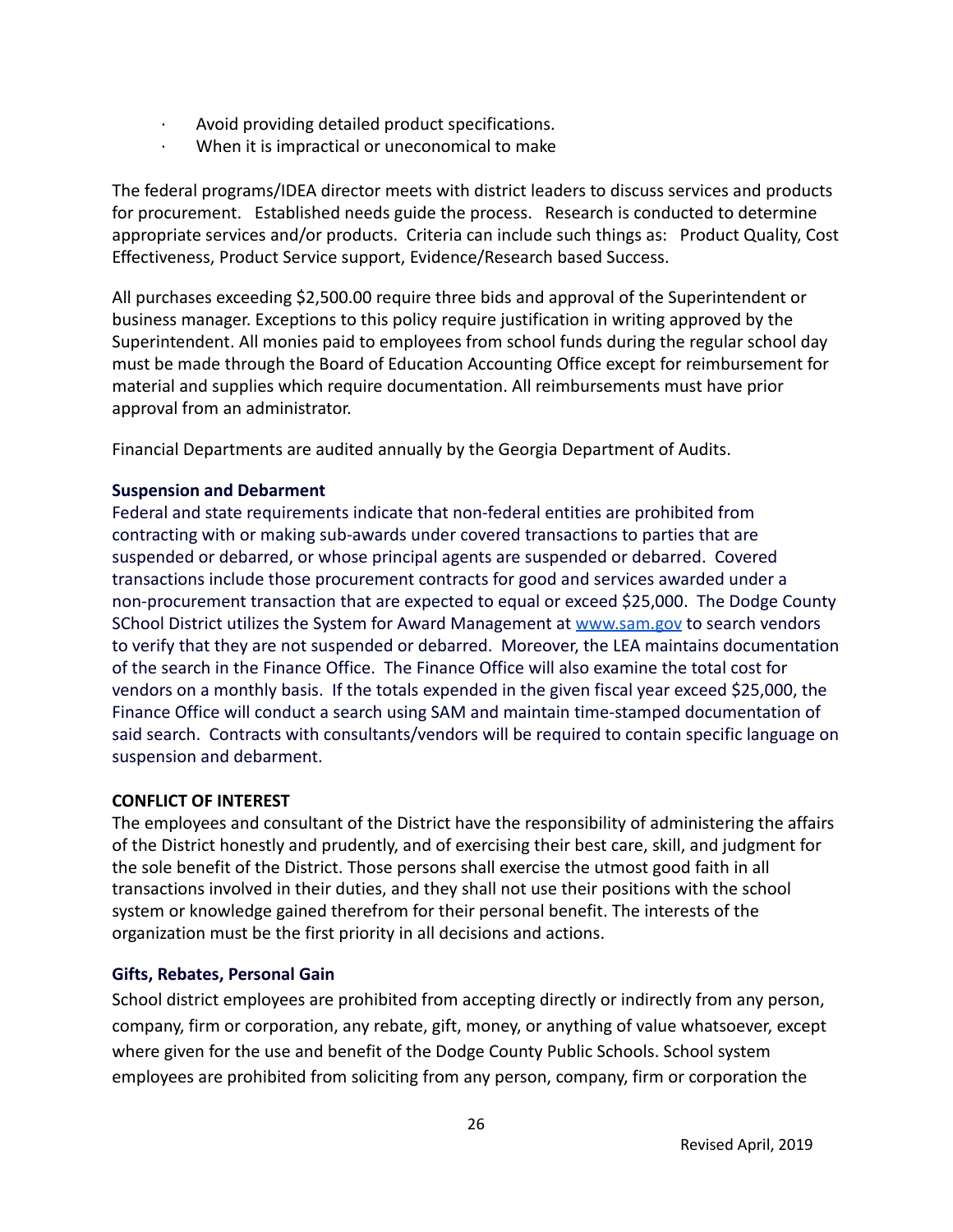right/privilege to purchase goods or services for personal use at prices offered to the School System through sealed bids, quotes, or otherwise.

Conflicts of interest may arise in the relations of directors, officers, and management employees with any of the following third parties:

1. Persons and firms supplying goods and services.

2. Persons and firms from whom the District leases property and equipment.

4. Competing or affinity organizations.

5. Donors and others supporters.

6. Agencies, organizations and associations which affect the operations of the District.

7. Family members, friends, and other employees.

A conflicting interest may be defined as an interest, direct or indirect, with any persons or firms mentioned above. Such an interest might arise through:

1. Owning stock or holding debt or other proprietary interests in any third party dealing with the District.

2. Holding office, serving on the board, participating in management, or being otherwise employed (or formerly employed) with any third party dealing with the District.

3. Receiving remuneration for services with respect to individual transactions Involving the District.

4. Using time, personnel, equipment, supplies, or goodwill for other than District/Program-approved activities, programs, and purposes.

5. Receiving personal gifts or loans from third parties dealing or competing with the District. Receipt of any gift is disapproved except gifts of a value less than \$25, which could not be refused without discourtesy. No personal gift of money should ever be accepted.

The areas of conflicting interest listed above, and the relations in those areas which may give rise to conflict, as listed above, are not exhaustive. Conflicts might arise in other areas or through other relations. It is assumed that the directors, officers, and management employees will recognize such areas and relation by analogy. The fact that one of the interests described above does not necessarily mean that a conflict exists, or that the conflict, if it exists, is material enough to be of practical importance, or if material, that upon full disclosure of all relevant facts and circumstances it is necessarily adverse to the interests of the District.

However, any of the interests described above shall be disclosed before any transaction is consummated. It shall be the continuing responsibility of the board, officers, and management employees to scrutinize their transactions and outside business interests and relationships for potential conflicts and to immediately make such disclosures.

Transactions with parties with whom a conflicting interest exists may be undertaken only if all of the following are observed:

1. The conflicting interest is fully disclosed;

2. The person with the conflict of interest is excluded from the discussion and approval of such transaction;

3. A competitive bid or comparable valuation exists; and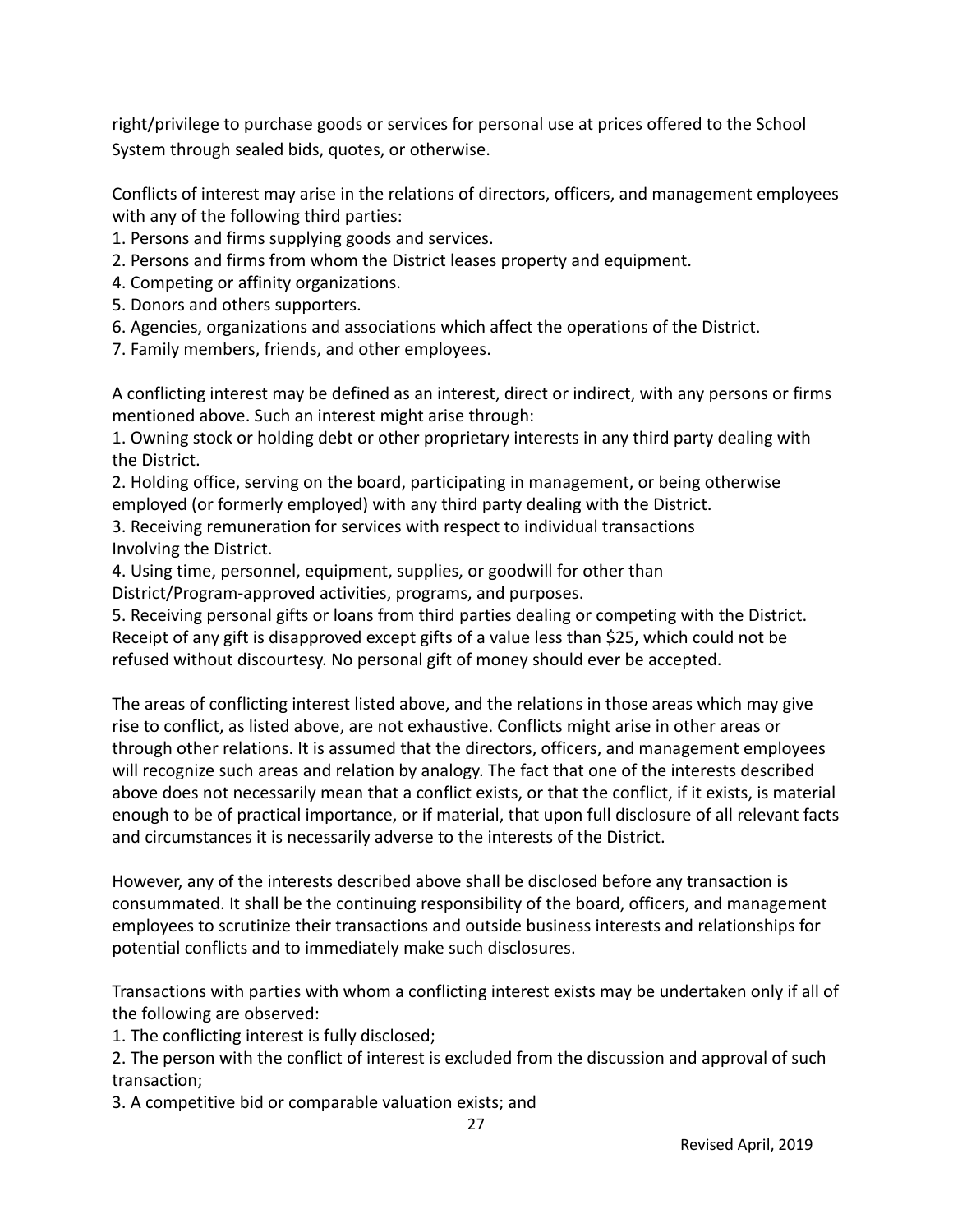4. The District has determined that the transaction is in the best interest of the organization. Disclosure in the organization should be made to the Superintendent or Federal Programs Director.

No employee, officer or agent may participate in selection, award or administration of a contract supported by a federal award if he/she has a real or apparent conflict of interest. Violation of these standard should be reported to the Superintendent or his/her designee and if appropriate, local authorities. Any misconduct could result in suspension, loss of employment, and any other consequences that are applicable by law. All teachers receive training on conflict of interest as a part of the new teacher orientation.

The Superintendent and/or School Board shall determine whether a conflict exists and in the case of an existing conflict, whether the contemplated transaction may be authorized as just, fair, and reasonable to District. The decision of the Superintendent and/or School Board on these matters will rest in their sole discretion, and their concern must be the welfare of the District and the advancement of its purpose.

**TIME AND EFFORT PROCEDURES –** *Please review all the time and efforts entries for your procedures, there is significant redundancy, contradictions, etc. Please revise according to your current practices. See also, the excerpt from the Federal Programs Handbook below.*

*Time and Effort Flexibility (FROM FEDERAL PROGRAMS HANDBOOK P.27*

*Upon legal consultation, in 2017-2018, GaDOE is allowing increased flexibility with time and effort as follows:*

*• Type 1: Period Certification o Single Cost Objective o May be completed twice a year OR once a year as detailed in your LEA's written procedures o Supporting documentation is still required o Signed after the fact by employee or supervisor with knowledge of the work performed o May be completed by for an individual or group (both forms available on GaDOE Website)*

*• Type 2: Personnel Activity Report (PAR) also known as time logs o Multiple Cost Objectives o Can be submitted to supervisor quarterly or monthly as detailed in your LEA's written procedures*

*Flexibility for time and effort must be addressed in the LEA's internal controls*

Federal law requires all employees who are paid with federal funds to document the time and effort spent within the program. Employees whose salary is supported by only one Federal program or cost objective may provide time-and-effort documentation on a semiannual basis. Periodic certification of individuals paid with 100% of Title funds will therefore be completed on a semi-annual basis in accordance with federal guidelines and will be completed "after-thefact." If an employee is split-funded (paid by more than one program) but works on one cost objective allowable by both programs, he/she may complete a periodic certification as outlined above. The federal programs administrative assistant, under the direction of the Federal Programs Director, will prepare periodic certification statements for each employee paid 100%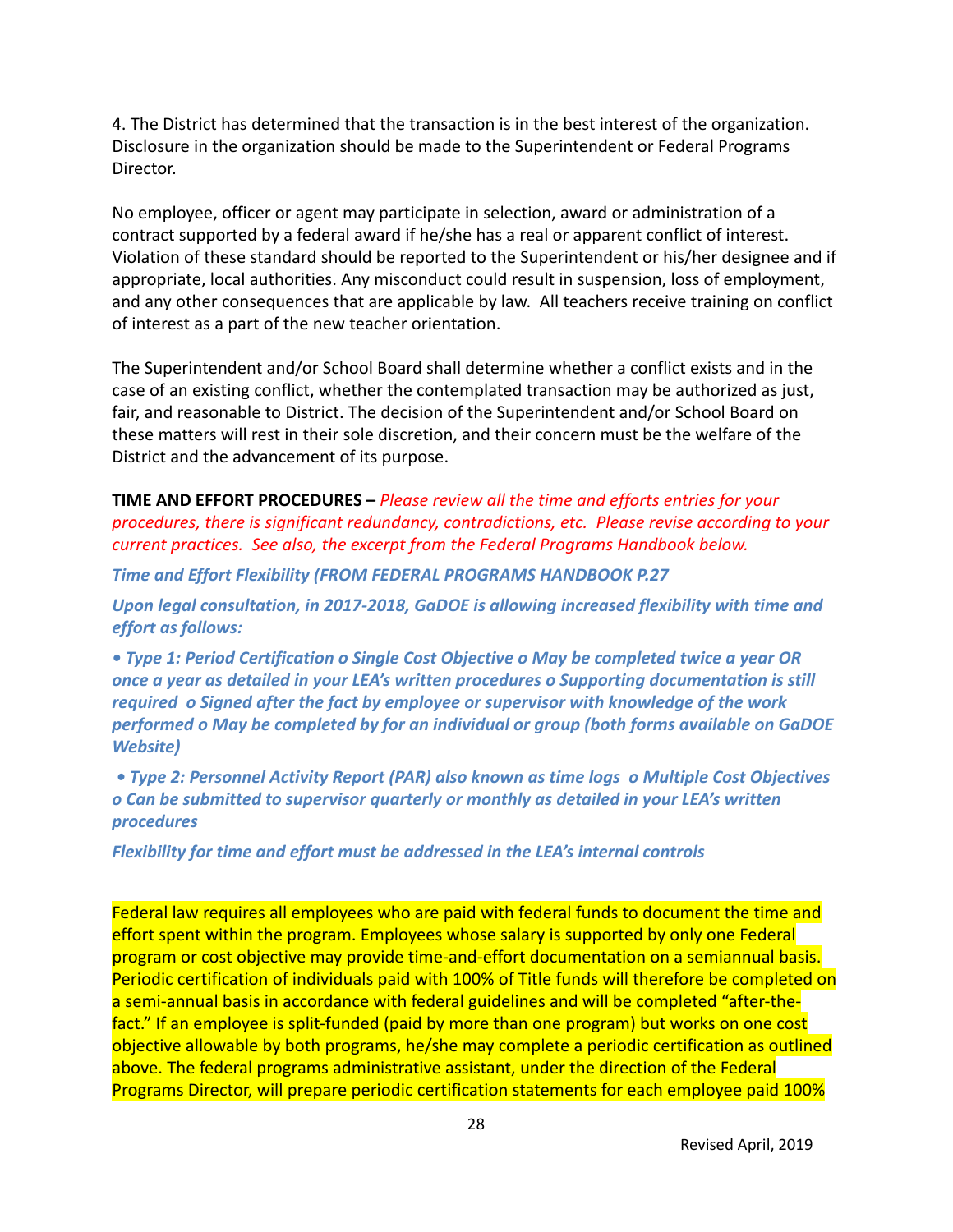with federal funds. The Federal Programs Director will obtain signatures, or forms will be sent to principals at each site with directions requesting that the form be signed according to the appropriate timeline outlined below.

• First semester: signed and dated the first week of return in January

• Second semester: signed and dated after the last day of post planning

• In the event that an employee is added to the budget after carryover funds are applied, a periodic certification will be signed as soon as possible after the budget has been updated, verifying that the teacher has served in the described capacity from the beginning of the year until the date of signature.

## **Permanent Schedules**

If paraprofessionals' salaries are funded with Title funds, a permanent schedule is required to be submitted along with periodic certifications (showing paraprofessionals are under the direct supervision of a highly qualified teacher). If an employee is paid 100% with Title funds, is compensated for two allowable cost objectives (e.g., half day teacher, half day instructional coach), and works on a fixed schedule, he or she must submit a signed schedule with principal's authorizing signature on a monthly basis (first day of each month for previous month) to document time and effort spent within the program.

### **Timesheets**

Employees who provide supplemental services during off-contract hours must complete monthly timesheets, which must be signed by the principal or supervisor having direct knowledge of duties performed/time worked. If employee is paid with Title funds, the Federal Programs Director must approve (sign) timesheets, which are then forwarded to the Federal Programs Administrative Assistant for proper fund coding and submission to the payroll department. (Timesheets are due on the 15th of each month.)

School levels will also keep record of the substitutes hired to cover teachers that attend professional development. The documentation will be submitted to the central office each month and recorded.

#### **Time Logs**

Employees performing multiple cost objectives must complete a monthly personnel activity report (PAR). That is, those employees who are paid from more than one program and whose schedule changes from day to day must complete a monthly PAR or time log that records the amount of time spent on Title-program-allowable duties and the amount of time spent on duties funded by other programs. The percentage of time spent on federal program duties must align with the percentage of salary paid by the federal program. Split-funded personnel are instructed to monitor their own time throughout the month and submit time logs to the Federal Programs Director at the end of each month. The FPD approves the monthly time log via a signature and date. If the discrepancy between time log duties and percentage of salary funded for allowable duties is greater than 10%, the federal program budget must be amended to reflect actual time spent.

All time and effort forms are returned to the Federal Programs Director for review and signature. The Federal Programs Director or her administrative assistant will copy and file forms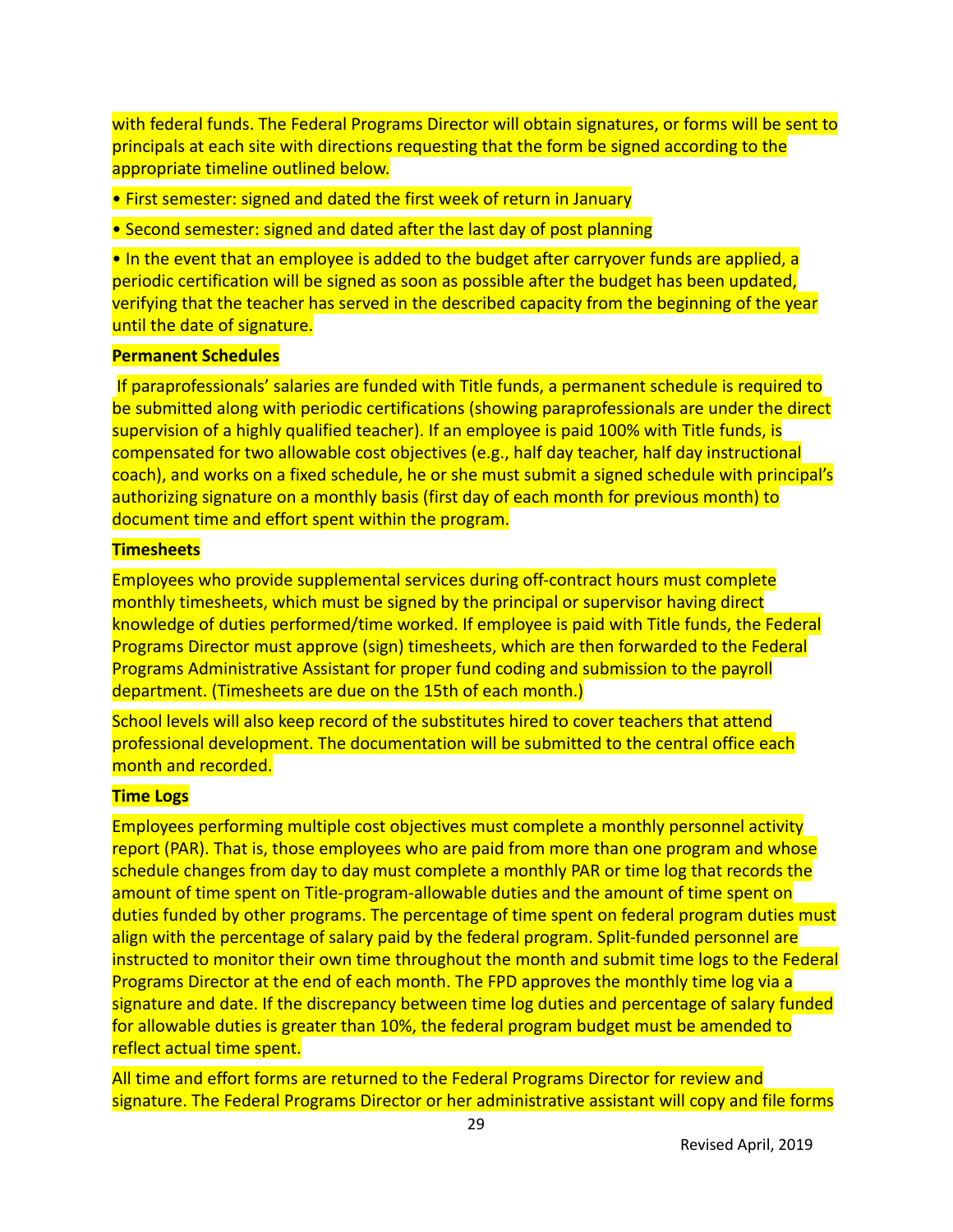#### for Title records after their completion.

### **After the Fact Distribution: Requirements for activity reporting must meet the following requirements:**

(a) Reflect after-the-fact distribution of the actual activity of the employee; (b) Account for the total activity for which each employee is compensated; (c) Be prepared at least monthly and coincide with one or more pay periods; (d) Be signed by the employee. (e) Be reviewed regularly to ensure time spent on activity matches time funded by federal program (minimum of quarterly)

#### **Additional Time and Effort Considerations**

The Federal Programs Director would review documentation for completeness and allowability, sign the timesheet, and forward it to the Federal Programs Administrative Assistant for processing/submission to the payroll department. Substitutes may not be funded with Title funds unless pre-approved by the Federal Programs Director, who would include their pay in the **Title budget.** 

#### **Off-Contract Hours and Additional Duties**

Teachers who work in supplemental leadership roles requiring hours beyond those stipulated by their contract (such as instructional coaching duties during planning periods or after school) will maintain time logs and be paid at their regular hourly rate. Time logs will be signed by principals and submitted to Federal Programs/Curriculum/PL director for approval and assignment to program for funding.

Employees who work in supplemental roles that require hours beyond contract time and that can be filled by certified or non-certified staff will receive a flat rate of payment to ensure equitable payment for same services (e.g., teacher, counselor, and secretary all serve as school Parental Involvement Coordinators). These employees will maintain time logs to be signed by principals and submitted to Federal Programs/Curriculum/PL director for approval and assignment as well.

#### **Procedures for Semi-Annual Certification**

Copies of Semi-Annual Certification forms completed by/for all personnel fully funded by Title II, Part A or Title I, Part A or partially funded by Title II, Part A or Title I, Part A and whose total job is allowable under Title II, Part A or Title I, Part A at the end of each semester for which the employee worked. Forms are signed by the employee and dated at the time of signing. Forms are also signed and dated by the building principal. All Semi-Annual Certification forms are signed and dated after-the-fact.

#### **Periodic Certification**

Periodic certifications for all Title I paid staff takes place after-the-fact. The process takes place twice yearly. The first one for the year takes place during January after the completion of the first semester, and the second periodic certification takes place at the end of the school year on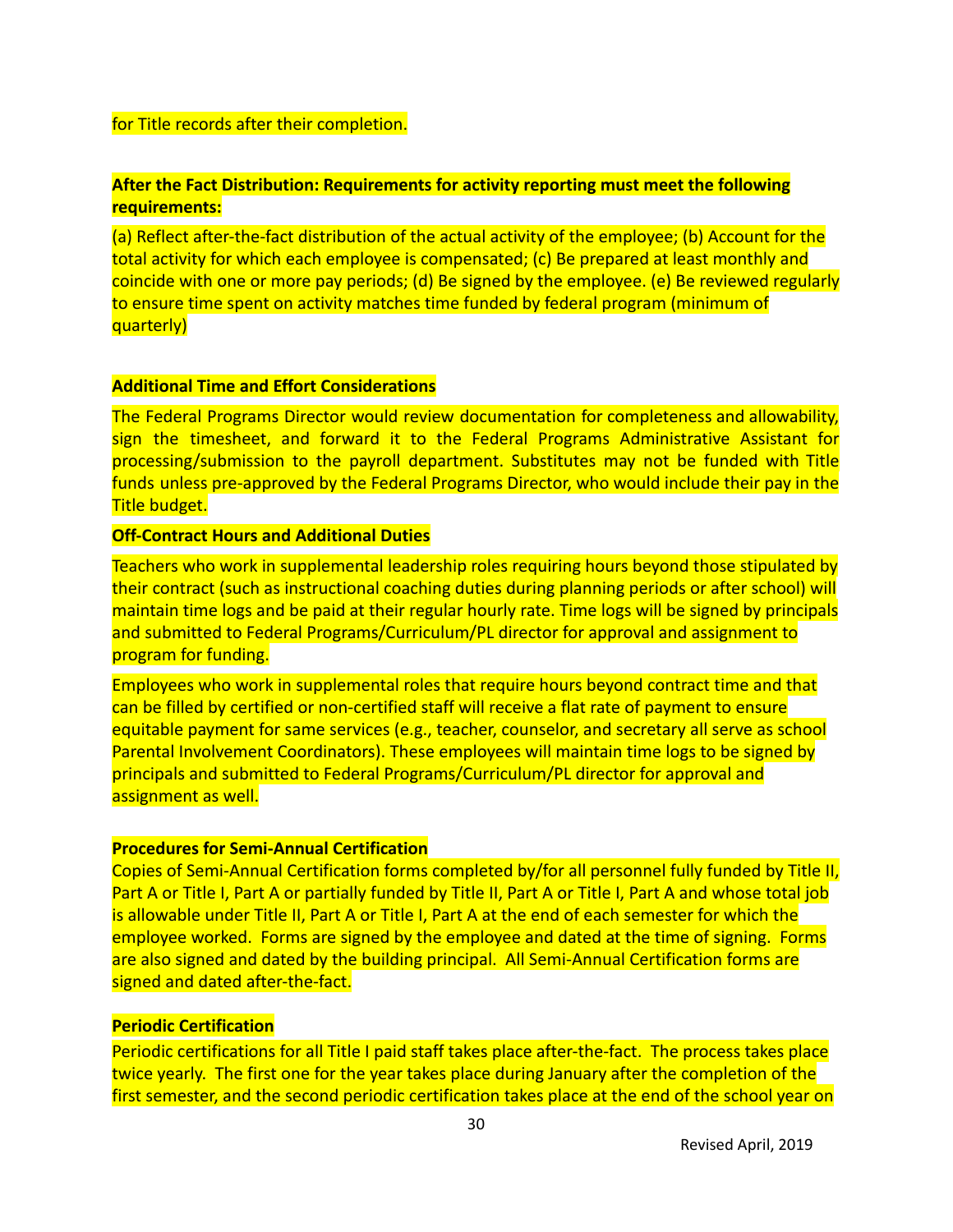the last work day for school staff. The forms are signed and kept on file in the Federal Programs office.

#### **Split-Funded Personnel**

Dodge County School System funds the Parental Involvement Coordinator, the educational technology specialists and school improvement coordinators using split-funded calculation. These individuals participate in an annual meeting at the beginning of the year where expectations and guidelines are reviewed. They are then provided with their schedule for the year. The federal programs director provides technical assistance to split-funded personnel regarding allowable job duties responsibilities and the requirements of maintaining adequate documentation for time & effort.

#### **Split-Funded Personnel**

Split-funded personnel are required to maintain a time log delineating the specific Federal Program and non-Federal Program duties. The format used is the time log form found on the GaDOE website.

Forms are signed monthly by the immediate supervisor of the staff member. The split time log is filled out after the end of each month and submitted to the immediate supervisor for review and signature. Supporting documentation (source documentation) is kept by the person owning the time log. This source documentation includes calendar entries, etc. Signed forms are maintained in the District office.

#### **EQUIPMENT AND REAL PROPERTY**

#### **Acquisition of Equipment**

Federal Programs inventory is maintained in a database program on a district level that identifies the item, serial number, vendor, date of purchase, cost, location, use of equipment and condition. The principal or designee will add each piece of equipment to the inventory list within 5 days of receiving the equipment. Equipment purchased with Federal Programs funds are marked with a label that when scanned/entered into the database program the name of the funding program and the fiscal year in which the equipment was purchased is specified. Physical inventories are conducted annually by school designee.

#### **Requisition of Equipment**

All equipment requisitions must have prior approval from the building principal and director of the program from which the equipment will be acquired. The technology director is consulted prior to the submission of requisitions ro any technology equipment.

#### **Equipment Inventory**

All schools are required to maintain an active inventory log of all items purchased with Federal funds. The principal or designee will add each piece of equipment to the inventory list within 5 days of receiving the equipment. All regular Federal Program items are marked with a label which has the fiscal year and funding source. The label is placed on the equipment in a location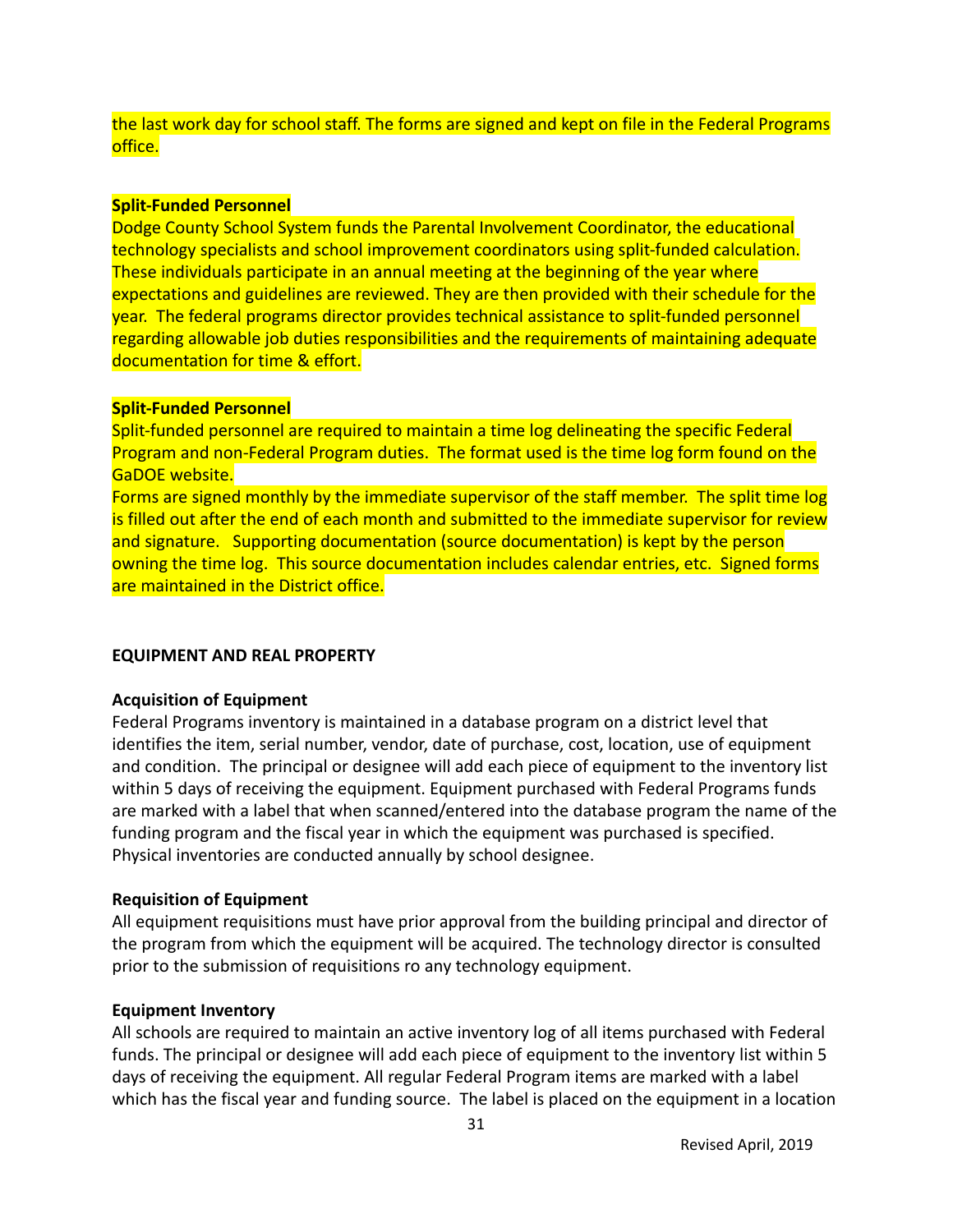easy to see. Each school (principal/principal's designee) is responsible for completing an annual physical inventory. Once the inventory is complete, it is signed off at school level and then turned into the Federal Programs Office. The inventory log identification information shall include: Serial number, vendor, description, purchase order number, purchasing fund, inventory tag number, model number/service tag, purchase date, item cost, location, use of equipment & condition. The principal or designee will add each piece of equipment to the inventory list within 5 days of receiving the equipment. A detailed report on inventory is contained later in this document.

### **Physical Inventory List**

All equipment purchased with school/district funds must be sent/taken to the principal or designee upon receipt. Equipment will be disbursed to staff from the school media center. The principal or designee will maintain a current and accurate inventory record of equipment purchased with federal, state and local funds (*a Physical Inventory Listing*). This Physical Inventory Listing will include equipment that is non-consumable with a life of more than one year and with a value of more than \$500.00 and must be added to the inventory list within five days of receiving it. (*This Physical Inventory Listing is in addition to the LEA's fixed asset inventory listing.)* Equipment purchased using district set-aside Federal funds will be listed on the district's Physical Inventory Listing. Equipment purchased using a school's federal funds allocation will be listed on the school's Physical Inventory Listing within five days of receiving the purchase. Items that would not be included on the physical inventory listing are books, classroom libraries, classroom/office supplies, workbooks, maps, charts, globes, CD's, and DVD's. Items that must be included are printers, computers, digital cameras, laptops, fax machines, smartboards, projectors, and other technology devices.

The Physical Inventory Listing should include at least the following information:

- Date of purchase
- Description of item
- Serial number
- Physical location of item
- Purchase cost
- Vendor & Purchase Order Number
- Fund Source Including the FAIN (Title I, Part A, Title I-Part C, Title I Part D, Title II-Part A, Title III-LED, Title IV, Part A, Title IV Part B, Title V, Part B, Title VI-Part B and IDEA)
- Condition of item
- Disposition of missing items (Lost, transferred, etc.)

The inventories will be reviewed and revised in May of each year. The principal or designee will verify that an on-site physical inventory has been conducted each year in May. One copy of the inventory will be maintained at the building level and the other copy will be submitted to the central office.

# **Offsite Use of Computers**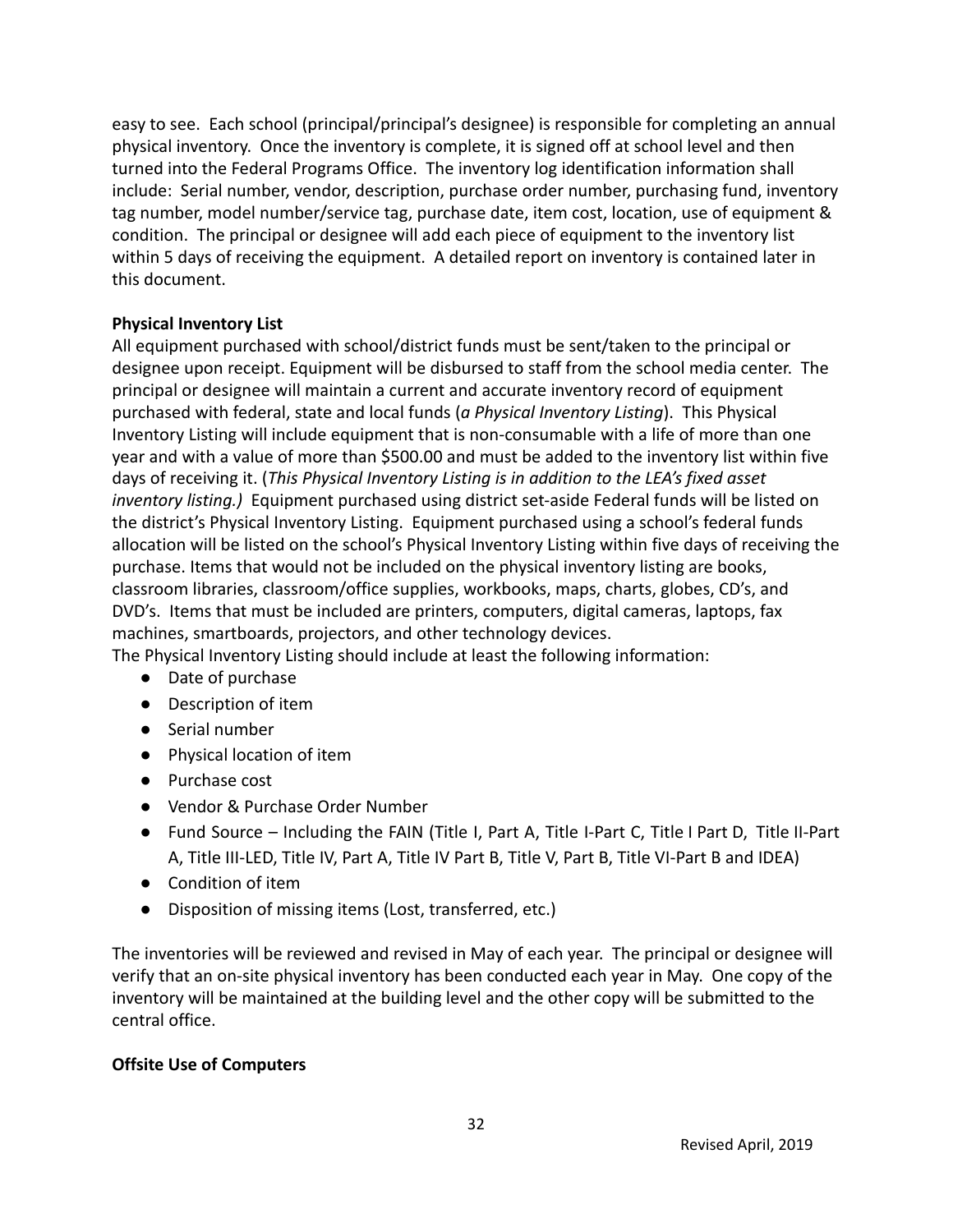No federal programs equipment is permitted to leave the school campus without permission from an administrator and must be returned promptly.

# **Equipment for Private Schools**

Dodge County Schools currently have no participating private schools. In the event that private school participate in the future, they will be required to follow the same guidelines in place for all Dodge County Schools.

# **Maintenance and Guidelines for Care and Use of Dodge [School](http://www3.polk.k12.ga.us/computerguidelines.htm) System Computers**

All Dodge School System computers are the property of Dodge School System and are intended for the educational mission of the DSS Board of **Education**. Dodge School System computers should NOT be considered "Personal Computers". Dodge School System computers and network resources should NOT be used for personal gain or entertainment. The use of Dodge School System computers and networks are governed by the policies of Dodge School System Board of Education.

- Computers will be assigned utilizing inventory control as determined by the Principal or building supervisor in accordance with System inventory controls.
- Dodge School System computers and [laptops](http://www3.polk.k12.ga.us/computerguidelines.htm) are for the use of Dodge School System employees while under contract. Laptops are NOT to be taken home during the summer.
- Dodge School System employees are responsible for the care of the computer(s) he/she has been assigned and are a part of the employee's duties and responsibilities.
- Portable devices (laptops, digital cameras, camcorders) should be secured by lock and key when not in use.
- Software beyond the pre-installed software necessary for the educational mission of Dodge School System, should NOT be installed downloaded or transferred to a PSD computer without the approval of the technology director.

Additional responsibilities for laptops:

Laptop computers by their very nature require a higher standard of care and responsibility on the part of the employee that it is entrusted.

- Laptops, if taken from the facilities of Dodge School System, must be covered by the employee's auto and homeowner's [insurance](http://www3.polk.k12.ga.us/computerguidelines.htm) policies.
- Dodge School System employees will be responsible for the cost of repair or replacement of a laptop in the event of damage or loss while it is in their assignment.
- Laptops should be transported in padded carrying bags designed for the protection of laptops. Laptops should be securely strapped in the bags and fully closed to avoid accidentally dropping the laptop.
- Never place anything on top of the laptop, even in the bags. The screens are very fragile and very expensive to replace.
- Avoid extreme temperatures (left in a car).
- The utmost care must be taken to assure that PSD laptops can function properly for their intended educational use.
- The laptop is placed on a flat secure surface.
- No wires are hooked to the laptop that could be accidentally tripped over which could pull the laptop and cause it to fall.
- Nothing is on the keyboard or screen when closing the laptop.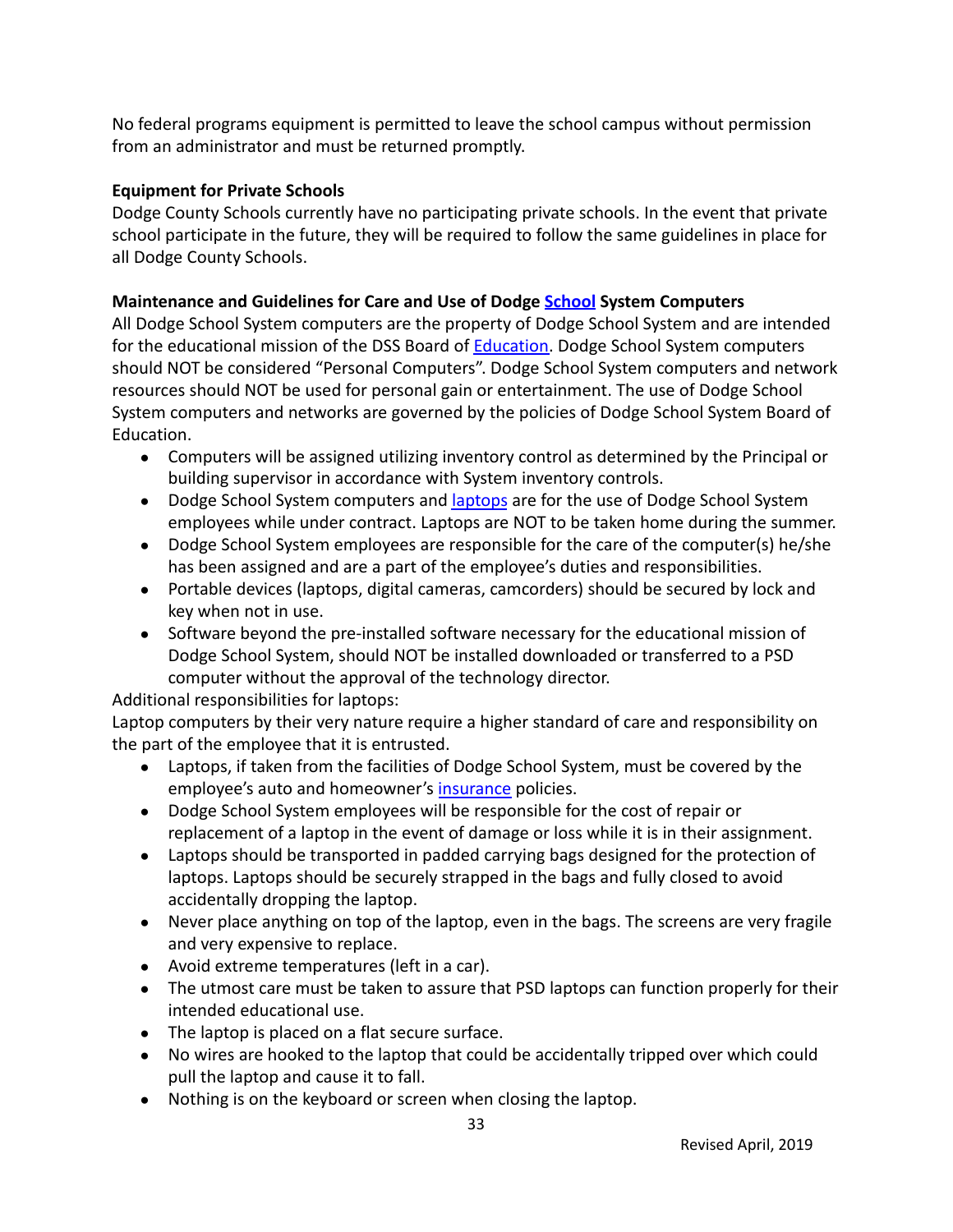- Nothing is dropped or spilled onto the laptop.
- Additional responsibilities for Networks

The health of Dodge School System networks and servers is an essential aspect of the educational mission of Dodge School System.

- NO peer to peer file sharing software
- NO streaming media without an educational purpose
- NO frivolous or large emails (ie. emailing personal pictures)

Georgia Professional Standards Commission Code of Ethics:

Standard 5: Public Funds and Property - An educator entrusted with public funds and property should honor that trust with a high level of honesty, accuracy, and responsibility. Unethical conduct includes but is not limited to:

- 1. misusing public or school-related funds;
- 2. failing to account for funds collected from [students](http://www3.polk.k12.ga.us/computerguidelines.htm) or parents;
- 3. submitting fraudulent requests for reimbursement of expenses or for pay;
- 4. co-mingling public or school-related funds with personal funds or [checking accounts](http://www3.polk.k12.ga.us/computerguidelines.htm); and
- 5. using school property without the approval of the local board of education/governing board.

# **TA Schools Use of Title I Equipment – Procedures**

Equipment purchased with federal Title I funding for Dodge School System Title I Schools is exclusively utilized by eligible Title I students in Title I Targeted Assisted Schools. The general purpose for this equipment is to promote mastery of core content knowledge in reading/mathematics and to facilitate remediation as well as acceleration. Each Title I school has additional equipment not purchased with federal funds available to all students. All equipment purchases (i.e. computers, printers) by participating TA schools are to be used only by Title I teachers, eligible Title I students and eligible parents. A list of the Title I students and their parents must be available to ensure that the equipment is only used by these students and parents. The System Title I department reserves the right to monitor equipment purchased with Title I funds even after the school becomes a non-participating Title I school.

# **Method for Documenting Use in Building**

All Title I schools are required to label all Title I equipment and add it to the inventory list within five days after receiving it. When feasible, all Title I equipment is to remain in the Title I teacher/ Lead Teachers classrooms. All Title I equipment placed in the media center must be kept in a separate area, labeled, and a check-out ledger must be maintained. All equipment purchased with Title I funds are inventoried annually. A report is filed in the Title I office. Inventory includes the dates of the inventory, person conducting the inventory, serial numbers when appropriate, location of inventory, status of the inventory and additional information as needed.

# **Use of Title I Equipment in Targeted Assistance Schools**

Any equipment purchased with Title I, Part A funds must be reasonable and necessary to implement a properly designed program for Part A participants. However, under some circumstances, equipment purchased as part of a properly designed Part A program may, without constituting an improper expenditure, be used on a less than full-time basis. That equipment could be made available for other educational uses without interfering with its use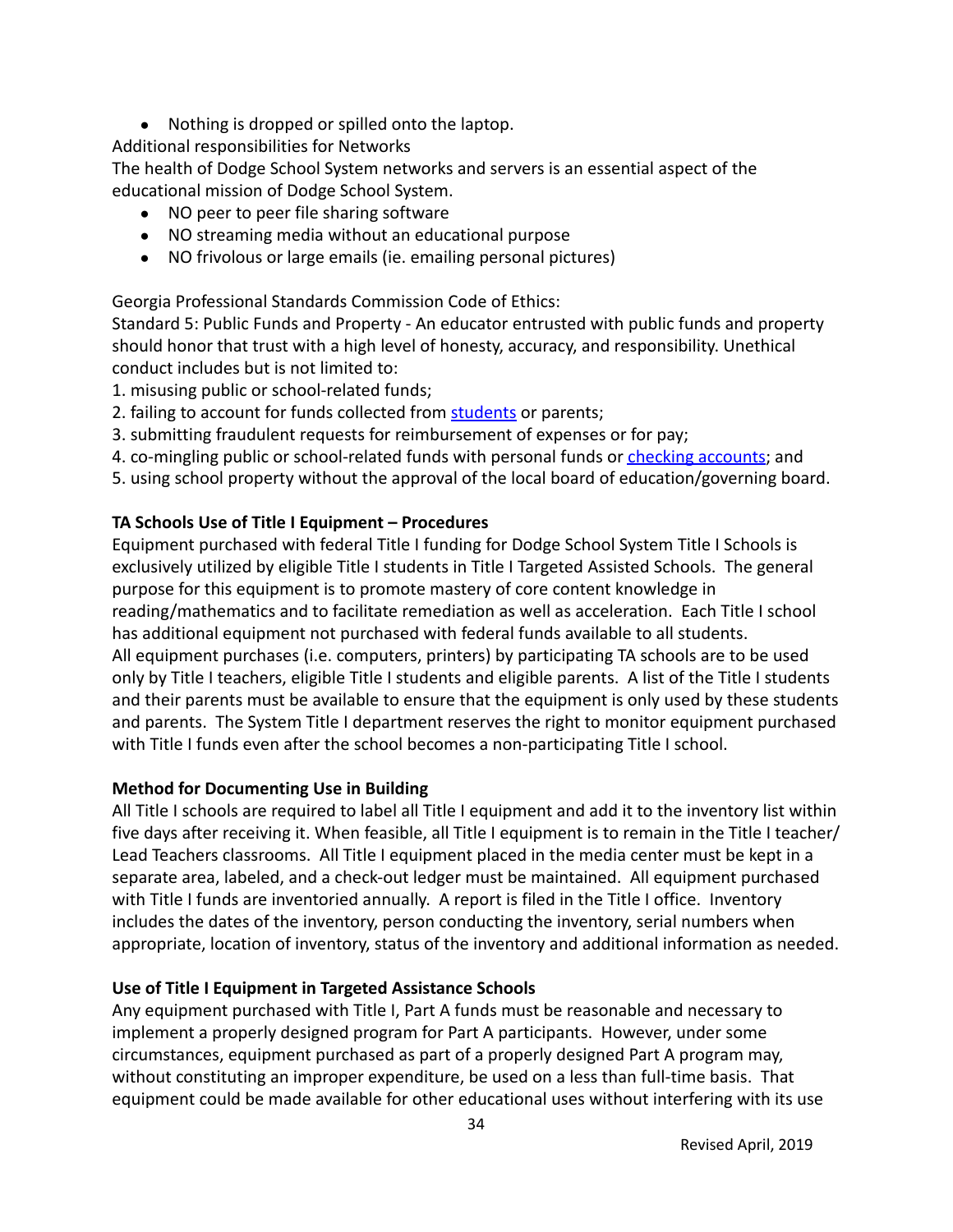in the Part A program. Equipment could be used on other projects or programs currently or previously supported by the Federal Government, "providing such use will not interfere with the work on the projects or programs for which it was originally acquired."

LEAs should be judicious in applying these standards. Absent actual evidence to the contrary, the standards will have been presumed to be met and the use of Part A equipment in non-Part A activities is proper if use does not exceed 10 percent of the time the equipment is used in Part A activities. However, use above that amount in non-Part A activities is not necessarily improper if the standards are met on a case-by-case basis. The use of Title I equipment in Targeted Assistance Program schools in non-Title I activities on a part-time basis must be done in a manner that protects the integrity of the equipment as a Title I expenditure. Accordingly, the LEA must ensure and document that

- The Title I equipment is part of a project that has been properly designed to meet the special educational needs of educationally deprived children.
- The equipment purchased with Title I funds is reasonable and necessary to operate the LEA's Title I project without regard to any use in non-Title I activities;
- The project has been designed to make maximum appropriate use of the equipment for Title I purposes; and
- The use of the equipment in non-Title I activities does not decrease the quality or effectiveness of the Title I services provided to Title I children with the equipment, increase the cost of using the equipment for providing those services, or result in exclusion of Title I children who otherwise would have been able to use the equipment.

In the absence of evidence to the contrary, it will be presumed that these standards have been met and that use of Title I activities is proper if that use does not exceed 10 percent of the time the equipment is used in Title I activities, provided the equipment is not needed in the Title I program. Permissive use of the equipment for one period of the day is allowable, if it is not needed by Title I. Before and after school use is acceptable if Title I does not need the equipment. Care should be taken that the equipment is properly supervised, that use will not affect the integrity of the equipment that the Federal program is not compromised, and that users will assume all responsibility for any and all damage to the equipment.

At the close of any federal program or in the invent that any federal program no longer need any piece of equipment, it may be transferred to another federal program for use. This must be documented and kept on file. The documentation must include the previous program and the program that it is being moved to for further use. The item will then become a part of that programs inventory.

# **Dodge School System Equipment Disposition Procedure**

When equipment is no longer operable, it will be recycled or disposed of. A system Disposal Form must be completed and a copy sent to the Federal Programs Director prior to the disposal of any equipment. Inventory records should be updated within five days to reflect the disposition of any items, printed, and maintained at the school level. The Technology Department works with schools to dispose of and recycle all equipment.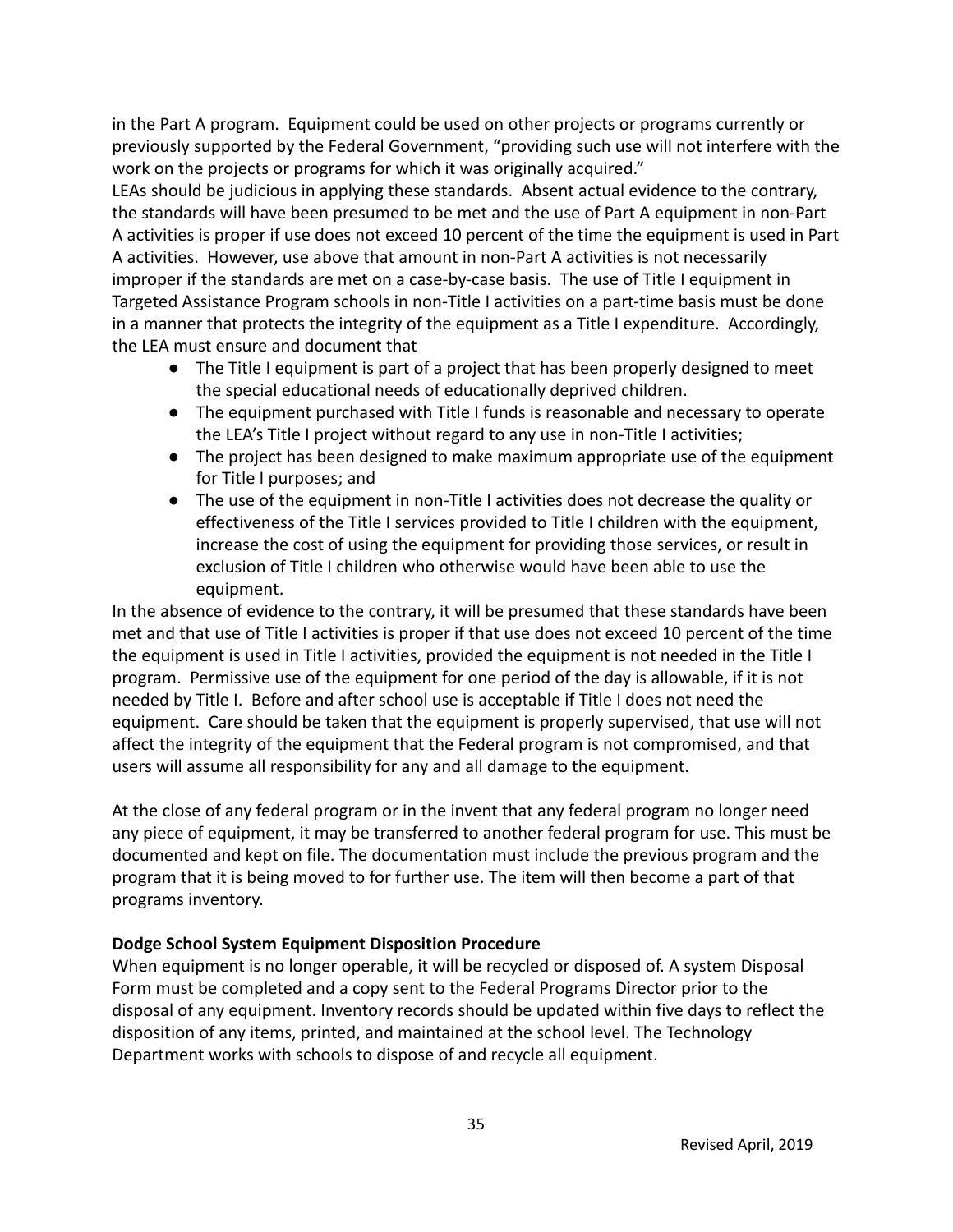In the event that any equipment or technology is stolen, the following procedure must be followed:

- 1. File an incident report with the School Resource Officer (SRO).
- 2. Attach the incident report to a Disposal Form and send to the Federal Program Director's office.
- 3. Make corrections to the district's inventory.
	- 4. Send the updated inventory to the Federal Programs Director office and district inventory coordinator. The principal must sign and date the inventory spreadsheet to indicate any changes.

#### **CASH MANAGEMENT AND DRAWDOWN PROCEDURES**

Each month the Finance Director analyzes the expenditures for the current month and prior month. After comparing expenditures with the revenues, funds are requested based on the outcome of this analysis. The Finance Director also analyzes the expenditures remaining to be spent. If funds need to be expended in order to meet the requirements of the grant, the federal program director is notified.

The finance director administers the drawdowns. After budget approval of all federal programs by GaDOE, the Dodge County School District requests drawdowns of federal funds based on actual rather than anticipated expenditures; thus, a reimbursement method is applied and advance payments are not requested. The Finance Director prepares the drawdown report to include payroll expenditures, contracted services, and other purchases. The Program Director reviews the report, notes in writing any revisions needed, and returns the signed report to the Director of Finance for correction. Once any discrepancies are resolved, the Finance Director submits the request to the Administrative Assistant. The Administrative Assistant requests the drawdown electronically from the Georgia Department of Education (2 CFR §200.302(b)(6) and 2 CFR §200.305) when approved by the GaDOE, funds are electronically transferred to the system's designated bank account.

Funds are drawn down based on actual program expenditures. It is the responsibility of the Federal Program Director and the Finance Director to work together to review all program expenditures prior to fulfilling drawdown requests, although funds may not be drawn down monthly. It is the primary responsibility of the program director to review all program expenditures before funds are drawn down from GAORS. Moreover, the following practices are observed:

- · All program budgets must be reconciled regularly to ensure that all expenditures charged to a given program are allowable.
- · The Finance Director should perform a periodic review of the general ledger.
- There is no cash involved as all drawn downs are directly deposited into the district's general fund account.
- · All reporting documentation related to drawdowns are maintained by the Finance Director and may be reviewed upon request.
- Title VI, Part B  $(21^{st}$  Century Community Learning Centers) is a reimbursable grant. Thus, expenditures are uploaded to the assigned Fiscal Analyst prior to the reimbursement for all program expenses related to this grant.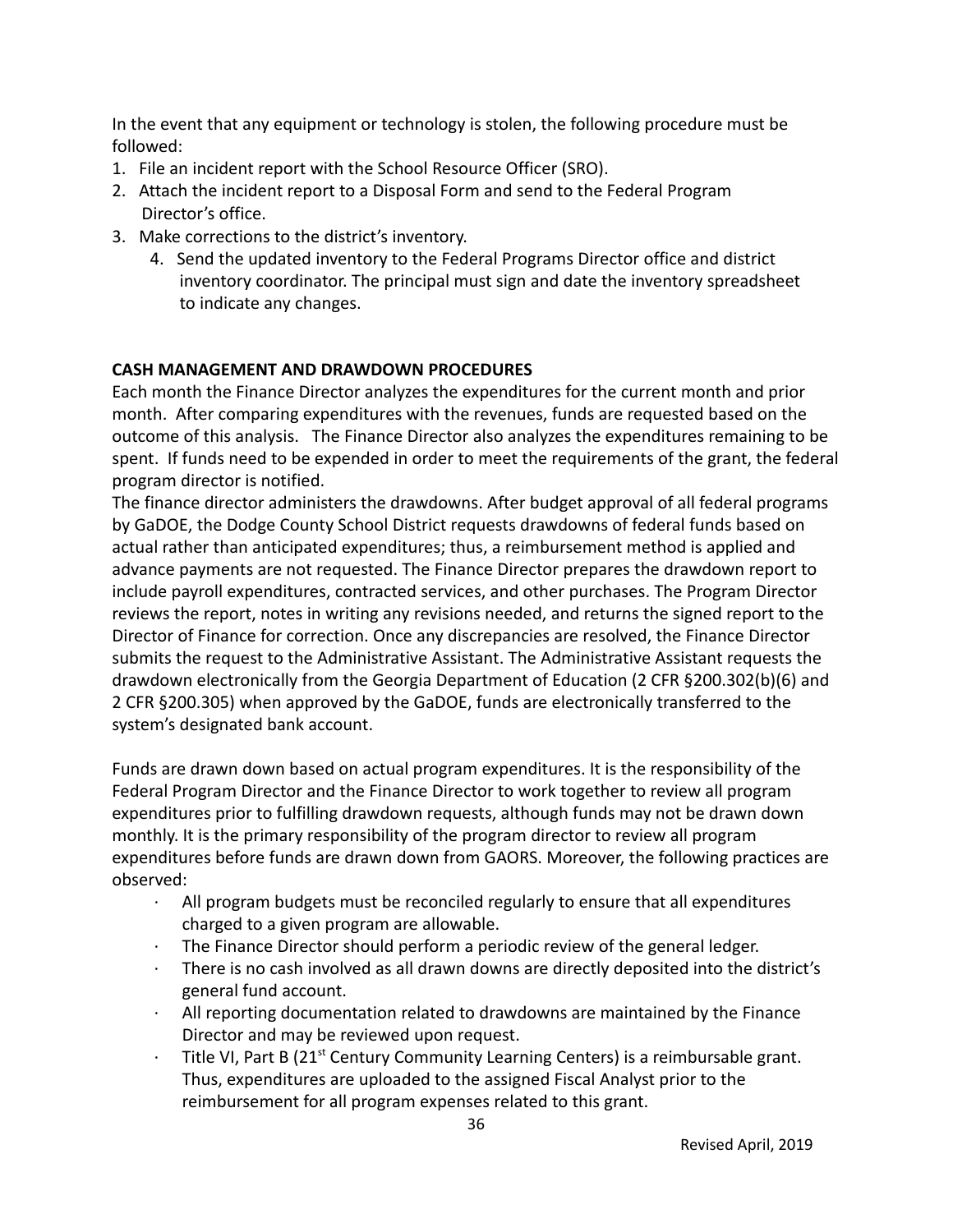#### **Reporting Procedures**

Copy of the completion report for the previous fiscal year will be kept on file in the Federal Programs office and in the Finance Department. Accounting records to support the results of outlays (expenditures indicated in the completion report will be kept on file in the `Finance Department. Federal Programs Director will run budget summary and detailed expenditure reports for all 400,402, 403, and 430 funds. Federal Programs Director gives budget summary updates to each administrator/school at monthly Principal's meeting.

### **STIPEND PROCEDURES –**

Stipends for Teacher, Assistant Principal, Principal, or Other School Leader, etc. Completing Professional Development (2213 - 116)

- 1. **Allowability Documentation:** Documentation that connects the name of the staff member, position, site/school, date(s) of absence, title of professional development activity, evidence of staff member's attendance during off contract hours, amount of stipend to be paid and evidence of allowability of the professional development activity attended. • LEA Policy for payment of stipends (must comply w/ SBOE Board Rule 160-3-3.04).
- **2. DCSS Stipend Procedures:**
	- Complete Professional Learning additional compensation contract with contract hours included.
	- After approval from Title II Director, stipend will be submitted adn charged to Title IIa is activity is permitted and aligned with SIP/CLIP.
	- Off-Contract hour stipend rate is \$25 per contact hour.

# **TRAVEL PROCEDURES – Dodge County Schools use the State of Georgia Travel Policy.**

# *How to fill out an Employee Expense Statement. This form must be completed on-line and then printed. For more detailed instructions for travel compensation, please refer to the Dodge County Travel Policy and Procedures manual.*

- Fill out the employee information at the top of the expense statement. You must complete all parts, ex., Headquarters, Auto License #....
- The date, departure time and arrival time must be completed for each day you are claiming travel. Identify the location of departure and arrival for each date.
- One month per expense statement.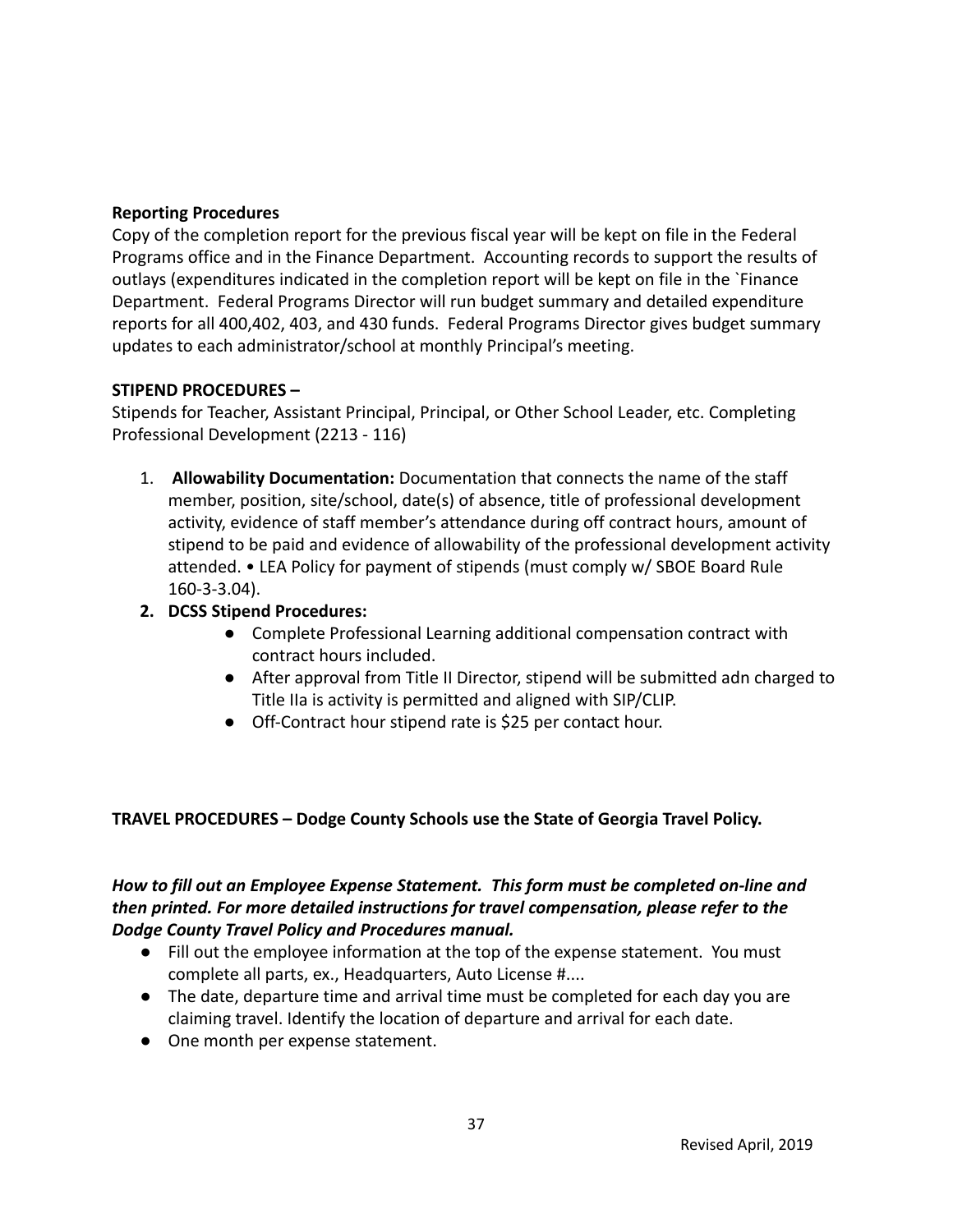*Mileage*- Mileage allowance is calculated from work location to workshop/conference and return. The amount is based on the state policy. **Odometer readings and the vehicle license number are required.** Parking fees at conference sites are reimbursable, but require a receipt.

*Meals-* Meals are reimbursed at \$6.00 for breakfast, \$7.00 for lunch, and \$15.00 for dinner. Travel regulations have been revised to allow a higher meal reimbursement for high cost areas in Georgia. Reimbursement in Atlanta, Augusta, Brunswick, Savannah, and out-of-state will be \$7.00 breakfast, \$9.00 for lunch, and \$20.00 for dinner. These amounts are based on the state policy and will be adjusted to reflect any changes in the state policy.

*Lodging-* Lodging expenses may be reimbursed. You are required to attach your hotel receipt to your expense statement. **When registering for lodging the employee should claim exemption from the local hotel excise tax.** The appropriate form is available from the Central Office in paper form. Failure to submit the form at registration will result in the employee having to pay the hotel tax since it is **not** reimbursable. The fund code that the reimbursement is being paid from **must** be included in the appropriate area.

# **Check with the administrator authorizing the travel to ensure funds are available. Agenda must be attached to expense statement**

*Timeline for Approval and Payment-* All expense statements should be submitted to the Accounts Payable Department **within 45 days of the time the expense incurred.** When this time frame is followed, expense checks should be printed within 10 days. Expense statements received after 45 days may be declined for payment.

# **\*If an expense statement is not completed correctly, it must be returned to the employee.**

All travel expenses must be considered necessary, reasonable, allowable and consistent with the written travel policy and federal program through which it is funded. Policies and procedures are applied consistently to local and federal dollars. Professional learning activities and travel require preapproval for allowability of participant and activity.

Appropriate supporting documentation includes an agenda and, if applicable, a sign-in sheet. For travel related to a professional learning activity, employee will follow Dodge County School System Travel Policy and submit all required supporting documentation with travel form.

# **SUPPLEMENT VS SUPPLANT**

#### **Title I, Part A**

For Title I School allocation, Supplement Not Supplant is now tested at the allocation level through the Resource Allocation Methodology Plan (RAMP). Dodge County School System has a RAMP and is implementing the plan so supplement not supplant does not apply to Title I School Allocations.

#### **Other Federal Programs**

Federal Programs expenditures are supplemental to schools' budgets. Personnel are in addition to the number required to meet maximum class size as determined by GADOE. Federal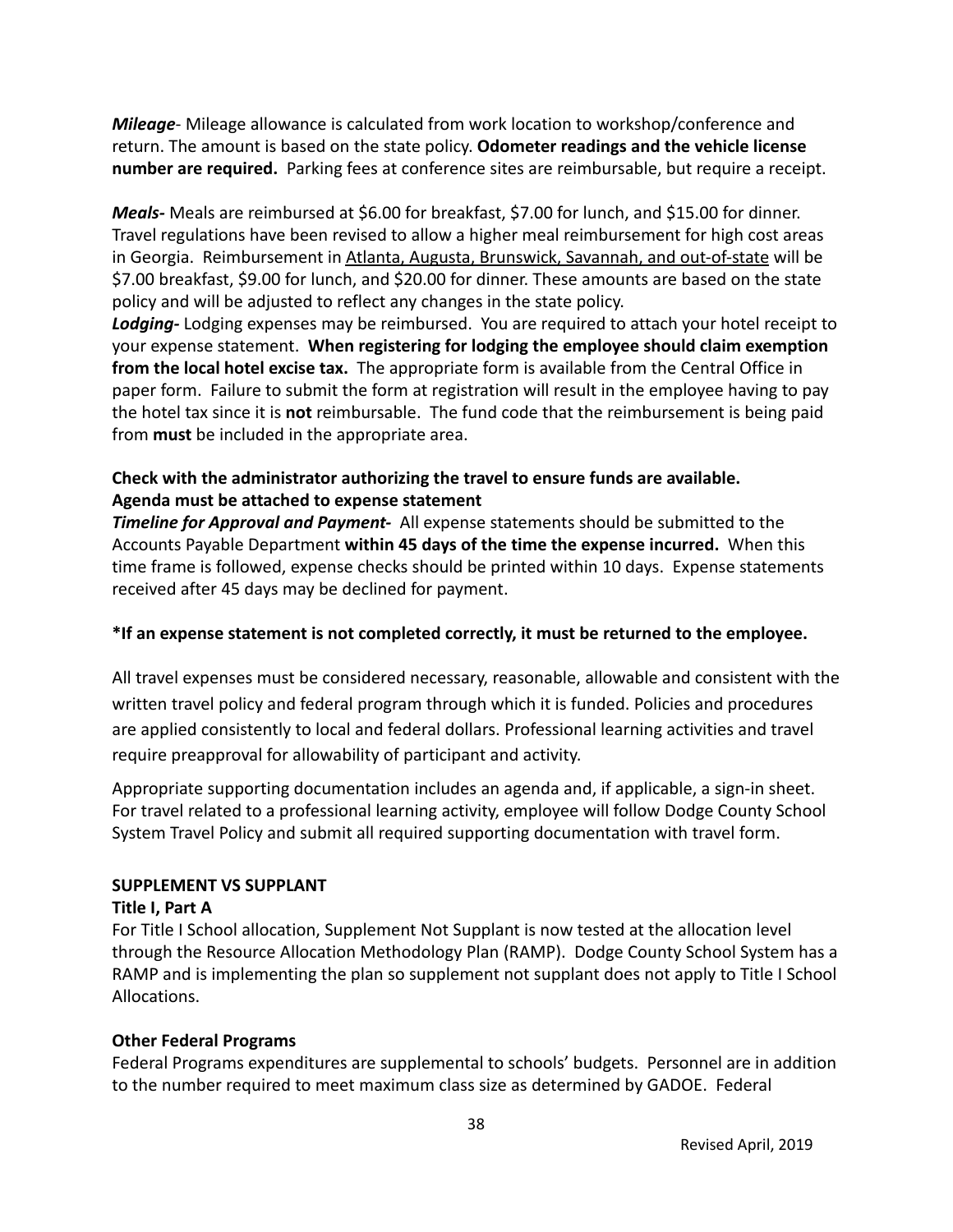Programs funds are only used to supplement and, to the extent practical, increase the level of funds that would, in the absence of Federal Programs funds, be made available from non-federal sources for the education of students participating in Federal Programs. Federal Program funds are not used to take the place (supplant) of local, state, or other federal funding. Conversations regarding supplement vs. supplant are held quite often throughout the year. The programs/activities provide supplemental services to programs that are required by federal, state, and local law. Federal Programs funds do not support programs that were paid with state or local funds unless there has been evidence of precipitous decline. The Board of Education approved the precipitous decline documentation. Federal Programs are not supporting any programs that are being supported in non-Title schools with state or local funds. All principals are made aware of the supplement not supplant issue during the training that takes place during the summer month before school starts. Principals review all requests from Federal Programs staff for all budgetary requests. The Federal Programs Director reviews budget requests to ensure that supplanting is not taking place.

When determining whether or not an expenditure would create a presumption of supplanting, the district considers these questions:

- Is the program or activity being funded required under state, local, or another federal law? If it is, then it is supplanting.
- Were state or local funds used in the past year to pay for the program or activity? If they were, it is supplanting.

### **FRAUD, WASTE, ABUSE, AND CORRUPTION PROCEDURES**

#### **Purpose**

The Dodge County School System provides all employees, clients, vendors, and individuals with confidential channels to report suspicious activities. The Dodge County School System shall not tolerate fraud, waste, abuse or corruption of any kind and has an established system for the reporting and investigating of suspicious activities. These procedures include, but are not limited to the following programs: Title I , Part A; School Improvement 1003(a); Title I, Part C; Title I, Part D; Title II, Part A; Title III, Part A; Title IV-A Student Support and Academic Enrichment; Title IV-B, 21<sup>st</sup> CCLC; Title V, Part B Rural and Low Income; Title VI, Part B, Special Education, Title X, and Part C-McKinney-Vento Act. **Definitions**

**"Fraud"** means the intentional deception perpetrated by an individual or individuals, or an organization or organizations, either internal or external to Dodge County Schools that could result in a tangible or intangible benefit to themselves, others, or the locality or could cause detriment to others or the locality. Fraud includes a false representation of a matter of fact, whether by words or by conduct, by false or misleading statements, or by concealment of that which should have been disclosed, which deceives and is intended to deceive.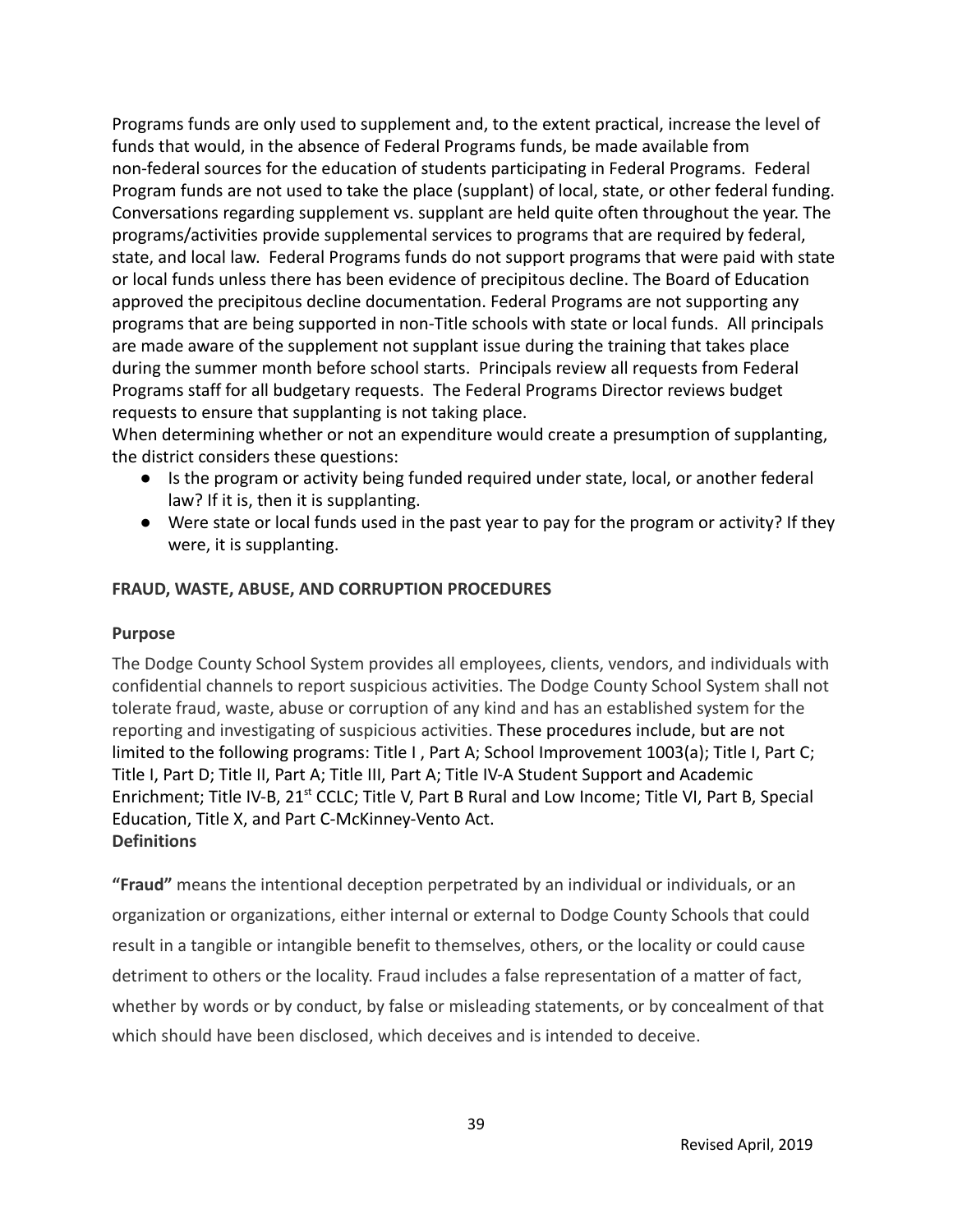**"Waste"** means the intentional or unintentional, thoughtless or careless expenditure, consumption, mismanagement, use or squandering of resources owned or operated by the locality to the detriment or potential detriment of the locality. Waste also includes incurring unnecessary costs because of inefficient or ineffective practices, systems, or controls. **"Abuse"** means the excessive or improper use of something, or the employment of something in a manner contrary to the natural or legal rules for its use; the intentional destruction, diversion, manipulation, misapplication, maltreatment, or misuse of resources owned or operated by the locality: or extravagant or excessive use so as to abuse one's position or authority.

**"Corruption"** includes dishonest proceedings, bribery, debasement, alteration, or perversion of integrity. Corruption threatens equal access, quantity and quality of education.

#### **Examples of Fraud, Waste, Abuse and Corruption (Not all-inclusive)**

- Personal use of district-owned vehicles
- Long distance personal phone calls
- Personal use of district owned supplies or equipment
- Violations of system and/or state procurement policy
- Excessive or unnecessary purchases
- Falsification of official documents (timesheets, leave reports, travel vouchers, etc.)
- Contract fraud
- Serious abuse of time
- Inappropriate expenditures
- Embezzlement
- Theft or misuse of school funds or property
- Neglect of duty
- Bribery

#### **Statement of Administrative Regulations:**

Any and all reports of suspicious activity and/or suspected fraud, waste, abuse, or corruption, shall be investigated. The Dodge County School System shall not tolerate fraud, waste, abuse, or corruption of any kind, and any reported cases of suspected fraud, waste, abuse, and corruption will be thoroughly investigated to determine if disciplinary, financial recovery, and or criminal action should be taken.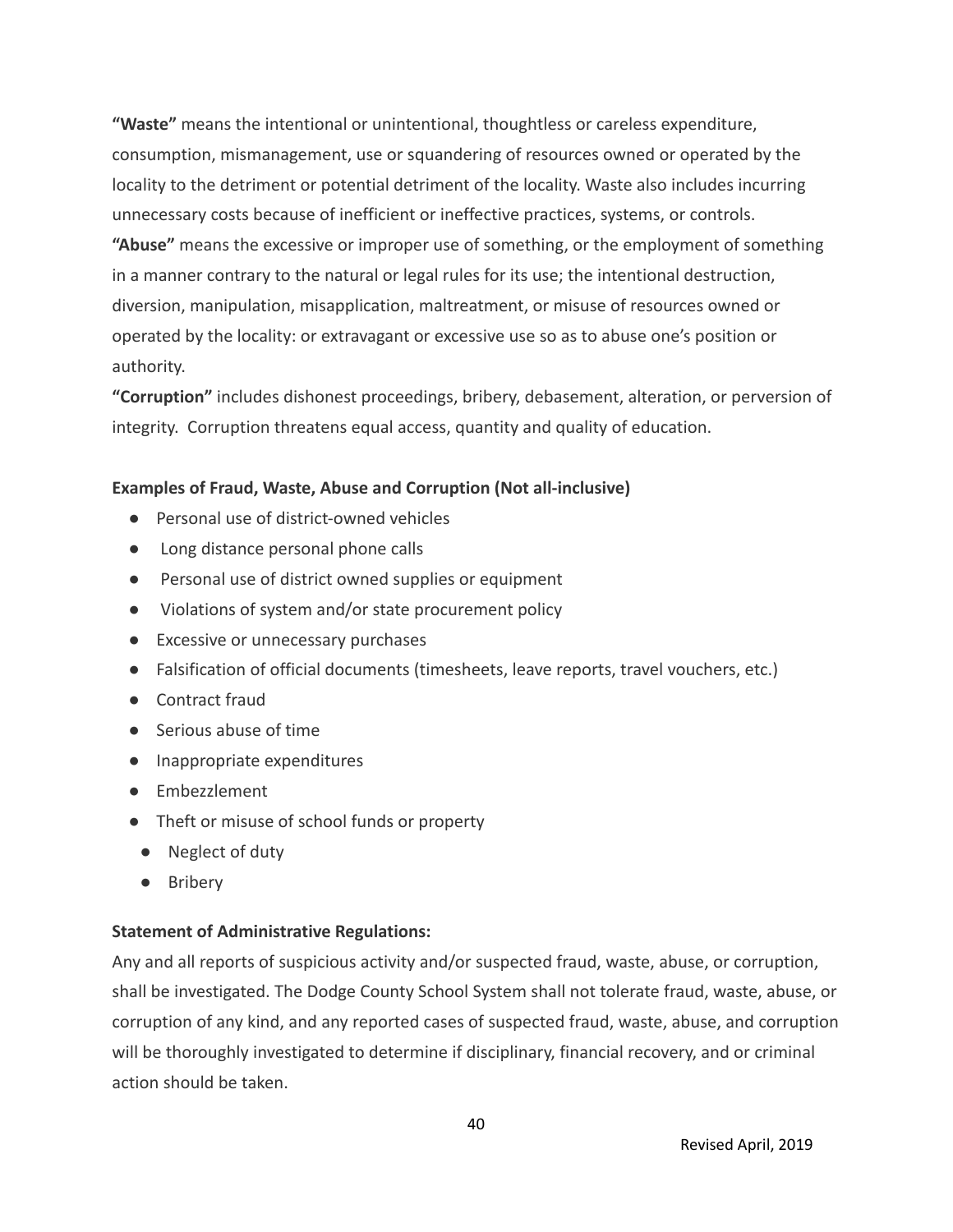#### **Confidentiality**

All reports of suspected fraud, waste, abuse, or corruption must be handled under the strictest confidentiality. Only those directly involved in the investigation should be given information. Informants may remain anonymous but should be encouraged to cooperate with the investigators and should provide as much detail and evidence of alleged fraudulent act as possible.

#### **Procedures and Responsibilities**

1. Anyone suspecting fraud, waste, abuse, or corruption whether it pertains to local, state, or federal programs, shall report his or her concerns to the Superintendent or Superintendent's designee of the Dodge County Board of Education at 720 College Street, Eastman, GA 31023..

2. Any employee with the Dodge County Board of Education (part-time staff, full-time staff and contractors) who receives a report of suspected fraudulent activity MUST report this information within the next business day. The employee should contact the Superintendent or Superintendent's designee at (478) 374-3783. Employees have the responsibility to report suspected fraud, waste, or abuse. All reports can be made in confidence.

3. The Dodge County Board of Education or its designees shall conduct investigations of employees, providers, contractors, or vendors against which reports of suspicious activity are made. All investigations shall be thorough and complete in nature and shall occur in a prompt manner after the report is received.

4. If necessary, the person reporting the fraudulent activity will be contacted for additional information.

5*.* Periodic communication through meetings should emphasize the responsibilities and channels for reporting suspected fraud, waste, abuse, or corruption.

6. A hard copy of these Fraud, Waste, Abuse and Corruption Administrative Regulations shall be available at all schools and facilities and on the Dodge County Schools website (www.dodge.k12.ga.us.)

7. A report shall be made to the Chairman of the Dodge County Board of Education if fraud, waste, abuse, or corruption is suspected of or by the Superintendent.

8. Each employee shall review the document and will sign attesting that he or she has indeed received this information and understands its contents.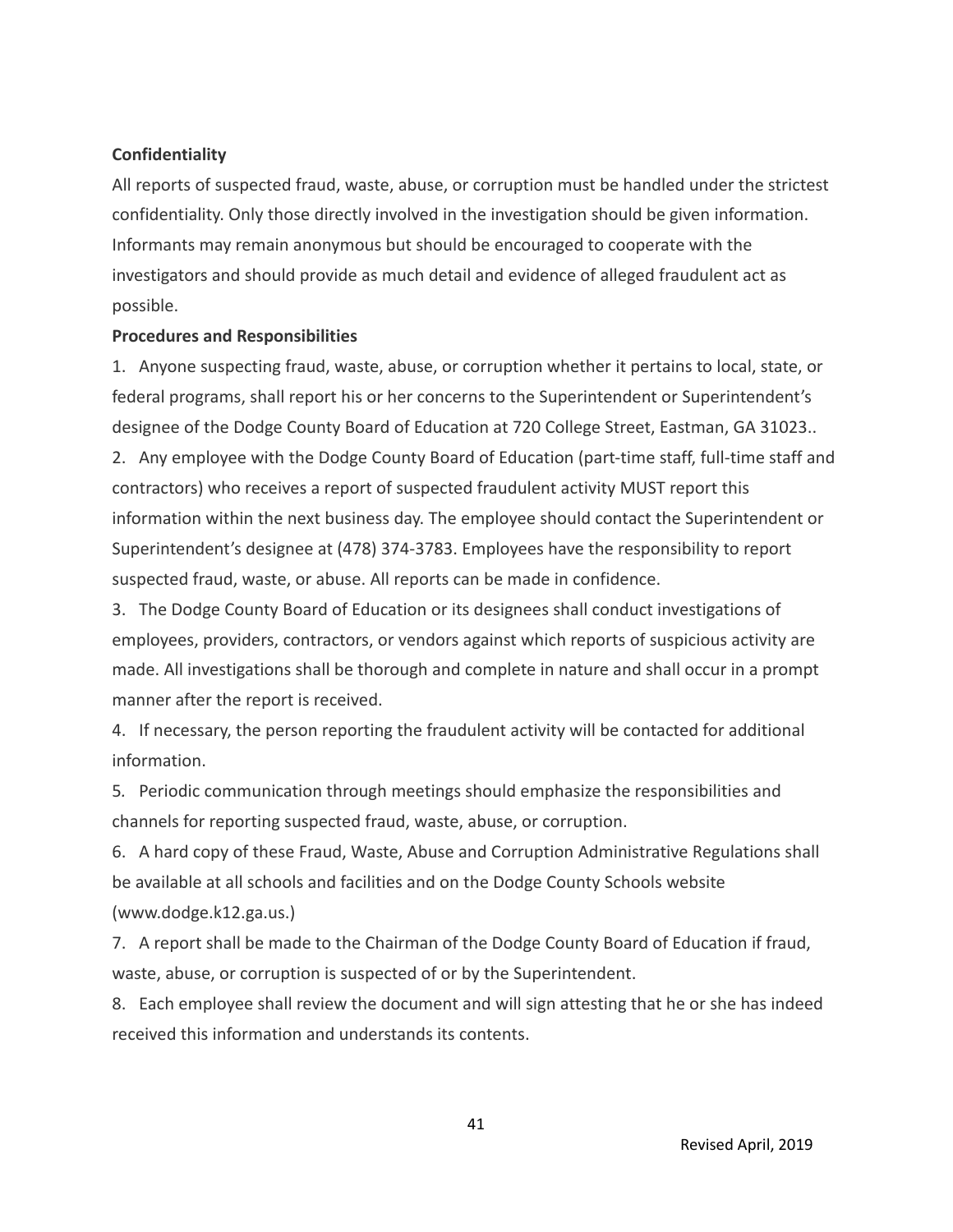# **INDIVIDUAL FEDERAL PROGRAMS**

# **6. Title I, Part A – Within District Allocation Procedures**

### **Schoolwide Program Plan Development**

Schoolwide Plans are updated each school year. Each school leadership team conducts a meeting at which all school personnel from each grade level, content area, and department is invited to assist in the update and revision of the school improvement plan. As the school year comes towards an end, additional meetings are held to invite parents and other community stakeholders to provide input on the revision of school level improvement plans as well as school- parent compacts. Assistance is also provided to schools on their use of Title funds to accomplish identified goals as they develop school improvement plans, parental and family engagement policies, and school-parent compacts in their respective schools. To further provide technical assistance to the schools, the LEA provides respective schools with suggestions for improving the presentation of data in schoolwide plans, including defining instructional strategies, parental involvement initiatives, professional learning needs, as needed. Any schools which request additional assistance is also provided samples of required documents, plans, policies, and receive additional guidance in on site meetings.

#### **Process for Plan, Policy, and Document Development and Revision:**

Sign in sheets and agendas are required and collected from the annual meeting and other meetings. Schoolwide program checklists are used to verify that the required components are included in each plan, which includes strategies for whole school reform. School administrators are asked to provide documentation of schoolwide plan revision, school compact revision, and parent and family engagement policy revision according to the schedule/timeline provided prior to the start of the school year. Missing items or those in need of revision are identified on the Schoolwide Plan checklist and then rechecked when the revised plan is submitted. By the established deadline identified in the LEA Checklist of Federal Program Implementation and/or FY19 Schedule for Program Monitoring and Policy/Plan Revisions, schools provide the initial draft of school compacts, parent and family engagement policies, and Schoolwide Plans to the Federal Programs Director or designee. Personnel review all required documents using provided GaDOE checklists for required components of each document. If there are any items that need to be revisited or revised, the Federal Programs Director meets with the school administrators to discuss the program and/or document's strengths and weaknesses and identify a timeline for correcting those items.

All Dodge County School System schools are Schoolwide Title I schools with the exception of the alternative school. The driving reason for this decision is to allow all children and all parents an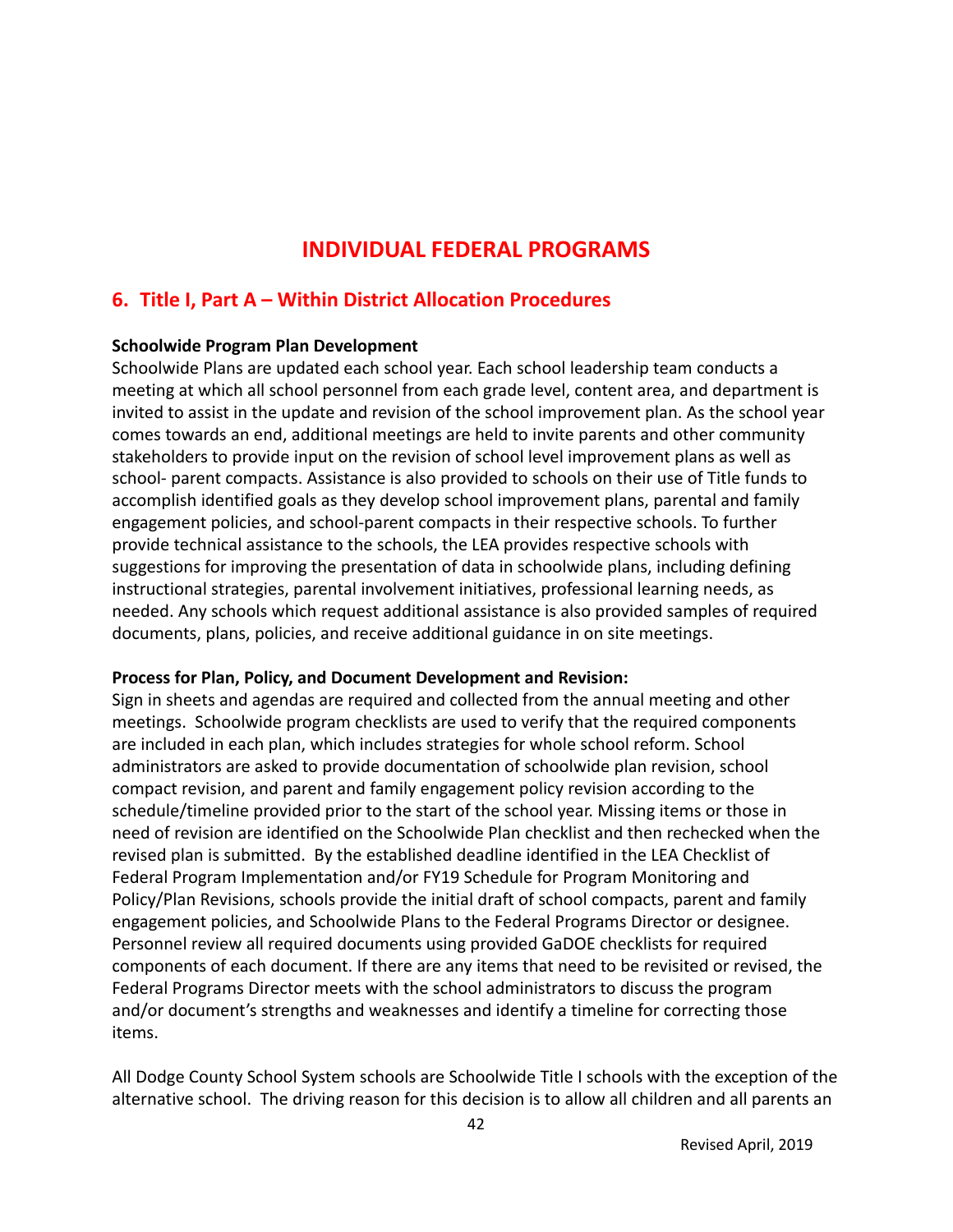opportunity to have equal access to all related Title I assistance. The process to become a schoolwide school is listed below.

All schools are required to have school improvement plans. It is the responsibility of the principal to make sure that all plans reviewed and revised annually. Plans must include all the components in the following Schoolwide and Targeted Assistance program checklist. Schools plans are reviewed and revised annually with parents and other stakeholders (teachers, principals, administrators, and other school personnel). Each school will hold an annual meeting where all stakeholders are given the opportunity to review the school plan and make comments. All parents, teachers, administrators, and other school personnel will be invited to the meeting to provide input. All schools will notify stakeholders in multiple ways, notice of the meeting dates will be placed on each school's marquee, in each school newspaper and on the web site, parents and other stakeholders will be notified by invitation sent from each individual school and all stakeholders will be notified using each school phone messaging system. Parents that cannot attend the meeting will be given the opportunity to obtain a copy from each school and submit input before the final revisions are approved. The principal in each school will be responsible for collecting the required Information (agenda, meeting notes, and sign in sheets). Each school will hold its meeting within the first month of school. All school plans are typically reviewed at the annual Fall Title I meeting. The revision date will be clearly marked on each plan. Schoolwide program checklists are used to verify that the required components are included in each plan, which includes strategies for whole school reform. On-site meetings are held with principals to discuss the current status of their plans in regard to the checklist components. Missing or items in need of revision are marked on the checklist and then rechecked when the revised plan is submitted.

#### **Targeted Assistance Program Plan Development**

Targeted Assistance Plans are updated each school year. The school administrator conducts a meeting at which all school personnel is invited to assist in the update and revision of the school plan. As the school year comes towards an end, additional meetings are held to invite parents and other community stakeholders to provide input on the revision of school level improvement plans as well as school- parent compacts. Assistance is also provided to schools on their use of Title funds to accomplish identified goals as they develop school improvement plans, parental engagement policies, and school-parent compacts in their respective schools. To further provide technical assistance to the schools, the LEA provides respective schools with suggestions for improving the presentation of data in targeted assistance plans, including defining instructional strategies, parental involvement initiatives, professional learning needs, etc.

#### **Process for Plan, Policy, and Document Development and Revision**

Sign in sheets and agendas are required and collected from the annual meeting and other meetings. Targeted Assistance program checklists are used to verify that the required components are included in each plan, which includes strategies for whole school reform. School administrators are asked to provide documentation of targeted assistance plan revision, school compact revision, and parent engagement policy revision according to the schedule/timeline each school year. Missing items or those in need of revision are identified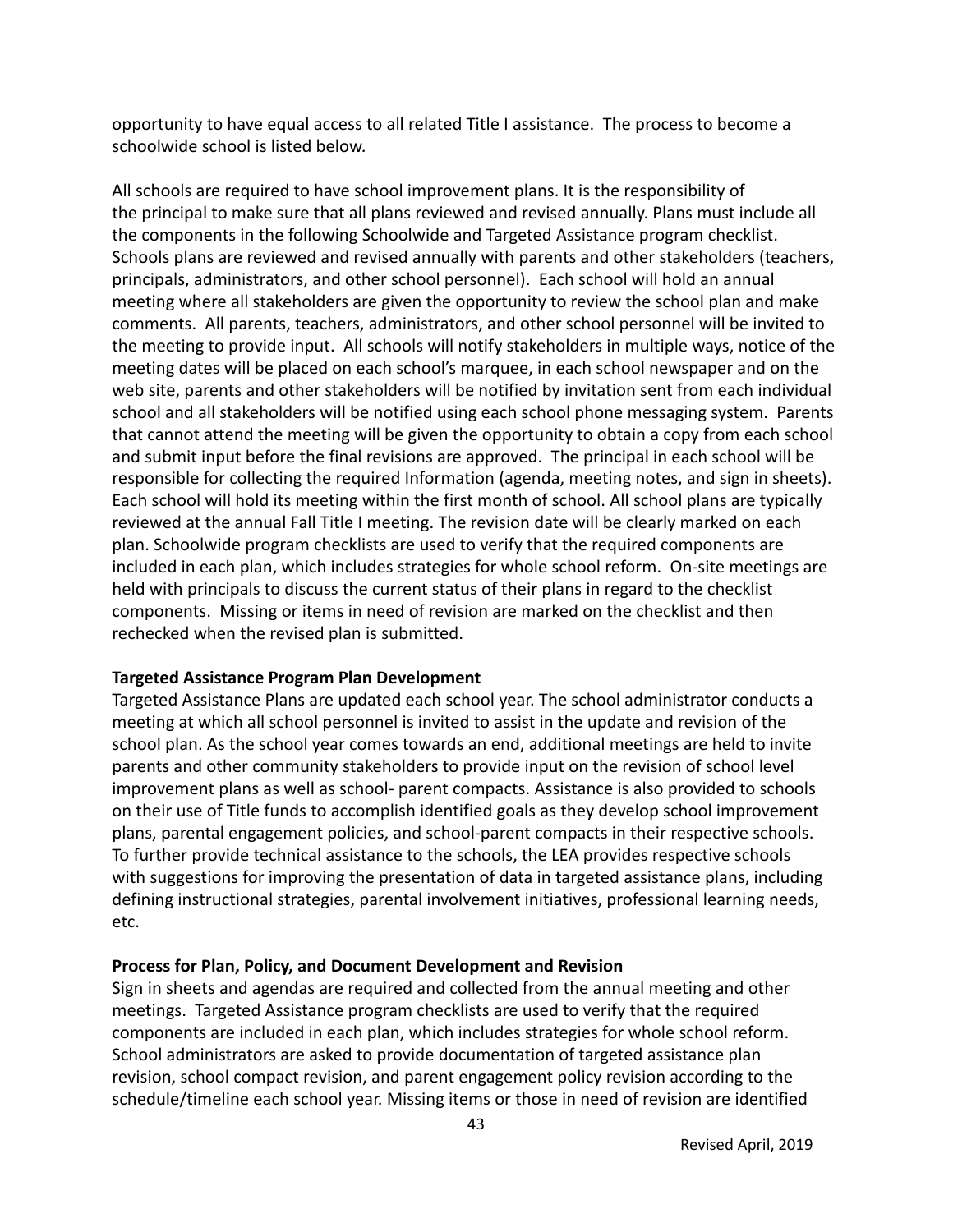on the checklist and then rechecked when the revised plan is submitted. By the established deadline identified in the LEA Checklist of Federal Program Implementation and/or FY19 Schedule for Program Monitoring and Policy/Plan Revisions, schools provide the initial draft of school compacts, parent and family engagement policies, and Schoolwide Plans to the Federal Programs Director or designee. Personnel review all required documents using the checklists for required components of each document. If there are any items that need to be revisited or revised, the Federal Programs Director meets with the school administrators to discuss the program and/or document's strengths and weaknesses and identify a timeline for correcting those items.

Dodge County School System has one Targeted Assistance School. In all schools selected to receive Title I, Part A funds under the Elementary and Secondary Education Act of 1965 (ESEA) Section 1113(c) that are ineligible for a schoolwide program or that choose not to operate such a schoolwide program, a local educational agency serving such school may use funds received under this part only for programs that provide services to eligible children identified as having the greatest need for special assistance. The following are adhered to in the system's targeted assistance plan:

- Restrict Title I, Part A resources to help eligible, participating meet the same Georgia Standards that are expected of all students.
- Ensure that planning for students served under this part is incorporated into existing school planning
- Use effective methods and instructional strategies that are based on scientifically based research that:
- strengthen the core academic component of the school
- give primary consideration to providing or increasing extended learning time, such as an extended school year, before-and after-school, and summer programs and opportunities

Eligible children are identified by the school as failing, or most at-risk of failing, to meet the GaDOE's challenging student academic achievement standards on the basis of multiple, educationally related, objective criteria established by the System and supplemented by the school. Selection is based on the scores of more than one test. The program has an academic component. Targeted assistance schools are required to separately identify Title I students. These schools must meet similar requirements of schoolwide programs, such as emphasizing accelerated curricula, scheduling extended learning time, using effective methods and instructional strategies that are scientifically research based, providing adequate professional development, and coordinating the Title I activities with other school reform activities. Students must be ranked using a multiple criteria selection process.

# **Description of the Method by Which Children with the Greatest Need are Selected**

- a. Children, who are economically disadvantaged, children with disabilities, migrant children, homeless children, or limited English proficient children, are eligible for services under this part on the same basis as other children selected to receive services under this part. In general, the following children are eligible for services:
	- A child, who at any time in the two years preceding the year for which the determination is made, participated in a Head Start, Bright from the Start, or Early Reading First program, or in preschool services under Title I.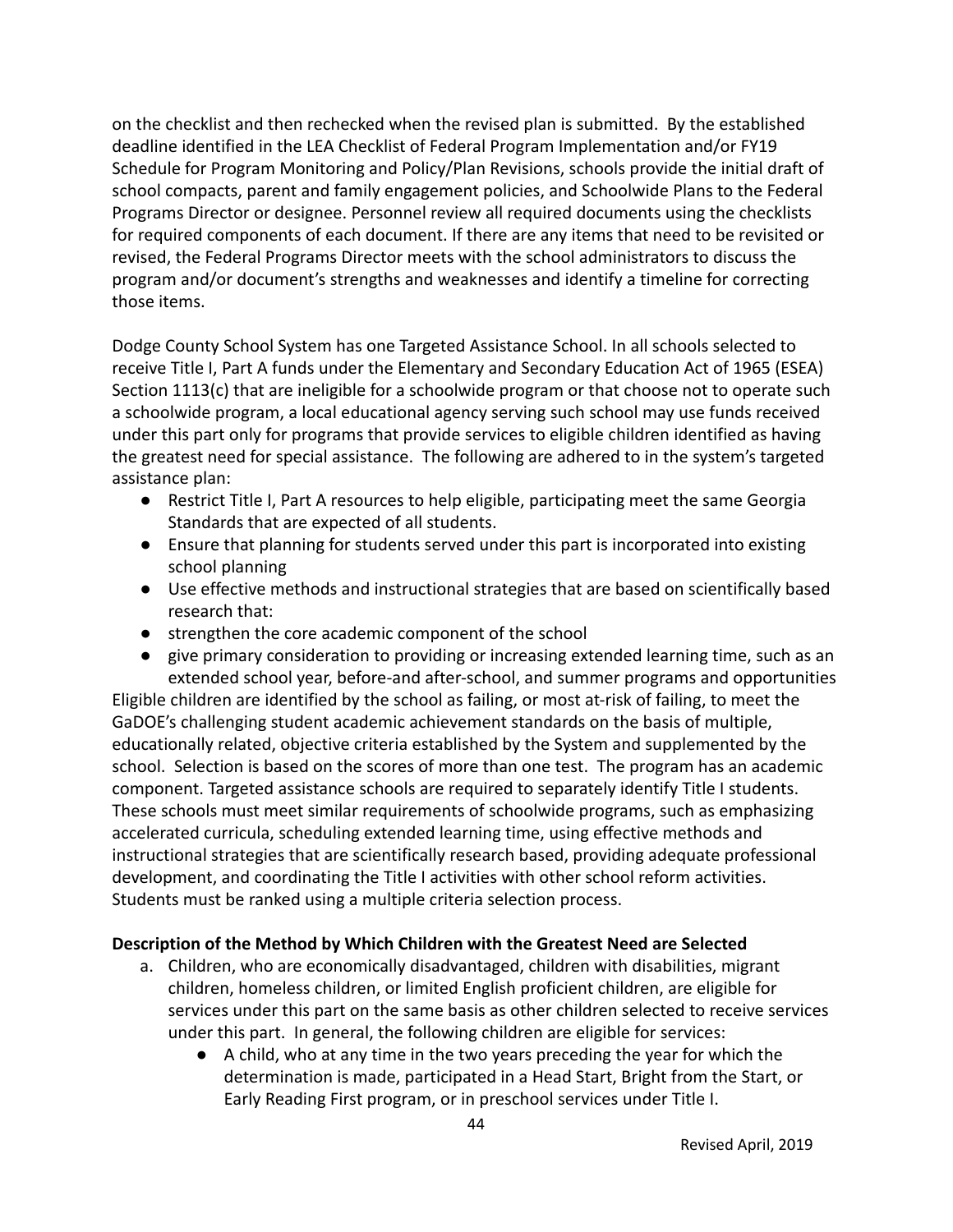- A child, who at any given time in the two years preceding the year for which the determination is made, received services under Title I, Part C, Education of Migratory Children.
- A child in a local institution for neglected or delinquent children and youth or attending a community day program for such children.
- A child who is homeless and attending any school served by the local educational agency.

The System would make a concerted effort to minimize removal of students from regular classrooms during the day. The needs of each individual student would be considered.

# **Targeted Assistance Schools Equipment Usage**

All equipment purchases (i.e. computers, printers) by participating TA schools are to be used by eligible Title I students. All students transferring from Title I schools within the district will be considered Title I eligible students. A list of the Title I students must be available to ensure that the equipment is only used by these students. The System Title I department reserves the right to monitor equipment purchased with Title I funds after the school becomes a non-participating Title I school.

# **Procedures for Calculating Parent and Family Engagement Set-aside**

Local educational agencies with Title I, Part A allocation of \$500,000 or less must carry out the provisions of Section 1116 but are not required to reserve any specific amount from their Title I, Part A allocation to do so. Districts receiving Title I, Part A allocations of \$500,000 or more, however, must dedicate at least 1 percent of TItle I, Part A funds for parent and family engagement activities within their initial Title I, Part A budgets. This amount is determined by multiplying the total Title I, Part A allocation by 0.01. Any funds set-aside for Parent and Family Engagement that is not used must be carried over the following year and used only on Parent and Family Engagement. A spreadsheet is used to determine the amount required, the amount spent, and the amount carried over.

# **Required 1% Set Aside for Parent and Family Engagement**

Principals have the option of expending the 1% in Parent and Family Engagement funds or submitting them back to the system level. Dodge School District invites all parents to participate in the planning of the parent involvement budget. This is conducted at the spring planning meeting and again at the annual Title I meeting. Parents have decided to have a Parent Involvement Coordinator work with each school. Parents are also given the opportunity to provide input on workshops needed to build capacity.

# **Procedures for Determining Allocations**

After receiving notification of the Title I, Part A grant amounts from GADOE, reservations in each budget are set aside for required components such as parent involvement, professional learning, neglected and delinquent, private school per pupil and equitable services, and homeless students. Administrative costs are also part of the reservations, which are not part of the schools' per pupil amounts.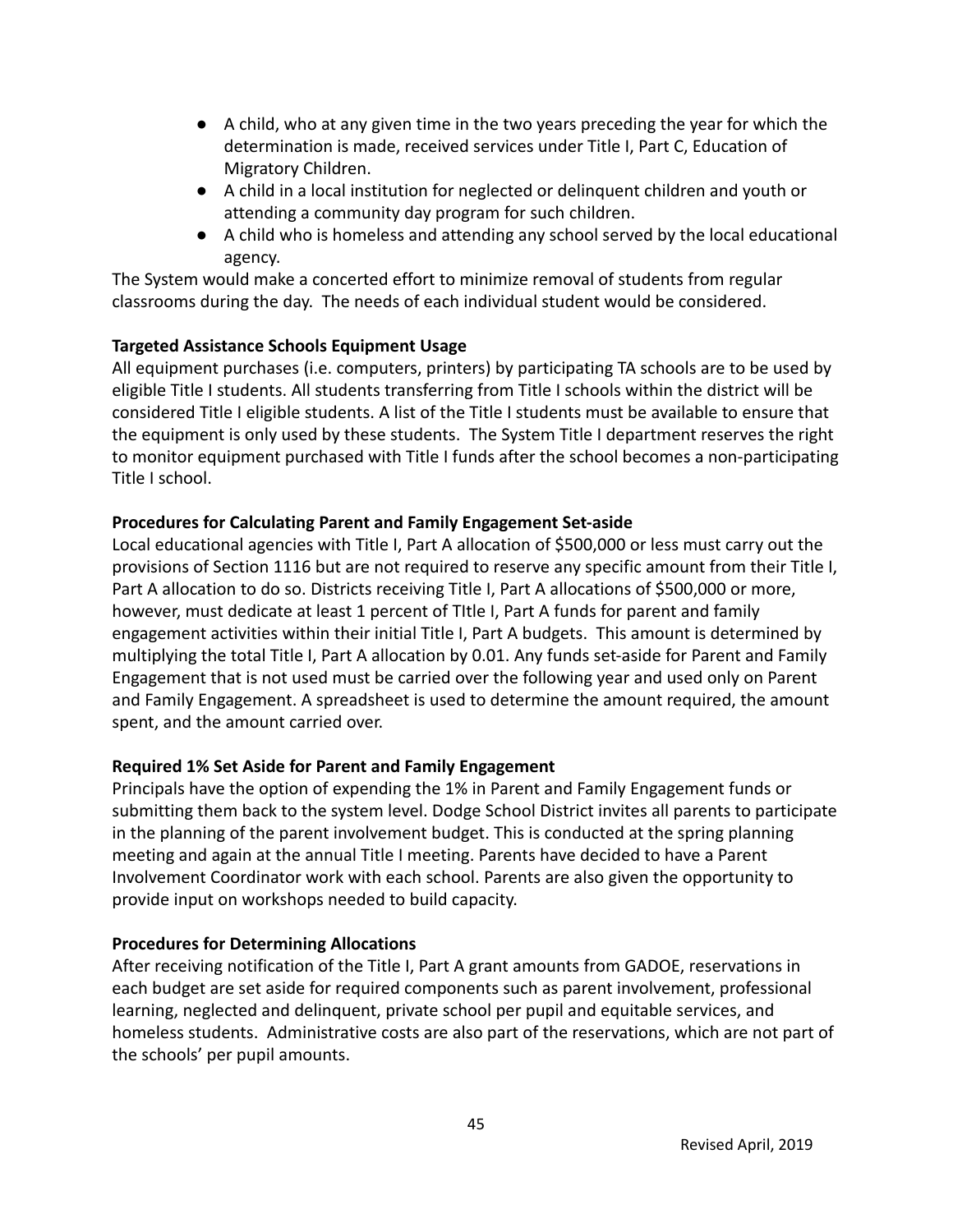Per pupil amounts are allocated to schools in rank order of poverty based on the number of children from low-income families who reside in eligible attendance areas (children eligible for free/reduced price meals under the Richard B. Russell National School Lunch Act). Low-income is determined by the number of free or reduced lunches at a school using the previous year's October FTE count. Higher ranking schools receive the same amount or more that the school ranked below those schools. The per pupil allocation is always large enough to provide a reasonable assurance that each school can operate its Title I program of sufficient quality.

Typically, carryover funds are allocated in one of two ways: (1) to schools by increasing the per pupil amount maintaining rank order, basing that amount on the total number of children from low-income families in each area or (2) the funds are allocated back to all the schools on an equal basis and give each school an opportunity to spend the funds. Either way, schools must submit a written description of the expenditure requests. If private schools participate, set asides are recalculated for private school per pupil amounts. Equitable services are also recalculated depending on an allocation of funds for System level activities. During the past five years, requests for carryover waivers for amounts over 15% have not been requested. Monthly budget sheets are monitored regularly throughout the year and calculations are made from these near the end of the school year to determine that no more than 15% will be carried into the following year. All private school funds must be spent in the distributed year. There is no carryover except for extreme circumstances. Title I, Part A funds are used to fund all schools in Dodge School System as Schoolwide Schools using the consolidated funds spreadsheet. Rank order by highest to lowest ranked poverty Schools. Dodge School System uses Grade Span Grouping and serves these schools in rank order according to their grade span.

#### **Reservation of Funds – Parental Involvement**

A minimum of ninety-five percent of one percent of the entire Title I allocation is given to schools. The full one percent is distributed to parents. Principals have the option of expending the funds or submitting them back to the system level. Should a principal decide to direct those funds to a System level parent involvement activity/project, he/she must sign a System-wide Parent Activity Assurance form. Title I parent advisors participated in the discussion regarding this requirement during the district Title I meeting. The one percent of the 95% is allocated to schools in the regular Title I budget and is budgeted in the detail budget.

#### **Systemwide Parent Activity-Project Assurance –**

To comply with federal guidelines, districts that receive an allocation of more than \$500,000 must reserve 1 percent of their total allocation. Ninety-five percent (95%) of the 1 percent must be allocated directly to participating Title I schools. An exception may be made to this provision if participating Title I principals agree to pool all or part of their parent involvement allocation for a System level parent involvement activity/project. Systems with schools exercising this flexibility must provide supporting documentation on the Attachments Tab of the Consolidated Application budget.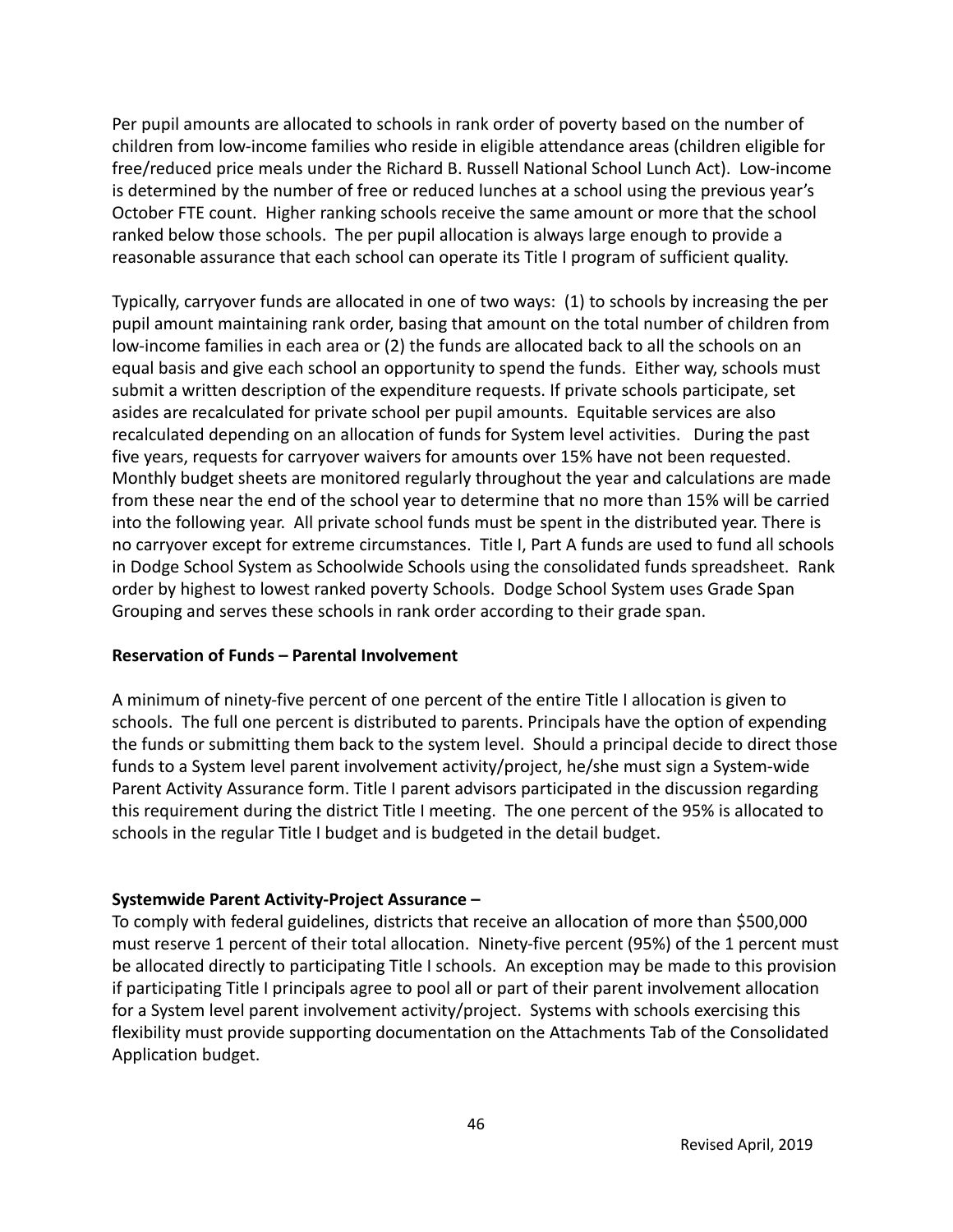The following Title I principals have agreed without coercion to pool all or part of their parent involvement allocation for a System level parent involvement activity/project.

| Title I School | <b>Title I Principal</b> | Signature of Title I<br>Principal | Amount Toward<br>Systemwide<br>Activity/Project |
|----------------|--------------------------|-----------------------------------|-------------------------------------------------|
|                |                          |                                   |                                                 |
|                |                          |                                   |                                                 |
|                |                          |                                   |                                                 |
|                |                          |                                   |                                                 |
|                |                          |                                   |                                                 |
|                |                          |                                   |                                                 |

| Title I Director's Signature | Date |
|------------------------------|------|
| Superintendent's Signature   | Date |

**Private Schools**: Dodge School System currently has no Private Schools that have chosen to participate in the Title I program. If Dodge School System ever has any Private School to choose to participate, all Title I regulations for private school participation will be followed. The private school worksheet would be completed and attached to the Consolidated Application to ensure that all reservations related to parental involvement, instructional lead teachers, professional learning, and paraprofessionals have been reserved. The System uses the information provided by the GaDOE to determine reservations for parental involvement, FLP, Private Schools, indirect cost, and Neglected and Delinquent.

**Homeless Children and Youth**: Title I schools are required to set aside funds within their budgets to meet the needs of homeless children and youth. Dodge School System has the Competitive Homeless Grant. All Dodge School System Schools are Title I schools. Dodge School System used the funds provided by the Homeless Grant to hire a Homeless Assistant to help the Homeless Liaison (System Social Worker). The System Social Worker, who is also the Homeless Liaison, and the Homeless Assistant work, consult and train school personnel including: counselors, clerks, teachers, principals, and bus drivers to identify children in homeless situations. A home survey is also used to identify homeless students. The Homeless Liaison and Homeless Assistant are consulted if a student is found to need transportation to a school of origin and one of them will make arrangements through the transportation department. Needs assessments are conducted by the school counselors when a child is identified as homeless. The Homeless Assistant is contacted and she will provide the needed supplies. The Homeless Grant also provides tutoring services for identified homeless students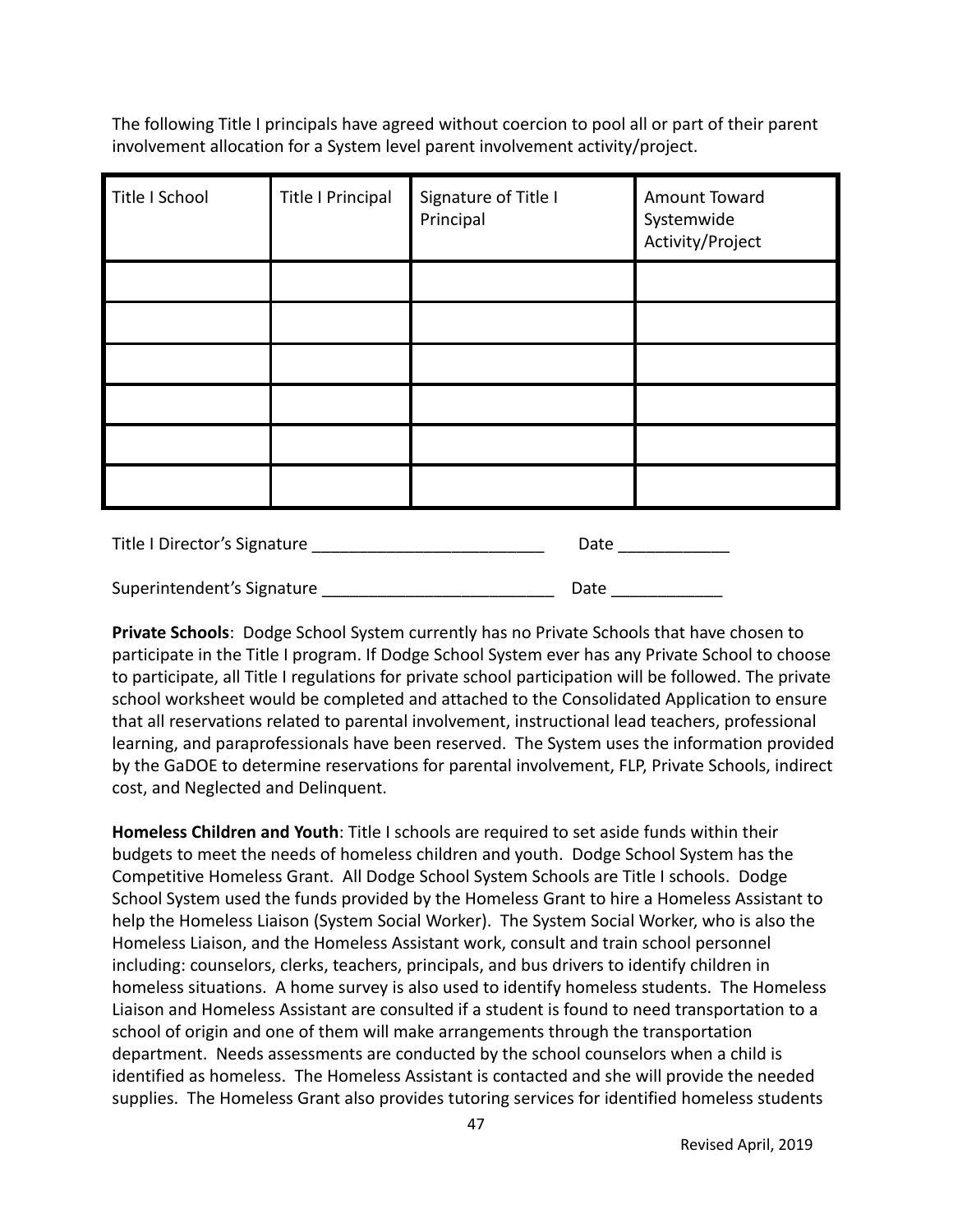that need it. All Dodge School System schools are Title I schools and we have the Homeless Grant. Therefore, Dodge School System has asked for a lesser amount to be set aside of the Title I budget.

**Neglected and Delinquent Children**: Currently, there are no neglected and delinquent facilities operational in Dodge County. The Annual Survey of Local Institutions for Neglected and Delinquent Children is completed each year.

#### **Pre-Kindergarten Programs**

The System does not reserve Title I funds for pre-kindergarten programs at this time. Policies and procedures will be put in place if the System determines that this is a need in the future. The Federal Programs office does provide scientifically-based preschool information for parents at the parent resource areas. This information is updated annually and serves as a means for connecting parents with information their children will need to know before entering kindergarten.

# **7. Title I, Part A Notice to Parents of Participating Els**

# **8. Title I Part A – Parent and Family Engagement**

The Dodge School District Board of Education believes that the public schools belong to the people who create them and that student educational goals should reflect the goals of the community. We affirm and assure the rights of parents to participate in the development of the goals and objectives of the public schools and encourage engagement in all areas of their children's educational experiences.

#### **Parent Engagement**

Dodge School District has an on-going commitment to our parents. Parental engagement is defined as the participation of parents in regular, two-way, and meaningful communication involving student academic learning and other school activities. Our goal is to ensure that our parents and their children receive extraordinary services and assistance that will lead to improved academic achievement. The district recognizes that parents are an integral part of a child's success in school, starting with the concept of being the child's first teacher. As a conduit for their children's success, the district will assist parents of all socioeconomic levels in the solidifying their ongoing commitment to their child's success.

#### **System Level Title I Parent & Family Engagement Involvement Policy Overview**

Dodge School System has an on-going commitment to our Title I parents. Parental engagement is defined as the participation of parents in regular, two-way, and meaningful communication involving student academic learning and other school activities. Our goal is to ensure that our Title I parents and their children receive extraordinary services and assistance that will lead to improved academic achievement. The System recognizes that parents are an integral part of a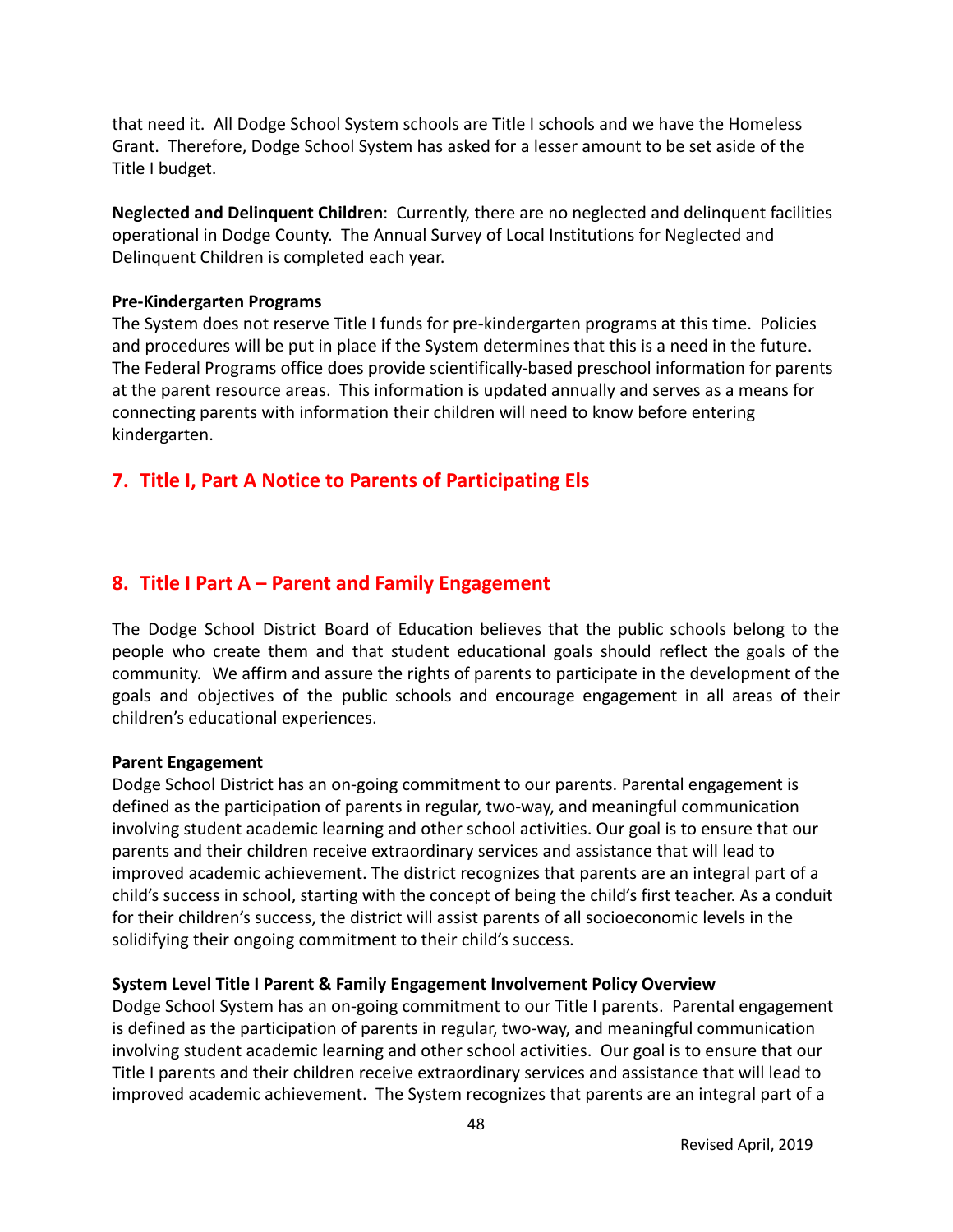child's success in school, starting with the concept of being the child's first teacher. As a conduit for their children's success, the System will assist parents of all socioeconomic levels in the solidifying their ongoing commitment to their child's success. It has become evident that a parent can be the foremost factor in ensuring that their children accomplish and excel in the goals they set. Studies (A New Wave of Evidence: The impact of School, Family and Community connections on Student Achievement, 2002) have shown that students with involved parents, no matter what their income or background, are more likely to:

- Earn high grades and test scores and enroll in higher level programs;
- Pass their classes, earn credits and be promoted;
- Attend school regularly; and
- Graduate and go on to postsecondary education

The goal of Dodge County School System is that parents of Title I children will be actively involved in the development and review of the Title I Parent & Family Engagement Plan. The System provides coordination, technical assistance, and other necessary support in the planning and implementation of parent involvement activities. The System encourages parent involvement and supports the partnership between home, school, and community by providing information about curricular expectations, student performance, and providing training and materials for parents to help their children.

#### **Parent and Family Engagement Policies**

District and School Parent and Family Engagement Policies are reviewed and revised annually with parents and other stakeholders (teachers, principals, administrators, and other school personnel). The district will hold a meeting for review of the District and School Parent Engagement Policies. All parents, teachers, administrators, and other school personnel will be invited to the meeting to provide input. Parent notices will be sent home from the school. Parents that cannot attend the meeting will be given the opportunity to obtain a copy from Central office or school and submit input before the final revisions are approved. The Parent Involvement Coordinator will be responsible for collecting the required information (agenda, meeting notes, and sign in sheets). The district will hold the meeting in the spring/summer to revise plans for the next school year. The LEA Parent and Family Engagement Policy checklist will be applied to district and school plans. Revision dates will be clearly marked on each plan. Plans include activities/workshops that have been identified and requested through the previous year's annual parent involvement survey. School improvement and parent involvement plans are posted on the website and paper copies are available at each school. Each school in the Dodge School District holds an annual Title I meeting. These meetings give parents the opportunity to review and provide feedback on system-wide student data, parent activities, District and School Parent Engagement Policies, Schoolwide Title I Plans, District Comprehensive Needs Plans, District and School Improvement Plans, and Student-Parent School Compacts. Parents are notified about this opportunity through advertisements in local media, school-level flyers, and social media web sites and by using the system One Call Now calling system and the system web site. The school district uses the comments provided by parents during the annual review/revision of documents at administrative meetings, parent meetings, and Parent Advisory Council. After the school system review/revision process, District and School Parent and Family Engagement Policies are made available to parents on the district website and on Title I schools'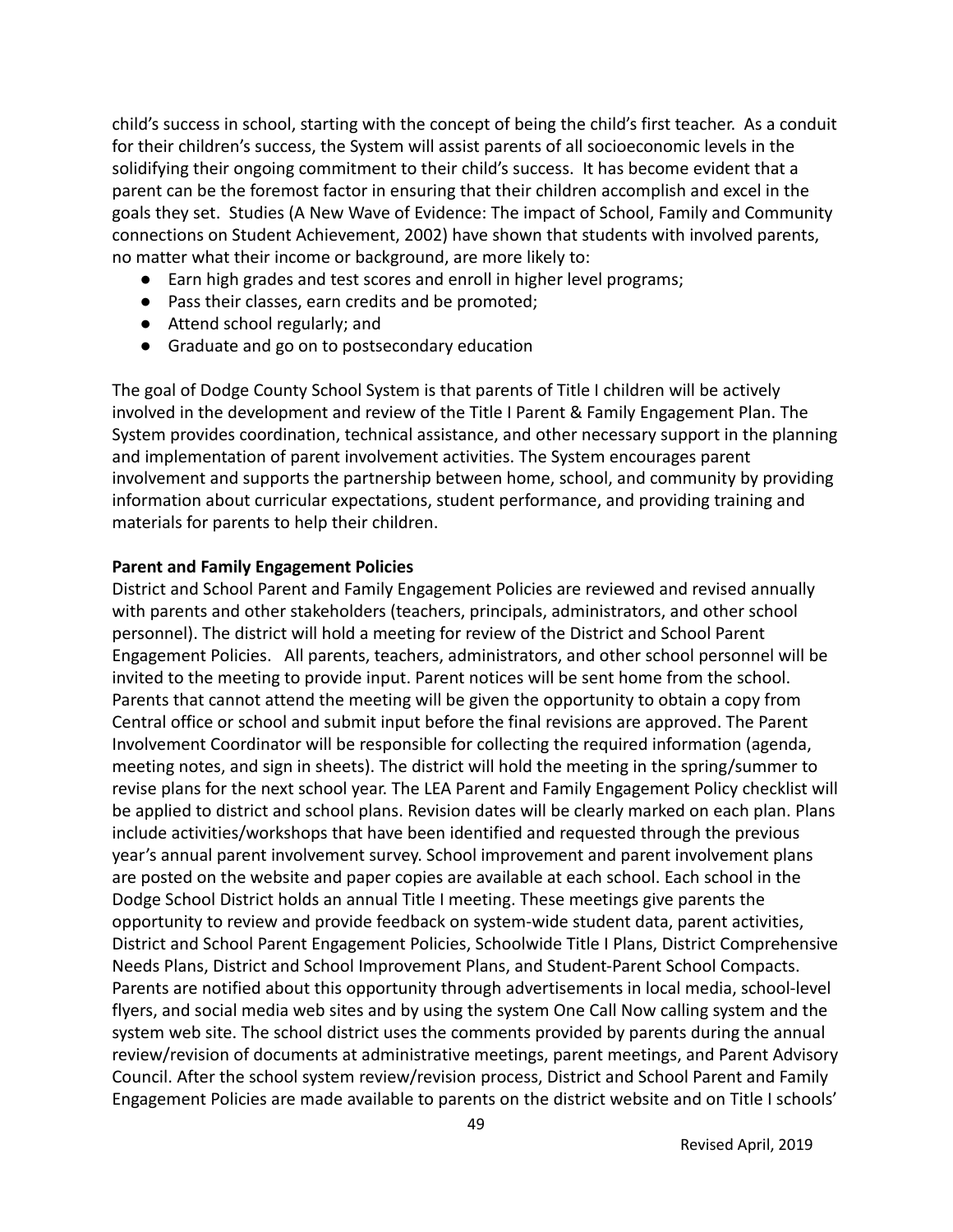websites. Copies are also available in Parent Resource Areas. Parents are also given the opportunity to provide feedback about Title I programs by completing annual parent surveys. These comments are used by the District and Title I schools when planning parenting programs.

## **Revision of Parent and Family Engagement Policies**

It is the goal of the Federal Programs Director and Parent Involvement Coordinator to ensure that the Parental and Family Engagement Policy is updated annually simultaneously, along with the revision and update of the Comprehensive LEA Improvement Plan (CLIP). Thus, these documents are discussed together at stakeholder meetings. In addition to these opportunities for revision, District Parent and Family Engagement Policy and School Parent Engagement Policies are available for input during monthly Parent Advisory Council Meetings. The Parent and Family Engagement Policy is evaluated using the GaDOE provided checklist.

#### **Parent Resources**

All schools have parent resources. A variety of materials and resources are available to parents for use at the school for checkout, or as handouts. Books, tapes, videos, DVDs, and a variety of other materials have been purchased for the parents. Many purchases are based upon parent requests on the parent involvement surveys (i.e., helping with homework, information regarding bullying). Schools are required to notify parents of the availability of the resources which are located in each school's media center. This is typically achieved through a flyer and/or websites and includes information on the types of resources available.

### **Parent Notification and Communication in an Understandable and Uniform Format**

When parents mark on the enrollment form that they need correspondence in another language, to the extent practical, efforts are made to provide either written support or support through an interpreter. A translator is available and can be used to translate documents. Furthermore, all parent communication is written in a format so that the content is easily understandable.

# **Teacher and Paraprofessional Qualifications - Parents Right to Know**

Parents are informed of their "Right to Know" the professional qualifications of their children's teacher(s) and paraprofessionals. This information will be sent home to every parent in the within 30 calendar days from the start of school or upon enrollment. The notification will contain the month/year of dissemination, the name of our district and school.

In compliance with the requirements of the Every Students Succeeds Act, parents may request the following information:

- 1. Whether the student's teacher
	- Has met state qualification and licensing criteria for the grade levels and subject areas in which the teacher provides instruction
	- Is teaching under emergency or other provisional status through which State qualification or licensing criteria have been waived: and
	- Is teaching in the field of discipline of the certification of the teacher
	- 2. Whether the child is provided services by paraprofessionals and, if so, their qualifications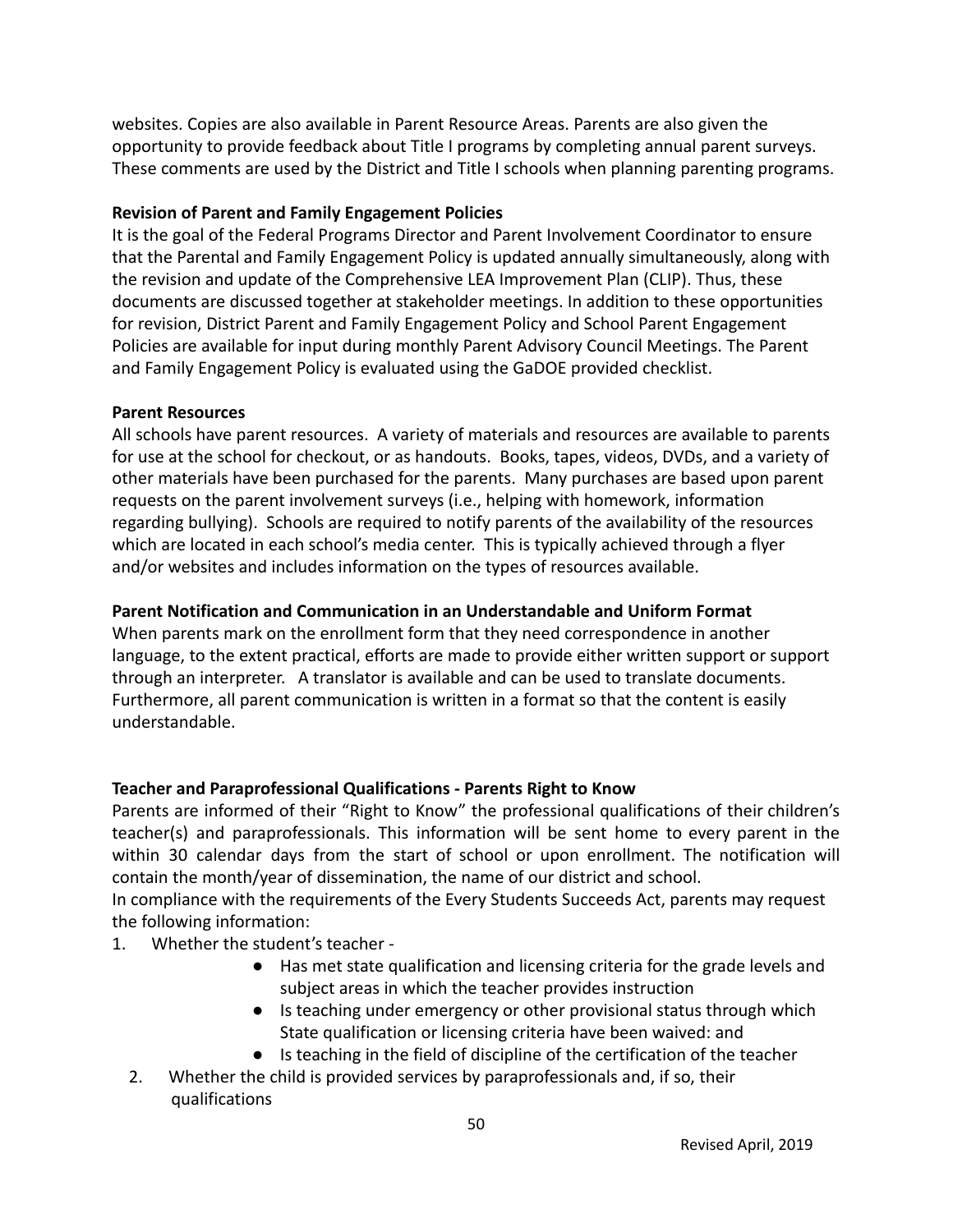The information is printed in each school's Student Handbook, which is signed by the parents and/or guardians and is also included in the Title I, Part A Parent Handbook. The Title I, Part A Parent Handbook is given to the parents of every Dodge County student.

# **Professionally Qualified Teachers -Parent 20 Day Notification**

If a student has been assigned to or has been taught for four or more consecutive weeks by a teacher who does not meet applicable State certification/licensure requirements at the grade level and subject area in which the teacher has been assigned. Principals will provide parents notification within 10 business days following the four consecutive weeks. The notice will include:

- Day/Month/Year of Notification
- Name of the teacher who has not met professional qualification requirements
- Name of the District and/or school or program
- Language addressing that the teacher has not met state certification OR District strategic waiver professional qualification requirements for the grade level and/or subject area in which the teacher is assigned.

# **School - Parent Compact**

All Title I schools are required to have parent compacts. It is the responsibility of the PIC in coordination with the Principal to make sure that all compacts are reviewed and revised annually. The review and revision will occur in the fall of the year at the annual Title I meeting. The revision date will be clearly marked on each compact. An invitation will be sent home to all parents in the school and meeting dates will be given in school newsletters and through the school's website. The PIC at each school will be responsible for setting up the meetings and collecting the required Information (agenda, meeting notes, and sign in sheets). Parent compacts will include responsibilities for the teacher, parent, students and administrators. Each participant must have a separate signature and date line. Compacts will be distributed to all parties involved for signatures in the fall of the year. Copies of the signed parent compacts are kept on file at the school.

#### **Parent Capacity**

Information is provided to school personnel and parents on how to build parent capacity through presentations made during meetings, through response to parent needs on surveys, through information received from the GADOE Parent Engagement department, and through student handbooks, newsletters/flyers.

Principals are required to consider and plan for capacity by reflecting on the following questions regarding the six types of parent involvement:

- 1. What strategies/materials have been offered to parents on parenting?
- 2. What tips/advice has been offered to parents about communicating with the school?
- 3. How have parents been encouraged to volunteer at the school?
- 4. What information has been distributed to parents about helping their children learn at home?
- 5. How have parents been involved in the decision-making: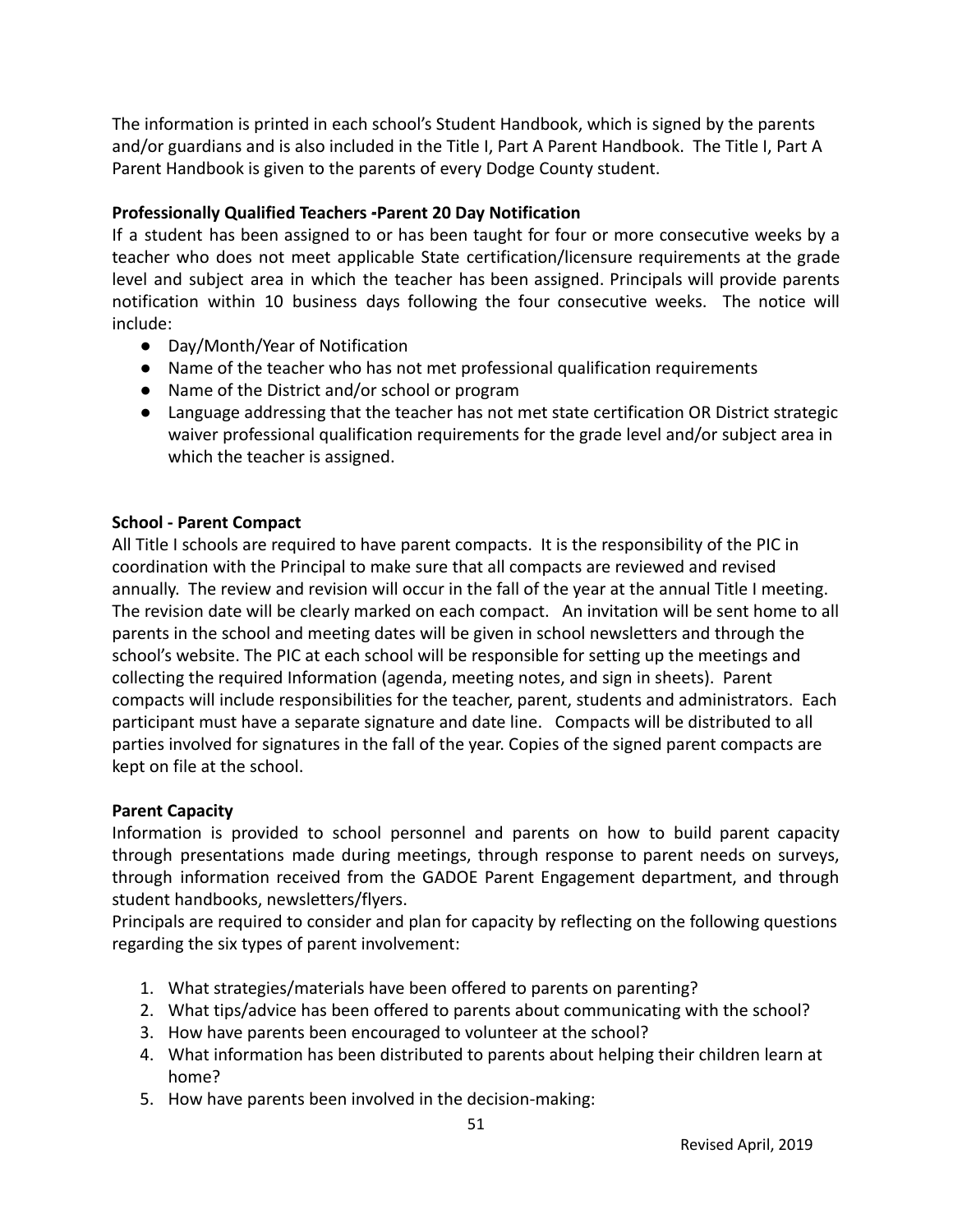- a. For their child?
- b. For the school?
- 6. Describe your school's collaboration with the community as a type of involvement. Each principal was required to answer the questions, which were compiled and are as follows:

#### **Six Types of Parent Involvement –Compiled**

1. What strategies/materials have been offered to parents on parenting? Parent Resources Center, monthly activities on items requested on survey (SMMS), booklets, pamphlets (i.e. homework help), How to be a Good Parent, How to Help with Homework, How to Know-Too Sick for School, Monthly Newsletter (Positive Parenting) 1-2-3 Magic Parenting, Math Classes for Parents, Books, DVD's (Bullying), Parent meetings for orientation/math nights; Workshops on Reading, Parent Nights, books available for checkout, brochures, handouts, Home School Connection newsletter

2. What tips/advice have been offered to parents about communicating with the school: Letters are sent home encouraging parents to contact teacher, principal, or counselor to schedule conferences, view information on website, communicating by phone or e-mail, Suggestion Box in office, PTO/PTA, Agenda, Early AM/extended hours, Home Visits, mail, Parent Classes from CASA

3. How have parents been encouraged to volunteer at the school?

- PTO /PTA meetings, Newsletter, Website, Clubs, Carnivals, Athletic events, Car Pick-up line, complete surveys, notes from teachers and counselors, personal invitations, opportunities to volunteer in classrooms, media center, cafeteria, chaperoning, assist with assemblies, tutoring, festivals, and room parents
	- 4. What information has been distributed to parents about helping their children learn at home?
- Newsletter, Website-school & Individual, Special Programs like Make It-Take It, Teacher websites (flash cards, assignment, homework, directions for math, vocabulary…) assessing CRCT on-line assessments and educational websites, test taking tips, study guides and tips, teacher websites
	- 5. How have parents been involved in the decision making: For their child?

RTI meetings, IEP meetings, conferences with teachers, Parent Advisory Committee, School Council, Personal Advisements, surveys

For the school?

Committee, School Council, PTO/PTA, Title I Parent Involvement, PTO/PTA meetings, Title I advisory and annual meetings

6. Describe your school's collaboration with the community as a type of involvement. Volunteers, McDonald's, Relay for Life, Dodge County Development Authority, Dodge County Board of Health, Dodge Family Connection Coalition – Each of these provide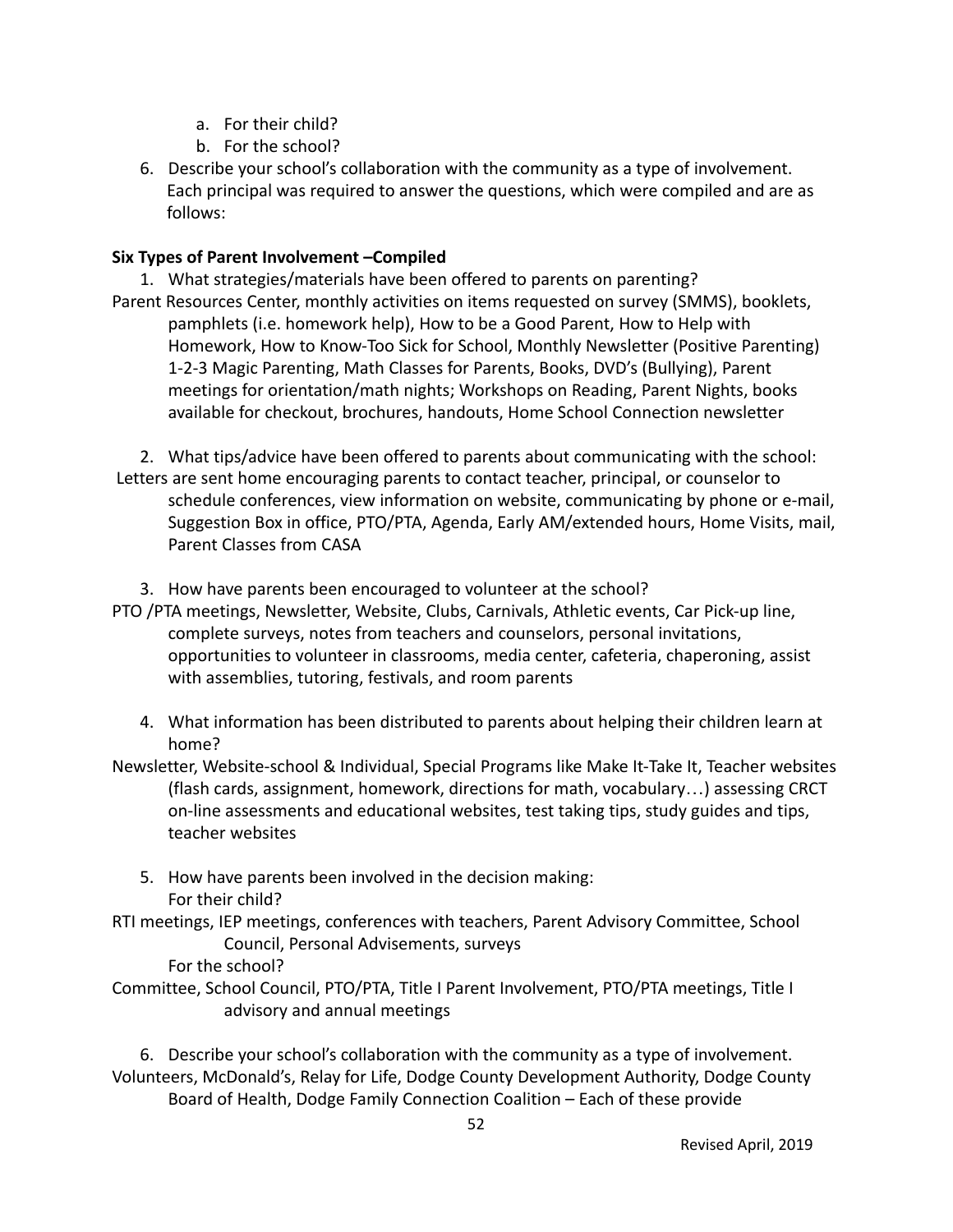opportunities for other adults and entities to share in the education process; some by volunteering personally and others through donation of their organizations' time or talent, as well as material or monetary resources.

#### **Parental Involvement Coordination and Implementation Procedures**

Schools are required to maintain the following documentation that ensures the six requirements of parental involvement are offered:

- Meeting agendas and sign-in sheets
- Newsletter articles
- Letters to parents
- Parenting classes

The Title I department begins work in May of each year by reviewing the evaluations of each event. Based on the evaluations and the end of year survey, the committee will plan events and activities designed to remove barriers for parents. Parents are notified via email, One Call Now (calling system), regular mail, phone calls, schools/System website, and flyers in student book bags. Information is also given out during the Annual Title I Meeting and parent workshops.

# **Annual Title I Meeting**

Dodge County Schools have their Annual Title I meeting in the fall of the year. It is the responsibility of the Parent Involvement Coordinator (PIC) in coordination with the Principal to arrange meeting times and invite all stakeholders to the meeting. The PIC will be responsible for collecting and submitting documentation of the required Title I annual meeting, including a copy of the sign in sheet and agenda to the Title I Director. Meetings are also announced via letter to parents, websites, call system, radio announcements, and marquees at each school.

# **School Improvement Plans/ Schoolwide Plans**

School Improvement Plans and Schoolwide Plans are updated each school year. Each school's leadership team updates the plans using representatives from each grade level, content area, and department, as well as parents, and other community stakeholders. It is through this process that the LEA oversees the development of school improvement plans.

System leaders also support schools in developing, revising, implementing and coordinating school improvement and schoolwide plans during monthly Administrative and Curriculum Team meetings. During the meetings, data is analyzed to identify and develop solutions to challenges related to instructional strategies, parent involvement, professional learning, and budgets. Additionally, system leaders attend monthly leadership team meetings. Parents are also sent information inviting them to participate in the revision process at an annual Parent Advisory Council meeting via mail, email, telephone, flyers, website, and newsletters. Once revisions are made, the plan is placed on the website. Hard copies are also available at the schools.

# **Parents' Involvement in Planning, Revision, and Implementation**

Parents are informed by written notification that they have the right to participate and become involved in the decision-making process at Title I schools. Although School Councils or School Governance Teams have been established, all parents are invited to participate and to provide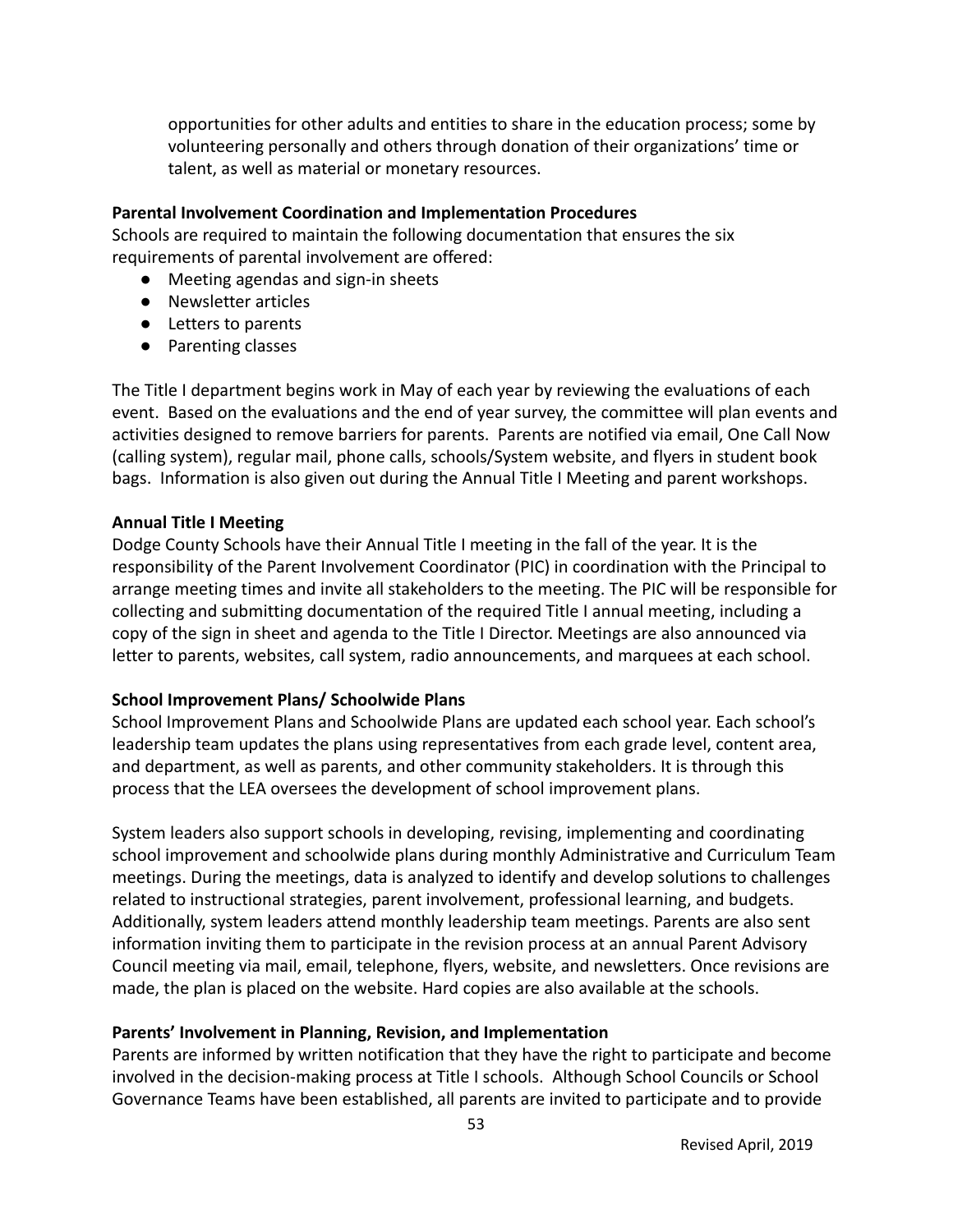input into deciding on activities, School Improvement Planning, Schoolwide Plan revisions, Parent Involvement Plans, and the Comprehensive LEA Improvement Plan. These processes are in place to ensure parents play an active role in improving student academic achievement.

#### **Parental Involvement Activities - Planning, Revision, and Implementation Steps:**

- **Conduct Annual Survey at Each School:** The annual surveys serve as the means for parents to become involved in planning parental involvement activities. Surveys are conducted in May to assist in making the determination of the activities for the year. They are distributed to parents via mail, email, telephone, flyers, website, and newsletters.
- **School Improvement Plan Planning, Revision, and Implementation -Steps**: School Improvement Plans are updated annually. Parents are a required component in planning, revision, and the implementation process. Parents are sent information inviting them to participate via mail, email, telephone, flyers, website, and newsletters. Once revisions are made, the plan is placed on the website. Hard copies are also available at the schools. **Maintain:** This documentation will include sign-in sheets, agendas, and emails to and from parents.
- **Schoolwide Plans Planning, Revision, and Implementation Steps**: Schoolwide Plans are updated annually. Parents are a required component in planning, revision, and implementation process. Parents are sent information inviting them to participate via mail, email, telephone, flyers, website, and newsletters. Once revisions are made, the plan is placed on the website. Hard copies are also available at the schools. **Maintain:** This documentation will include sign-in sheets, agendas, and emails to and from parents.
- **LEA Comprehensive Improvement Plan Steps:** The LEA Comprehensive Improvement Plans is updated annually. Parents are a required component in planning, revision, and implementation process. Parents are sent information inviting them to participate via mail, email, telephone, flyers, website, and newsletters. Parents are selected to participate during the process of revising the plan. Parent input is requested via meetings, via mail, email, telephone, flyers, website, and newsletters. **Maintain:** This documentation will include sign-in sheets, agendas, meeting minutes, and emails to and from parents.

# **Distribution of Completed Plans**

Dodge School District posts the following plans on each school website located at [www.dodge.k12.ga.us.](http://www.dodge.k12.ga.us) Plans include District and School Improvement Plans, Parent and Family Engagement policies, Title I schoolwide plans, Student-Parent School compacts, parents' right to know, complaint procedures, Fraud, Waste, Abuse, and Corruption Procedures. An automated calling system and information in first day packets inform parents about the availability of these plans. Parental input into the content of each plan is solicited during multiple meetings throughout the school year.

# **9. School Improvement 1003(a)**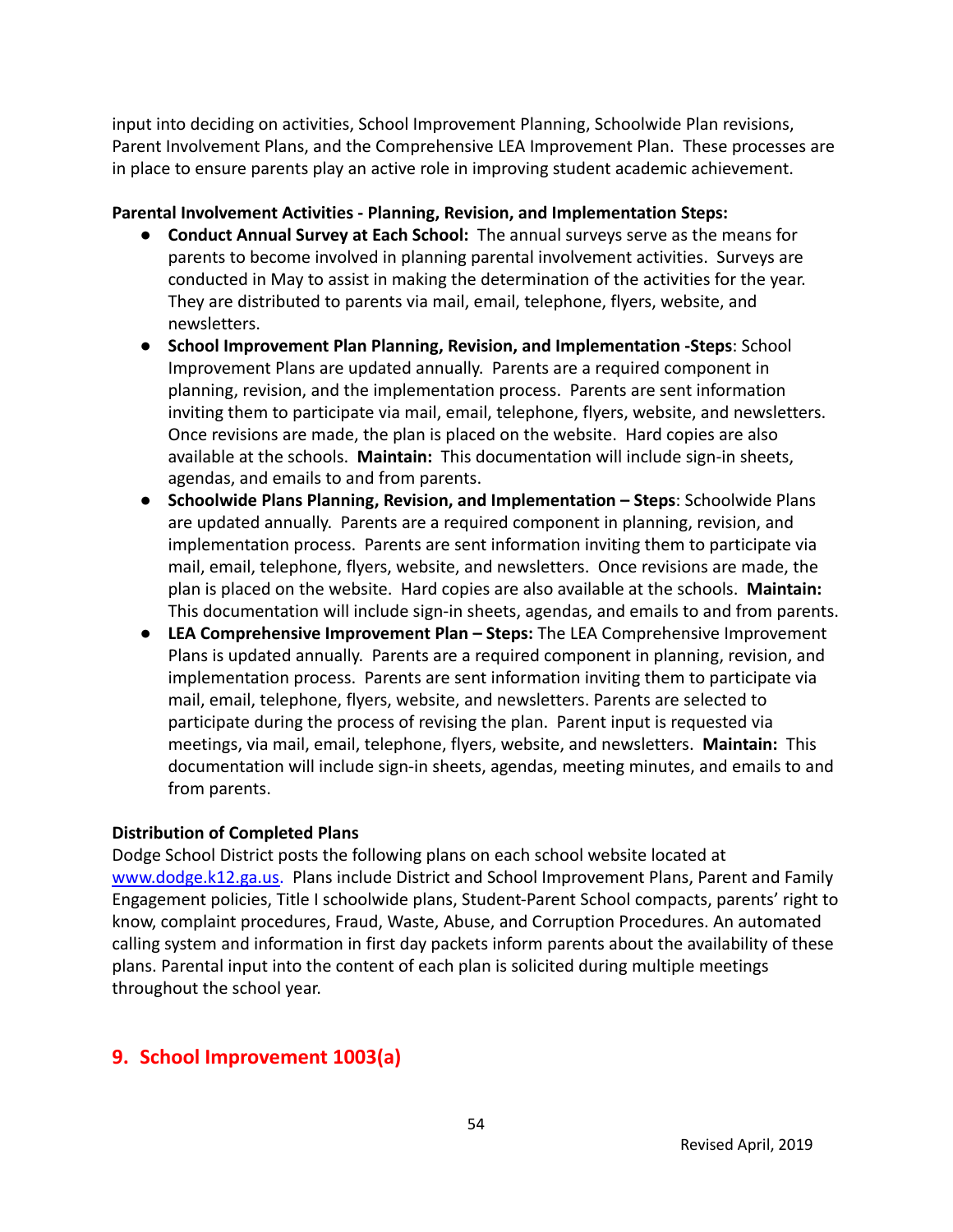#### **School Improvement (1003a) Procedures**

### **Monitoring of School Improvement**

All Dodge County Schools are Title I schools with the exceptions of Dodge Achievement Center. This allows all children and all parents an opportunity to have equal access to all related Title I assistance. The LEA will utilize The LEA to build capacity and support the school improvement process in all schools. All schools within an LEA will be involved in school improvement efforts through the work of the LEA, the RESA, and GaDOE. The LEA will work with schools to implement practices that have proven effective with improving schools. The LEA, along with the GaDOE, will establish clear expectations for personnel as they systematically support continuous improvement in all schools.

### **Review and Approval of School Improvement and Schoolwide Plans**

School Improvement and Schoolwide Plans are updated annually. During school leadership meetings; instructional strategies, parental involvement initiatives, and professional development activities are planned after a careful analysis of various data. Assistance is also provided to schools in their use of school improvement funds to accomplish initiatives in their school improvement and schoolwide plans. It is through this process that the LEA oversees the development of school improvement plans.

# **Professional Development, Analyzing Data, Technical Support and Assistance**

System leaders support schools in developing, revising, implementing and coordinating school improvement and schoolwide plans periodically throughout the year. During the meetings, data is analyzed to identify and develop solutions to challenges related to instructional strategies, parent involvement, professional learning, and budgets.

# **Monitoring of Use of Funds**

The Federal Programs Director will meet with each school periodically to review and provide recommendations for budgeting decisions.

# **10.School Improvement 1003(g) SIG – N/A**

# **11. Services for Homeless Children and Youth**

#### **Services for Homeless Children and Youth**

Dodge School System Homeless Liaison, Jodi Brewer, meets, at minimum, yearly with school personnel to discuss the requirements of the McKinney-Vento Homeless Education Act. Among the topics discussed are the transportation requirement for schools of origin and the definition of and services for students identified as homeless. The homeless liaison supervises and works very closely with the school guidance counselors and transportation director to assure students receive the services they need. She provides new or additional posters and assures these are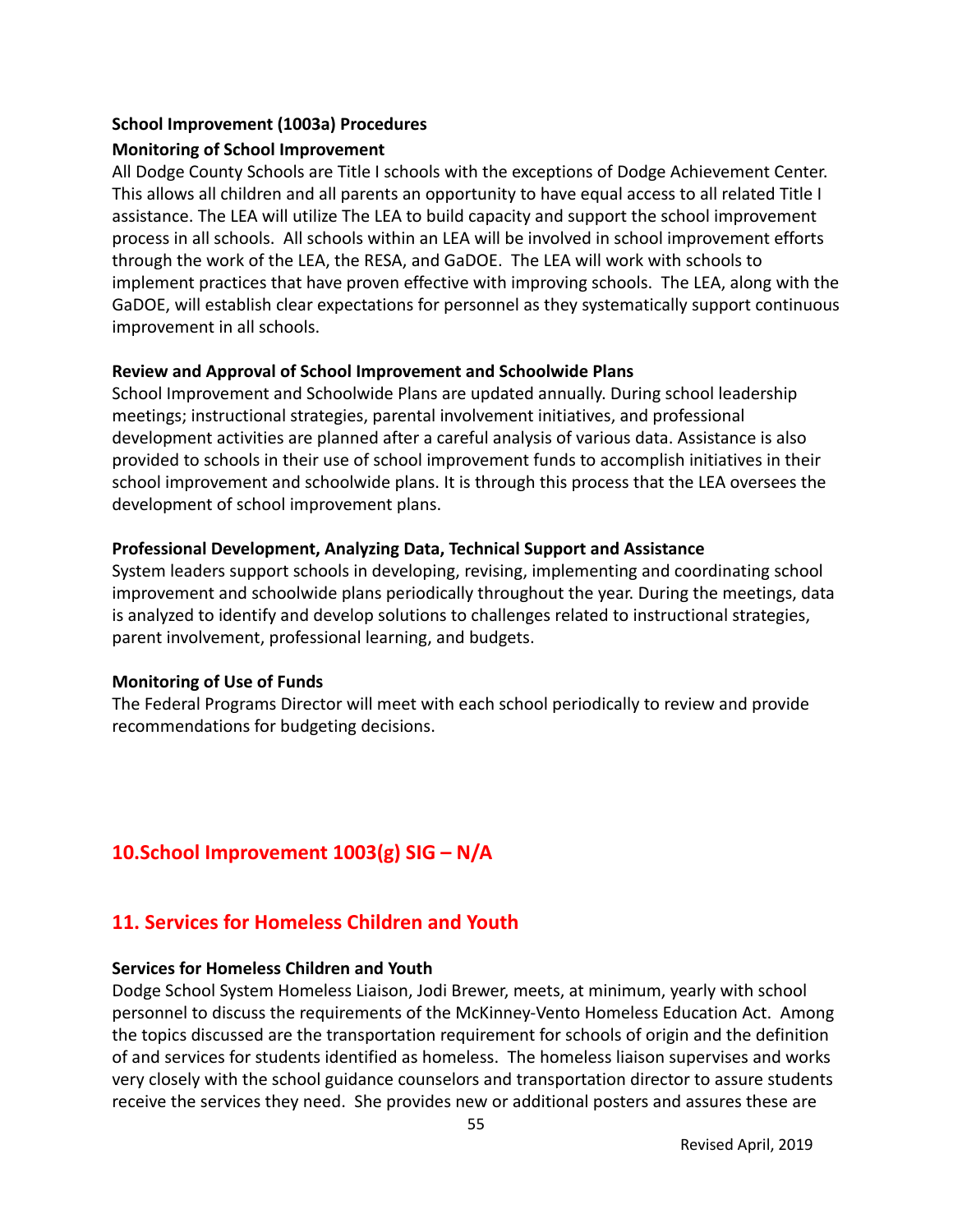placed where parents can readily see them. In September of 2008 a committee reviewed and revised Dodge School System's policy and procedures for homeless students.

#### **Program Procedures**

- The System is responsible for identifying a homeless liaison and ensuring that all staff is aware of who he/she is. This position is housed in the Title I Department.
- Homeless students will be identified based on the definition prescribed by McKinney-Vento Homeless Assistance Act and via a numeric code in the System's student information system. All staff in the System to include bus drivers, principals, central staff, etc. will be trained in the identification and recruitment of homeless students.
- Homeless liaison will provide annual training for all System level and school staff having contact with homeless students.
- All principals will receive annual training on the identification and needs of homeless students.
- All schools will display flyers, brochures, and posters that identify the Homeless Liaison contact information
- Services for homeless students (tutoring, etc.) will be evaluated based on student academic achievement.
- Follow BOE policy

# **12.Services for Neglected and Delinquent Children**

There are no Neglected and Delinquent Facilities operational in the Dodge School System at this time: However, in the event there are, the Federal Programs Director will work directly with the facilities to ensure that students are receiving the services needed. Funds will be set aside in the Title I budget for those students. Meeting minutes, agendas, collaborative planning, emails, phone logs will be maintained by the principal and Title I Director. Any equipment will be inventoried annually. All staff will be trained annually on Neglected and Delinquent information.

# **13.Prevention and Intervention Programs for Children who are Neglected, Delinquent, or At-risk (Title I, Part D Sub-part 2 Grantees)**

The System does not have any operational N&D facilities at this time.

# **14.Services for Children in Foster Care**

# **15.Title IV, Part A – Student Support and Academic Enrichment**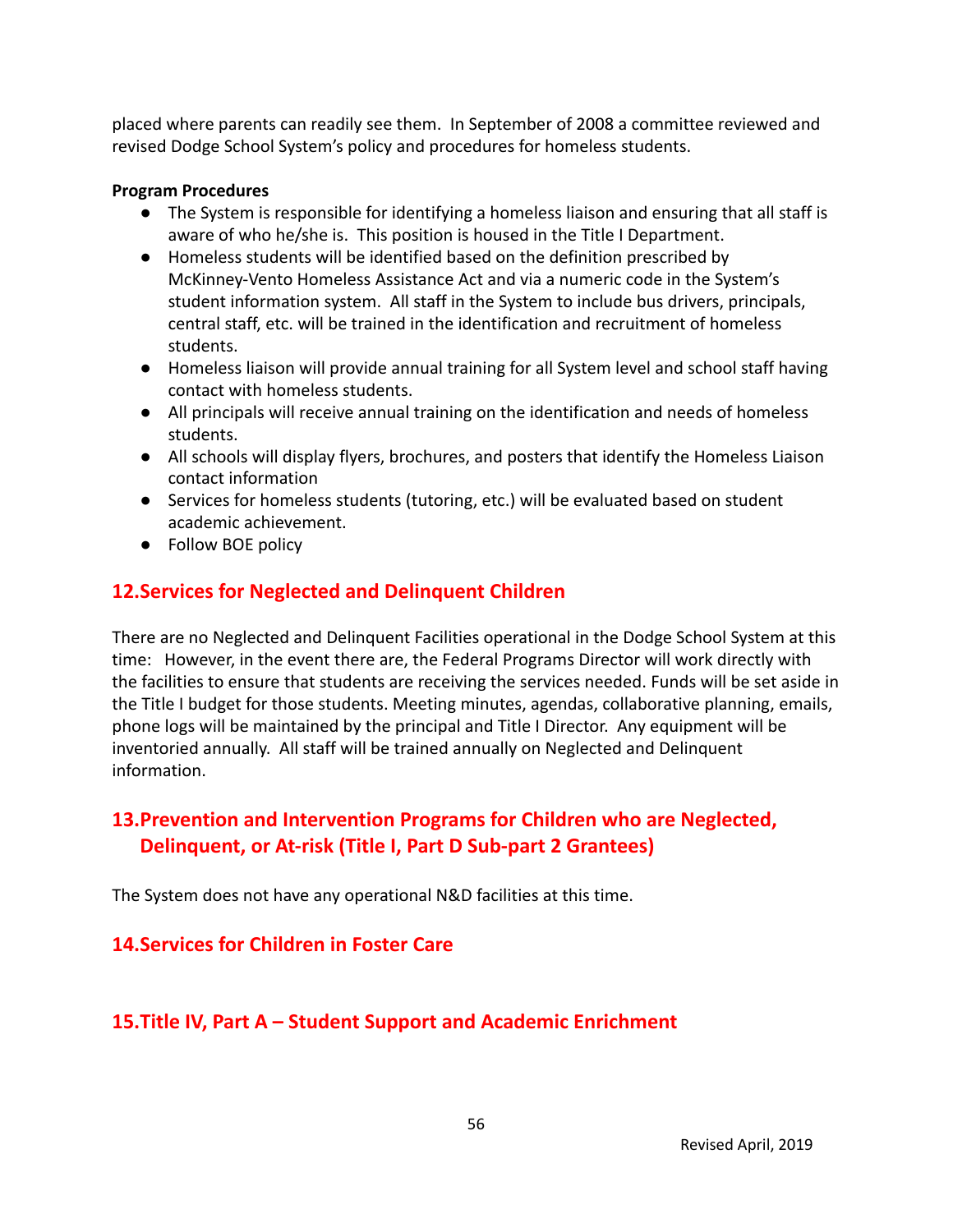# **16.Title V, Part B – Rural and Low-Income Schools Program**

The Rural Education Initiative is designed to assist rural school districts in using Federal resources more effectively to improve the quality of instruction and student academic achievement. It consists of two separate programs – the Small, Rural School Achievement (SRSA) program and the Rural and Low-Income Schools (RLIS) program.

Dodge County schools are eligible for RLIS. The RLIS program is an initiative that provides grant funds to rural LEAs that serve concentrations of children from low-income families. An LEA is eligible to receive funds under the RLIS program if:

- 20-percent or more of the children age 5 to 17 served by the LEA are from families with incomes below the poverty line.
- All schools served by the LEA have a school locale code of 32, 33, 41, 42, or 43, as determined by the Secretary of Education

An eligible LEA may use RLIS funds for:

- Activities authorized under Title I, Part A.
- Activities authorized under Title II, Part A.
- Activities authorized under Title III.
- Activities authorized under Title IV, Part A.
- Parental involvement activities.

#### **Carryover Funds**

Eligible LEAs may obligate Title V, Part B funds during the federal fiscal year for which the funds were appropriated and during the succeeding federal fiscal year. The Tydings period gives the eligible LEAs 27 months to obligate their funds 2 C.F.R. Part 200 – Uniform Administrative Requirements, Cost Principles, and Audit Requirements for Federal Awards under (Education Department General Administrative Regulations [EDGAR] at 34 C.F.R. 76.709 [b]), (Rural Education Achievement Program [REAP] Guidance, 6/13/03, III C-8). It is the expectation of the US ED that Title V, Part A, REI funding be expended during the year in which it is allocated. While there are no provisions for the reallocation of Title V, Part B funds, LEAs with carryover funds in excess of 25-percent of their allocation will be monitored. Technical assistance will be provided to LEAs with an excessive amount of carryover funds.

# **17.Title II, Part A – Supporting Effective Instruction**

The goal of the Title II, Part A program is to increase student achievement consistent with challenging state academic standards; to improve the quality and effectiveness of teachers and principals; to increase the number of teachers and principals who are effective in improving student academic achievement in schools; and to provide low-income and minority students greater access to effective teachers and principals.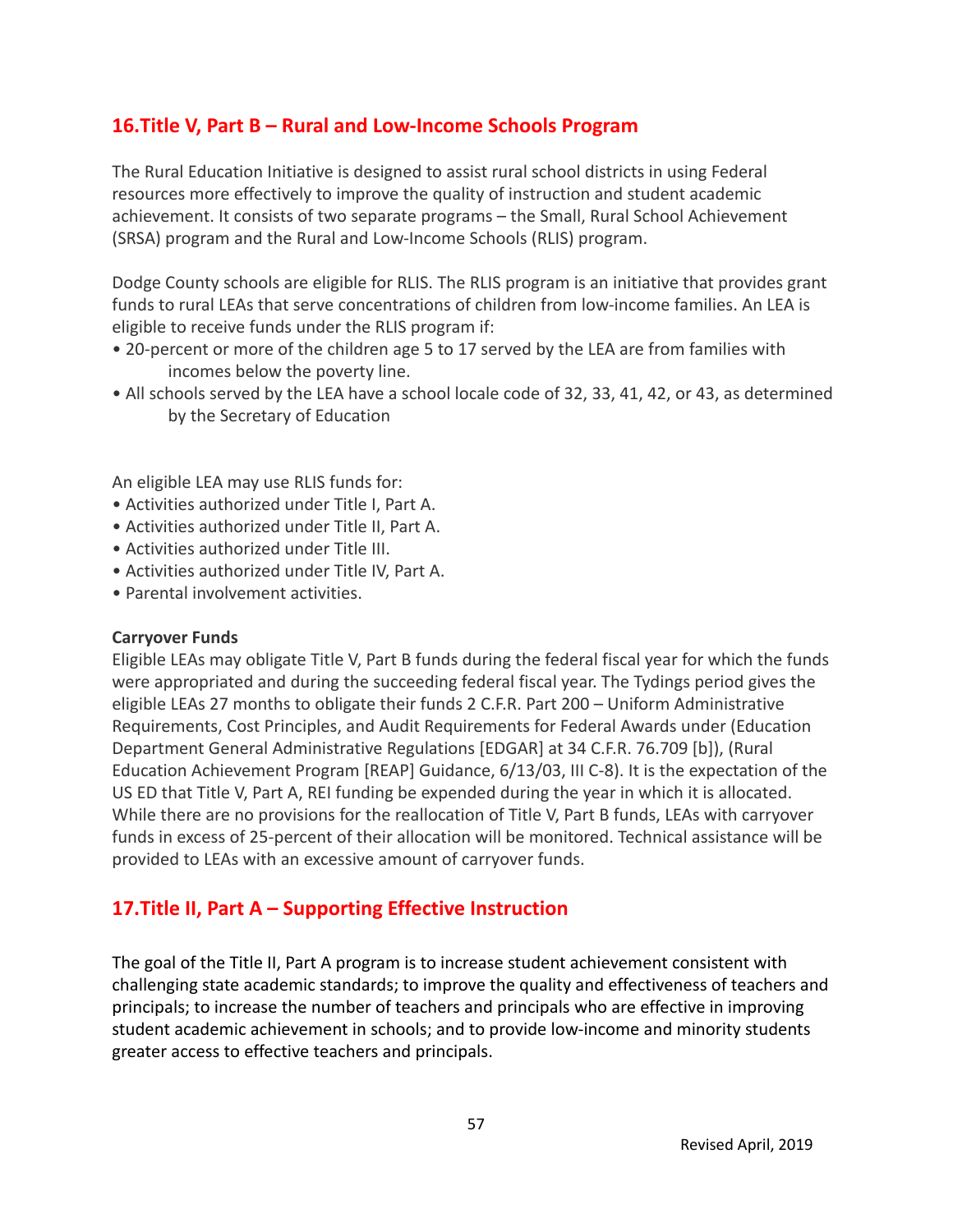## **Title II, Part A Effectiveness Plan**

The Federal Programs Directors draft a Title IIA Effectiveness Plan to assess planned budget expenditures, which are aligned to needs identified in school and district improvement plans. The Title IIA director utilizes the template located on the GADOE Title II, Part A Resources website page. The Effectiveness Plan must be submitted prior to budget approval and is uploaded as an attachment to the ConAp. The plan is revised if a budget amendment is submitted due to a change in needs and/or a significant change in budgeted strategies. Assessment of effectiveness is an ongoing process and is supported by frequent communication between the Federal Programs Directors, school administrators, and staff. Before budget completion, the Federal Programs Directors will finalize the previous year's effectiveness plan to determine if previous interventions should be continued or if funds should be used to support different interventions.

The Title II, Part A LEA Effectiveness Plan must explicitly address:

- 1. Goal/Need
- 2. Identification of the Title II, Part A funded strategy(ies)
- 3. Allowability
- 4. The data to be collected to determine effectiveness
- 5. The position of the person responsible for collecting the data and coordinating the review and analysis of the data
- 6. The timeline for collecting data and completing the review and analysis of the data
- 7. Effectiveness & Next Steps

# **Required Use of Funds**

LEAs are required to budget Title II, Part A funds to support the following:

- TSI or CSI Schools Professional learning needs of teachers and school administrators at each TSI or CSI schools unless the LEA can document the professional learning needs for one or more of these schools are adequately funded through other sources.
- Private Schools: Private Schools located within the geographic boundaries of the LEA, in accordance with Title IX, Part E. (Dodge County has no private schools within the geographic boundaries of the LEA.)

# **Equipment**

Dodge County School System does not use Title IIA funds to purchase equipment.

# **Memberships, Subscriptions**

Dodge County School System does not use Title IIA funds to fund professional organization memberships or professional periodical subscriptions.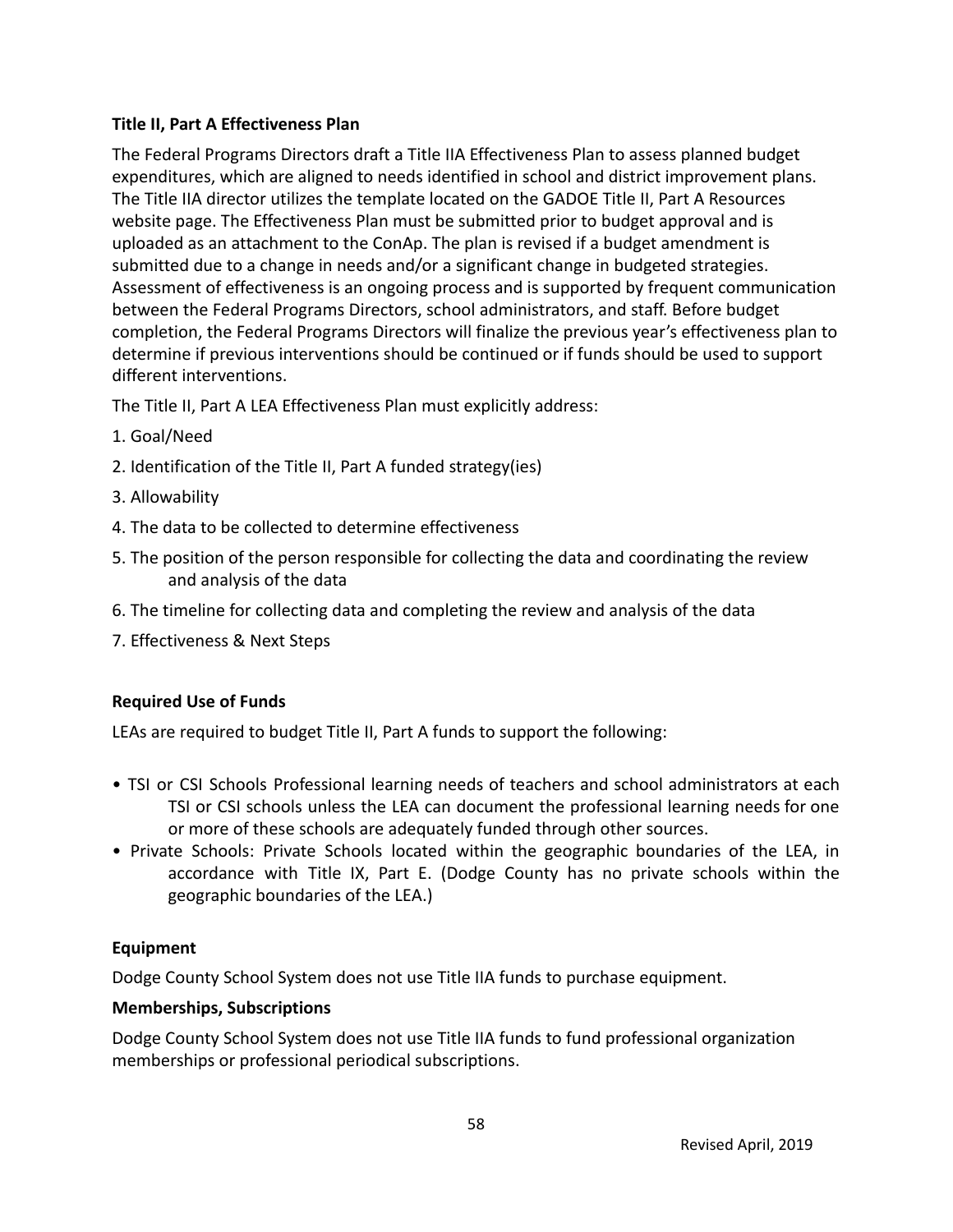# **18.Title III, Part A – Language Instruction for English Learners (EL) and Immigrant (IMM) Students**

Dodge County Schools currently does not receive any Title III funds.

# **19.Title I, Part C – Education of Migratory Children (MEP) Services**

Dodge County School district uses the occupational survey provided by the MEP coordinator to identify migrant students. A system liaison from the Migrant Educational Program (MEP) makes contact with each migrant family to determine case-by-case eligibility and needs. Migrant students are evaluated academically the same as other students in the system to determine academic needs. All migrant students are eligible for Title I services, and receive appropriate Title I services. In addition, a referral is made to student services to indicate that additional services may be needed from that department. Additionally, specific activities to address the needs of migratory families are provided. Such activities shall include informing children and families of, or helping such children and families gain access to other education, health, nutrition and social services. A migratory Parent Advisory Council (PAC) program is provided in conjunction with other Parent Involvement Programs. Parent outreach is provided in a language that is understood by the family if at all possible. A translator is used for translation when needed. Parents are presented information on ESOL, special education, gifted, and other educational programs. Information on health, nutrition and social services is presented using materials from the migrant educational agency. Presenters from local agencies such as, the Health Department, DFACS, and County Extension office may be involved.

# **20.Individuals with Disabilities Education Act (IDEA) – Fiscal Indicators ???????????????????????????**

#### **COMPLAINT PROCEDURES**

Board Policy GAE describes the complaint and grievances procedures for certified personnel. Parents/school communication is described in student handbooks and on the website. Parents are expected to address complaints or grievances beginning at the school level with the teacher first and then the administration. Central office personnel should be contacted next should parents feel the issues have not been resolved. If still unsatisfied, the superintendent should be contacted. Parents have the right to speak to the Board of Education through public participation at a Board of Education meeting. Conferences forms/notes/minutes are kept on file as documentation of the issues. Complaint procedures are described and a form for documenting complaints is located in the administrative handbook. The complaint procedures describe grounds for complaints, federal programs for which complaints can be filed, filing and investigation of a complaint, as well as rights to appeal. The GADOE address to which complaints should be filed is included in the procedure.

#### **Complaint Procedures under the ESSA/ESEA –**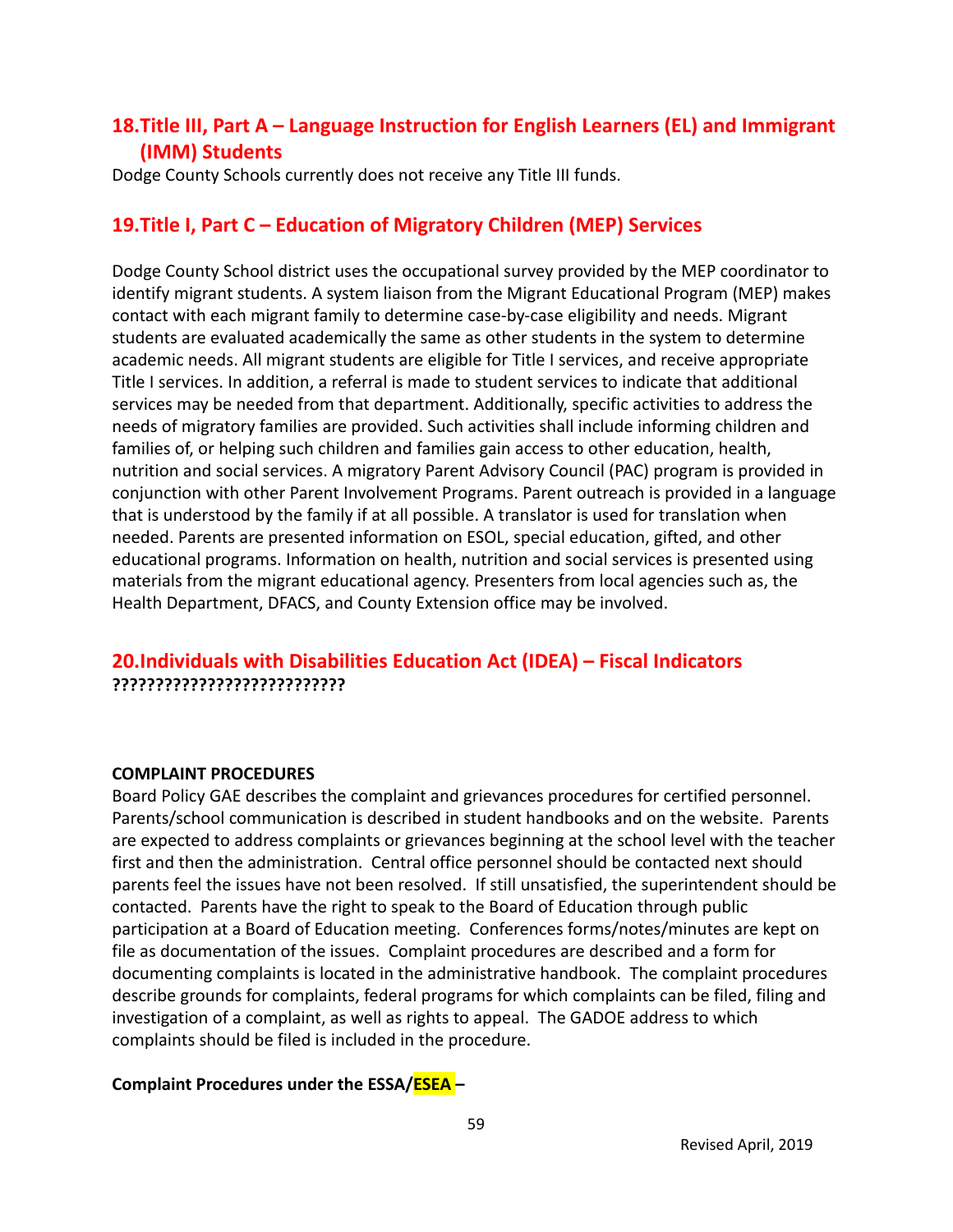# A. Grounds for a Complaint

Any individual, organization or agency ("complainant") may file a complaint with the Dodge School System Board of Education if that individual, organization or agency believes and alleges that a violation of a Federal statute or regulation that applies to a program under ESSA. The complaint must allege a violation that occurred not more than one (1) year prior to the date that the complaint is received, unless a longer period is reasonable because the violation is considered systemic or ongoing.

- B. Federal Programs for Which Complaints Can Be Filed
	- 1. Title I, Part A: Improving Academic Achievement of the Disadvantaged
	- 2. School Improvement 1003(a)
	- 3. Title I, Part C: Education of Migratory Children
	- 4. Title I, Part D: Programs for Neglected or Delinquent Children
	- 5. Title II, Part A: Supporting Effective Instruction
	- 6. Title III, Part A: Language Instruction for English Learners and Immigrant Students
	- 7. Title IV, Part A: Student Support and Academic Enrichment
	- 8. Title IV, Part B: 21st Century Community Learning Centers
	- 9. Title V, Part B: Rural Education Achievement Program
	- 10. Title IX, Part A: McKinney-Vento Homeless Assistance Act
	- 11. IDEA
- C. Filing a Complaint

A formal complaint must be filed in writing to the Dodge School System superintendent or his/her designee.

The complaint must include the following:

- 1. A statement that the LEA has violated a requirement of a Federal statute or regulation that applies to an applicable program;
- 2. The date on which the violation occurred;
- 3. The facts on which the statement is based and the specific requirement allegedly violated (include citation to the Federal statute or regulation);
- 4. A list of names and telephone numbers of individuals who can provide additional information;
- 5. Copies of all applicable documents supporting the complaint's position; and
- 6. The address of the complaint.

# D. Investigation of Complaint

Within ten (10) days of receipt of the complaint, the Superintendent or his/her designee will issue a Letter of Acknowledgement to the complainant that contains the following information:

- 1. The date the Department received the complaint;
- 2. How the complainant may provide additional information;
- 3. A statement of the ways in which the Department may investigate or address the complaint; and
- 4. Any other pertinent information.

If additional information or an investigation is necessary, the Superintendent will have sixty (60) days from receipt of the information or completion of the investigation to issue a Letter of Findings. If the Letter of Findings indicates that a violation has been found, corrective action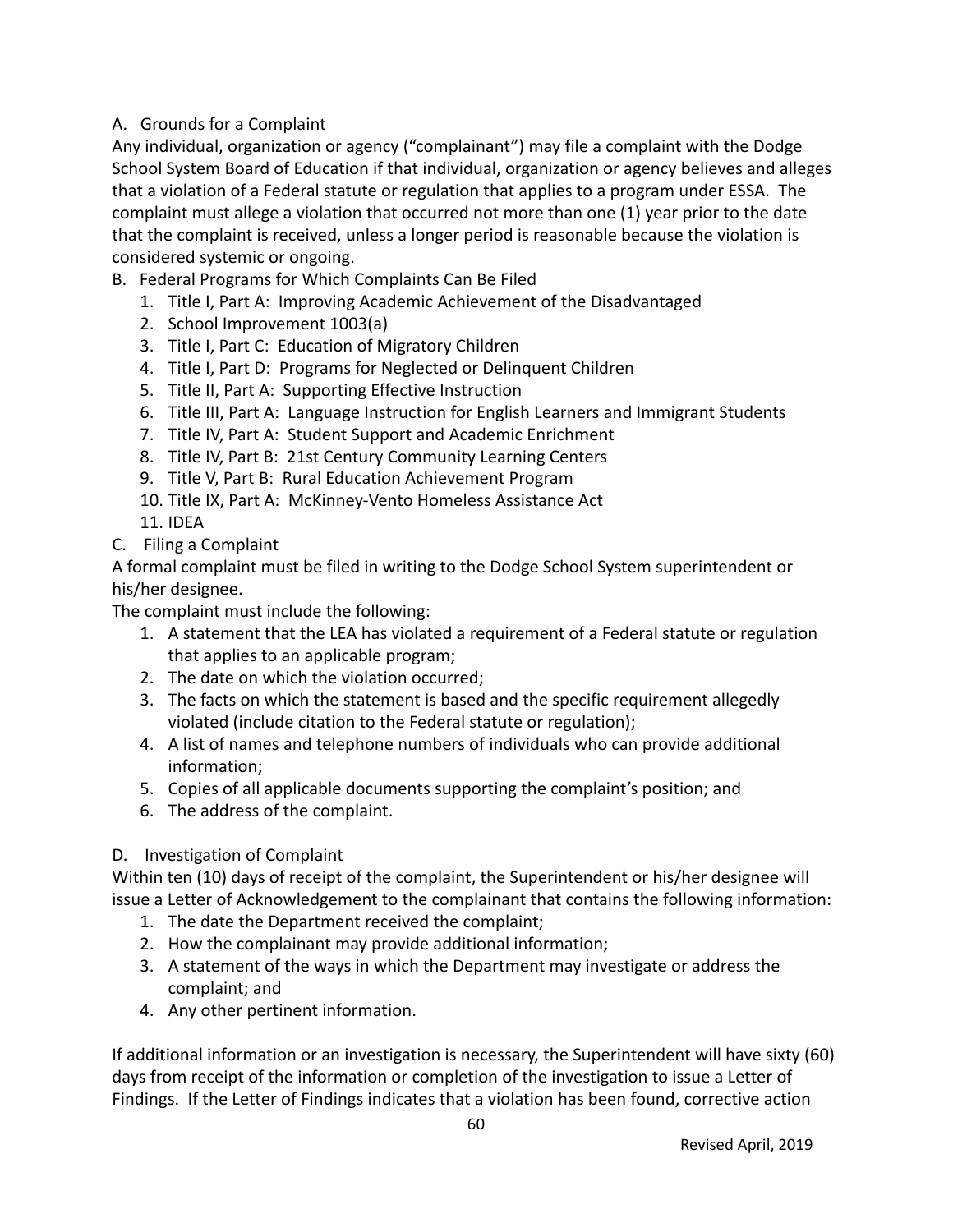will be required and timelines for completion will be included. Either the 30-day or the 60-day timelines outlined above may be extended, if exceptional circumstances exist. The Letter of Findings will be sent directly to the complainant.

D. Right of Appeal

If the complaint cannot be resolved at the local level, the complainant has the right to request review of the decision by the Georgia Department of Education. The appeal must be accompanied by a copy of the Superintendent's decision and include a complete statement of the reasons supporting the appeal.

The complaint must be addressed to: Georgia Department of Education, Office of Legal Services 205 Jesse Hill Jr. Drive SE 2052 Twin Tower East Atlanta, GA 30334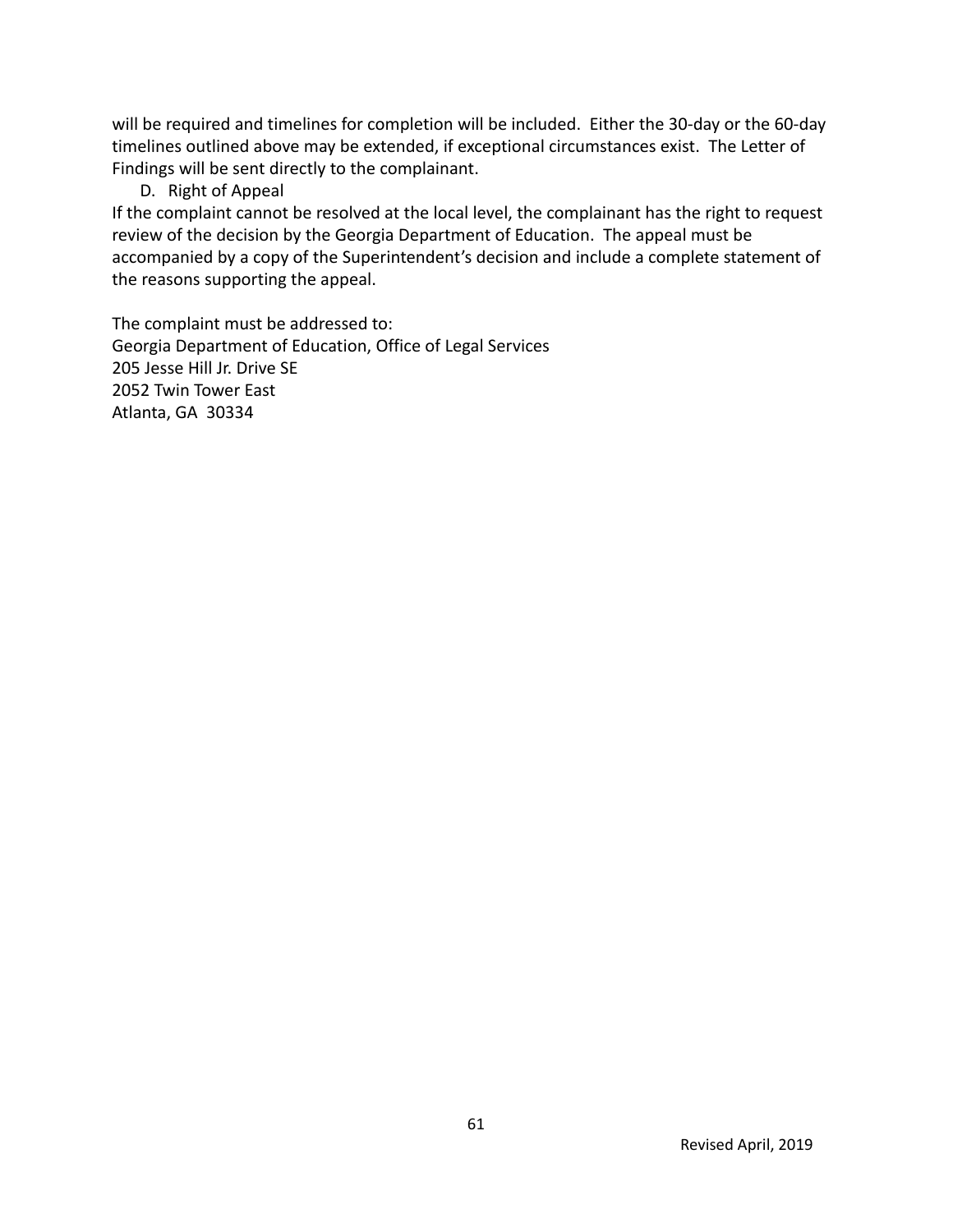#### **DODGE SCHOOL SYSTEM Complaint Form for Federal Programs**

Please Print

Name of (Complainant):

Mailing Address:

Phone Number (home): Phone Number (work):

Person/department complaint is being filed against:

Date on which violation occurred:

Statement that the Dodge School System has violated a requirement of a Federal statute or regulation that applies to an applicable program (include citation to the Federal statute or regulation) (attach additional sheets if necessary):

The facts on which the statement is based and the specific requirement allegedly violated (attach additional sheets if necessary):

List the names and telephone numbers of individuals who can provide additional information

| Please attach/enclose copies of all applicable documents supporting your position.                                                         |       |  |  |
|--------------------------------------------------------------------------------------------------------------------------------------------|-------|--|--|
| Signature of Complainant:                                                                                                                  | Date: |  |  |
| Mail or deliver this form to:<br>Dodge School System Superintendent<br>Dodge School System<br>720 College Street<br>Eastman, Georgia 31023 |       |  |  |
| Date Received:                                                                                                                             |       |  |  |
| Date of Response to Claimant:                                                                                                              |       |  |  |